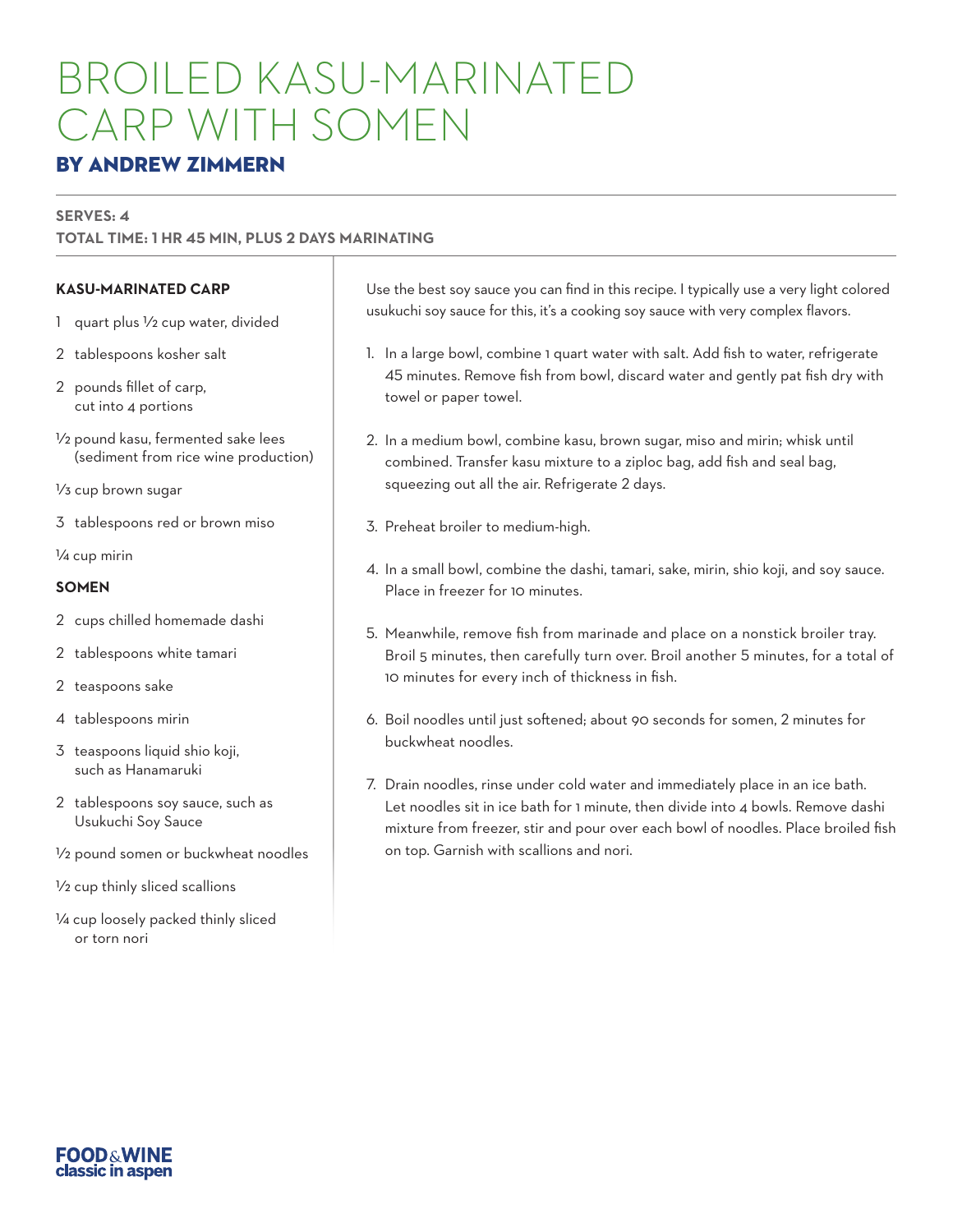# ED LIONFISH WITH BROWN BUTT AND CAPERS

## BY ANDREW ZIMMERN

#### **SERVES: 4 TOTAL TIME: 25 MIN**

- 2 pounds lionfish fillets
- 2 tablespoons seasoning blend, such as Andrew Zimmern Citrus Herb Seasoning Mediterranean Style
- 1/2 teaspoon freshly ground white pepper
- 2 cups all-purpose flour
- 2 cups canola oil
- 1/2 cup unsalted butter (4 ounces), divided
	- Sea salt, for seasoning
- 6 tablespoons capers, rinsed and dried
- 4 tablespoons minced shallot
- 3 tablespoons calamansi or lemon vinegar
	- Lemon or lime wedges
	- Roasted new potatoes and asparagus, for serving
- 1. Sprinkle fish fillets liberally with citrus seasoning blend, then season with white pepper. Place flour in a wide shallow bowl or baking pan. Dredge fish in flour, turning it to coat evenly, then place in a single layer on a plate or baking sheet.
- 2. Heat canola oil in a very large saute pan over medium heat. Add 2 tablespoons butter and heat until butter melts and oil is shimmering and aromatic. Add fish fillets to pan and cook until browned, about 3 minutes. Using tongs, turn fish over and cook another 3 minutes, until fish is browned on each side and cooked through. Transfer fish to a paper towel-lined platter. Sprinkle lightly with sea salt.
- 3. Add remaining butter to saute pan and cook, stirring occasionally, until butter turns brown, about 4 minutes. Add capers and cook just for a moment or two, until they pop and sputter. Add shallots and cook, stirring often, until shallots soften, about 1 minute. Add vinegar and a few squeezes of fresh lemon or lime juice. Cook, stirring often, until sauce thickens slightly, about 1 minute. Drizzle sauce over fish and serve with roasted new potatoes and asparagus.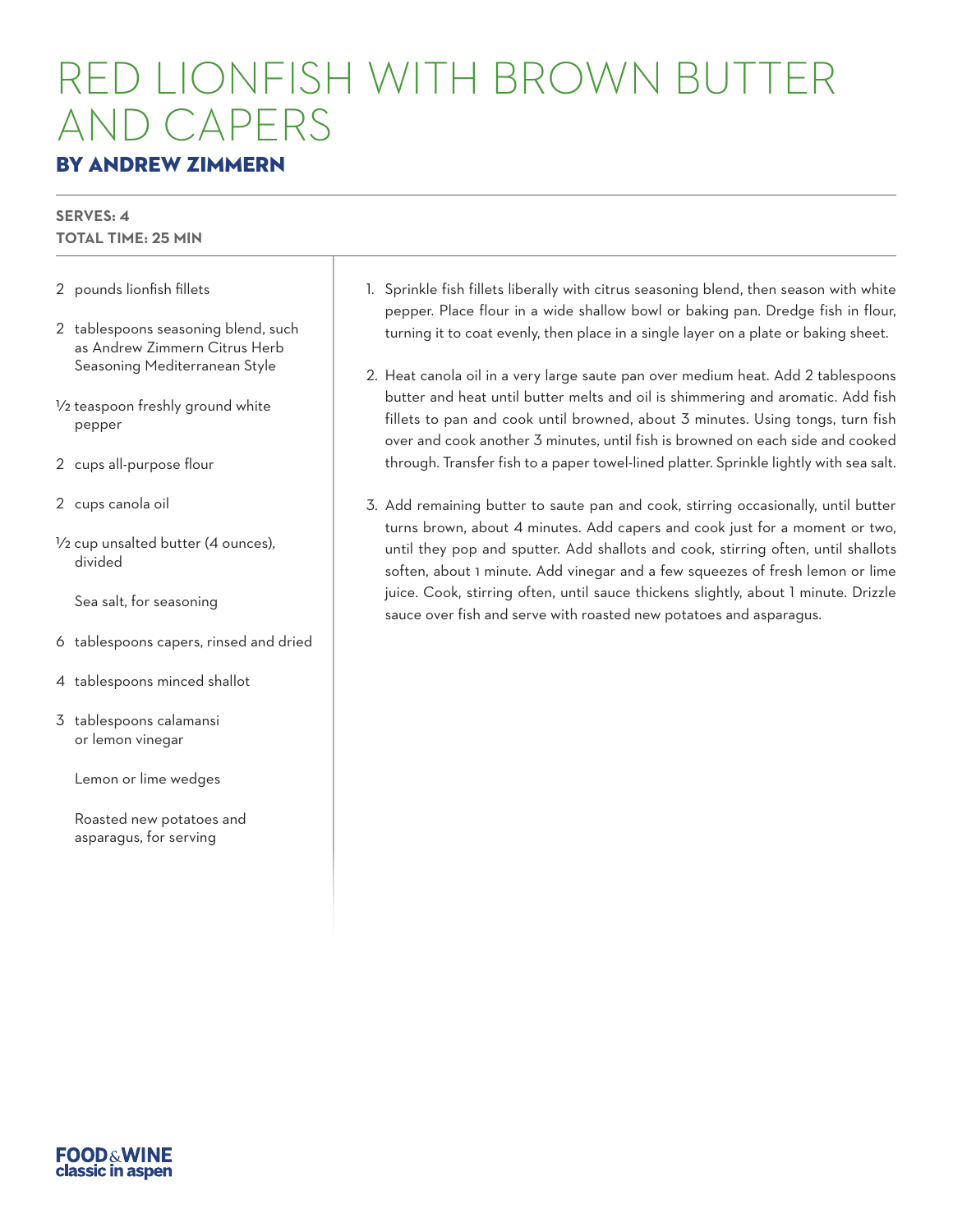# TURMERIC-POACHED EGGS WITH CHIVE BISCUITS AND LOBSTER GRAVY

### BY BROOKE WILLIAMSON

#### **SERVES: 6**

#### **ACTIVE TIME: 2 HR 30 MIN** | **TOTAL TIME: 4 HR 30 MIN, INCLUDING 1 HR SIMMERING**

#### **BISCUITS**

- 2 cups (about 8 1/2 ounces) all-purpose flour, plus more for work surface
- 4 teaspoons baking powder
- 2 teaspoons granulated sugar
- 2 teaspoons kosher salt, plus more to taste 6 tablespoons (3 ounces) cold unsalted butter,
- cut into 1/2-inch cubes  $1/2$  cup heavy whipping cream, plus more
- for brushing biscuits 1/2 cup whole buttermilk, plus more if needed
- $1/2$  cup very finely chopped fresh chives (from 2 [1/2-ounce] packages)

#### **LOBSTER GRAVY**

- 3 tablespoons unsalted butter
- 3 tablespoons all-purpose flour
- 4 (1 1/4- to 1<sup>1</sup>/2-pound each) live lobsters
- 6 tablespoons extra-virgin olive oil
- large (16-ounce) fennel bulb, stalks and fronds trimmed, buW cut into small cubes (about 3 cups)
- 1 large (14-ounce) white onion, cut into small cubes (about 2 cups)
- medium (about 3-ounce) carrot, peeled and cut into small cubes (about 1/2 cup)
- 1 medium (about 1-ounce) celery stalk, cut into small cubes (about 1/2 cup)
- 2 tablespoons tomato paste
- 1 1/2 cups dry white wine
- 2 quarts lobster broth or lower-sodium vegetable broth
- 1/4 teaspoon paprika
- 1/8 teaspoon cayenne pepper
- whole star anise
- 2 teaspoons cold unsalted butter
- 3 teaspoons kosher salt

#### **ADDITIONAL INGREDIENTS**

Turmeric Poached Eggs (recipe follows) Very finely chopped fresh chives Black pepper

#### **TURMERIC POACHED EGGS**

- 8 cups water
- 2 tablespoons apple cider vinegar
- 2 teaspoons ground turmeric
- 6 large eggs, cold



This decadent brunch dish is reminiscent of crawfish etouffee, but with the West Coast vibes found all over the menu at chef Brooke Williamson's beachside restaurant complex, Playa Provisions. Lobster lends the gravy rich flavors, while the turmeric eggs add a sunny pop of color. Make the lobster gravy the day before and reheat it gently to make brunch an easier lift.

- 1. Prepare the Biscuits: Whisk together flour, baking powder, sugar, and salt in a large bowl to combine. Add butter, and, using your fingertips, smear each cube of butter into the dry ingredients. Toss to evenly distribute butter into dry ingredients. Add cream, buttermilk, and chives. Using your hands, combine wet ingredients into dry ingredients by tossing very lightly and gently, adding more buttermilk if dough is too dry.
- 2. Transfer dough to a lightly floured work surface, and pat out to a 7-x 5-inch rectangle. Using a bench knife, fold one-third of dough lengthwise over onto center of dough. Fold the remaining third of dough over on top, folding the dough up like a letter . Roll out dough to 1/2 -inch thickness. Using a 3-inch round biscuit cutter, cut out 6 biscuits. Place biscuits on a rimmed baking sheet. Cover and freeze until firm, about 15 minutes. Meanwhile, preheat oven to 375°F.
- 3. Brush frozen biscuits evenly with cream, and sprinkle with additional salt, about 1/4 teaspoon or more to taste. Bake in preheated oven until Biscuits are puffed and barely golden brown, 20 to 24 minutes. Remove from oven, and set aside.
- 4. Prepare the Lobster Gravy: Melt butter in a small skillet over medium. Add flour; cook, stirring often, until pale golden in color, about 2 minutes. Transfer to a small bowl, and set roux aside.
- 5. Working in 2 batches, cook lobsters in a large pot of salted water until tail meat is firm and opaque, 12 to 18 minutes per batch. Remove from water. Let stand until cool enough to handle, about 10 minutes. Using a mallet and kitchen shears, crack lobster shells[KS12] , and remove meat from tails and claws. Coarsely chop lobster meat, and transfer to a large bowl; cover and refrigerate until ready to use. Reserve all shells; discard gills.
- 6. Heat oil in a separate large pot over medium-high. Add lobster shells; cook, stirring often, until well browned, about 6 minutes. Add fennel, onion, carrot, and celery; cook, stirring often, until lightly caramelized, about 15 minutes. Add tomato paste; cook, stirring often, until color becomes a reddish brown, about 2 minutes. Add wine, stirring to scrape up any browned bits from bottom of pot. Cook, undisturbed, until wine is reduced by half, about 5 minutes. Add broth, paprika, cayenne, star anise, and roux. Whisk to incorporate the roux. Bring to a simmer over medium-high. Reduce heat to medium-low; simmer, stirring occasionally, for 1 hour.
- 7. Pour lobster sauce through a strainer into a large heatproof bowl, and discard solids; return sauce to pot. Bring to a boil over medium-high; boil, stirring often, until reduced to sauce consistency and coats the back of a spoon, about 10 minutes. Whisk cold butter into sauce. Add reserved lobster meat, and bring to a simmer over medium. Simmer, undisturbed, until heated through, about 5 minutes. Stir in salt. Cut Biscuits in half horizontally to split. Arrange Biscuits evenly, cut sides up, among 6 plates. Top evenly with Lobster Gravy and Turmeric Poached Eggs. Garnish with chives and black pepper.

#### **TURMERIC POACHED EGGS**

- 1. Bring water to a simmer in a medium pot over medium. Whisk in vinegar and turmeric. Crack each egg into a small individual bowl. Working with 1 egg at a time, gently slip eggs into simmering water. Cook eggs until whites are set but yolks are still runny, 3 to 4 minutes.
- 2. Using a slotted spoon, transfer eggs to a paper towel-lined plate to soak up any water. Eggs may be covered with plastic wrap and kept at room temperature up to 1 hour, or covered and stored in refrigerator up to 1 day (reheat in simmering water until warm, about 1 minute).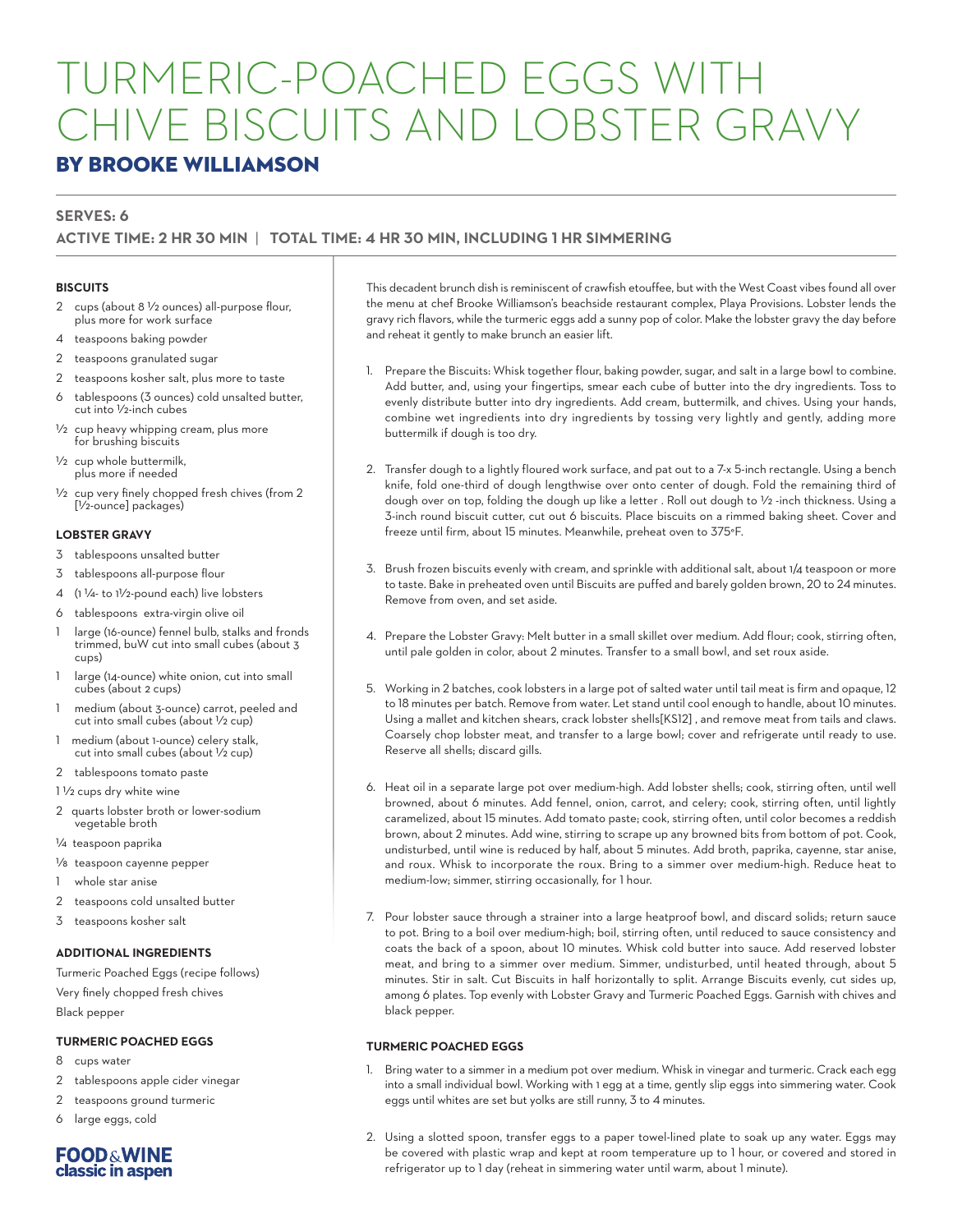# CHICKEN TIKKA KEBABS BY CHINTAN PANDYA

#### **SERVES: 10**

**ACTIVE TIME: 45 MIN** | **TOTAL TIME: 4 HR 40 MIN, INCLUDING 3 HR REFRIGERATING**

#### **MINT CHUTNEY**

- 3 cups roughly chopped fresh mint (about 3 ½unces, or 2 large bunches)
- 1/2 cup roughly chopped red onion (from 1 small [7-ounce] onion)

1/4 cup water, plus more as needed

- 1 tablespoon coarsely chopped (seeded, if desired) fresh Indian or Thai green chiles (from 4 medium [about 1/2 ounce total] chiles
- 2 teaspoons coarsely chopped peeled fresh ginger
- 6 cups roughly chopped fresh cilantro (7 ounces, or 5 medium bunches), divided
- 1 tablespoon plus 1 teaspoon fresh lemon juice (from 1 medium lemon)
- 1 teaspoon kosher salt
- 1 teaspoon granulated sugar

#### **CHICKEN TIKKA**

- 5 pounds boneless, skinless chicken thighs, each cut into 3 or 4 pieces depending on size of thighs
- 1/3 cup fresh lemon juice (from 2 large lemons)
- 1/4 cup ginger-garlic paste (from 1 [7-ounce] jar), divided
- 1/4 cup Kashmiri red chili powder (such as Deggi Mirch), divided
- 2 teaspoons kosher salt, divided
- 3 tablespoons mustard oil
- 1 1/2 tablespoons garam masala
- 2 teaspoons ground turmeric
- 2 cups plain whole-milk strained yogurt (such as Greek-style yogurt)
- 6 tablespoons (3 ounces) salted butter, melted
- 2 tablespoons chaat masala



The Kashmiri chili powder used to season the chicken in these kebabs from chef Chintan Pandya gives them a mild, warm heat. The yogurt marinade ensures that the chicken thighs are juicy and tender when they emerge from the oven, and the butter brushed on top makes these especially rich. If you can't find ginger-garlic paste in the market, combine equal parts garlic cloves and chopped ginger in a small food processor or blender and blend until smooth, adding a splash of water so the mixture forms a paste.

- 1. Prepare the Chutney: Place mint, onion, 1/4 cup water, chiles, ginger, and half of the cilantro in a blender; pulse, stopping occasionally to scrape down sides and adding additional water 1 tablespoonful at a time (up to 1/3 cup) as needed to loosen mixture, until a smooth paste forms, about 2 minutes. Add remaining cilantro; process until smooth, about 1 minute. Transfer mixture to a medium bowl; stir in lemon juice, salt, and sugar. Cover and refrigerate until ready to use.
- 2. Prepare the Chicken Tikka: Place chicken, lemon juice, 1 1/2 tablespoons of the ginger-garlic paste, 1 tablespoon of the red chili powder, and 1 teaspoon of the salt in a large bowl. Cover and let marinate at room temperature for 45 minutes.
- 3. Heat oil in a large skillet over low just until lukewarm, about 4 minutes (it should feel warm but not hot when you hold your hand above the oil). Remove from heat; stir in garam masala, turmeric, and remaining 2 1/2 tablespoons gingergarlic paste, 3 tablespoons chili powder, and 1 teaspoon salt. Add yogurt, and stir until fully combined. Transfer mixture to a large bowl. Remove chicken from marinade in bowl, discarding marinade; add chicken to yogurt mixture, and stir to coat. Cover and refrigerate for at least 3 hours or up to 8 hours.
- 4. Preheat oven to 375°F. Line a baking sheet with aluminum foil. Thread chicken evenly onto 20 (8-inch) soaked skewers (4 to 5 pieces per skewer), and arrange on baking sheet. Roast in preheated oven until skewers start to turn brown and opaque and yogurt starts to form a crust, about 6 minutes. Remove baking sheet from oven, and baste chicken with melted butter. Return to oven, and roast until a thermometer inserted into thickest portion of chicken registers 165°F, about 8 minutes. Sprinkle skewers with chaat masala, and serve with Mint Chutney.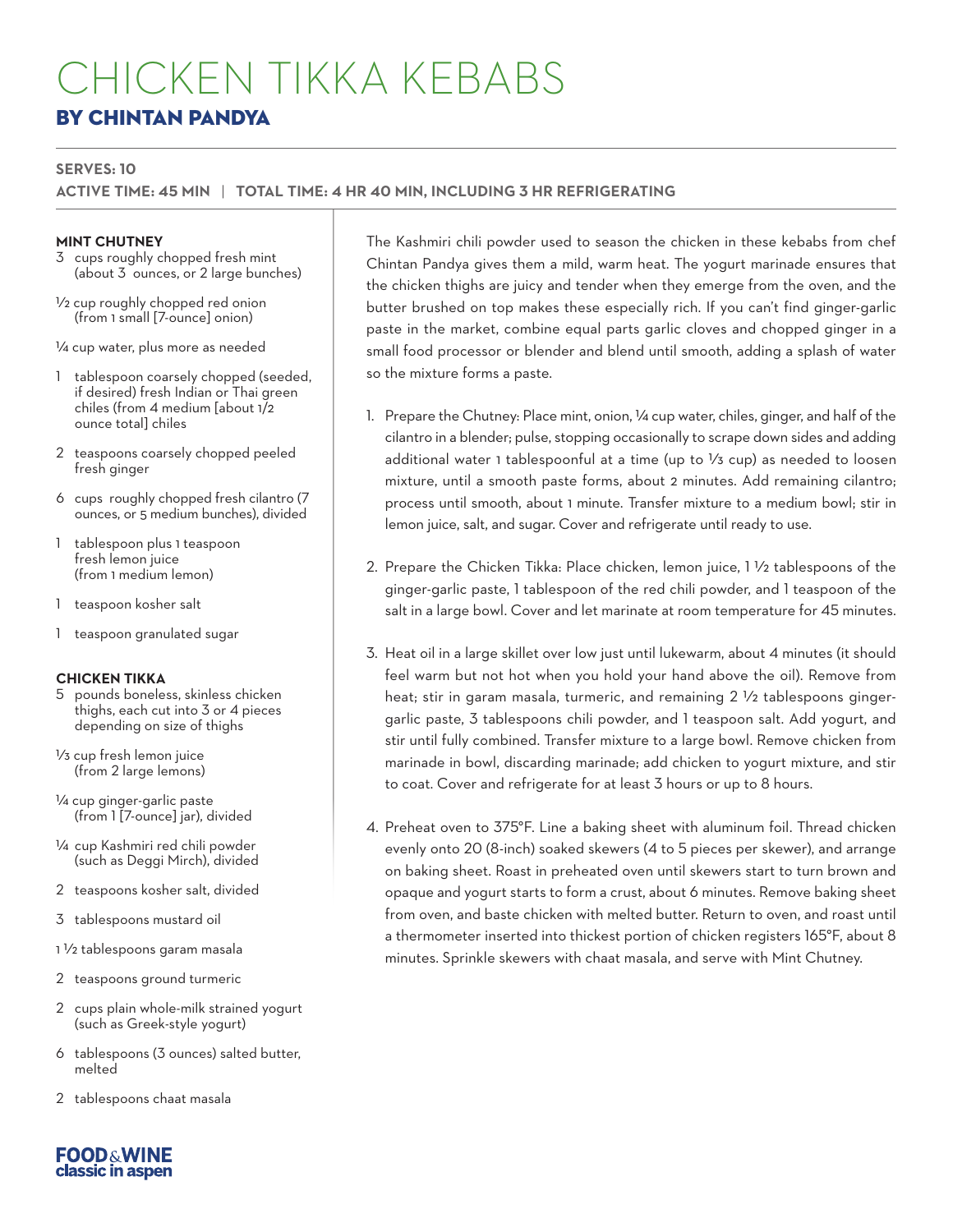## LAMB BOTI KEBABS BY CHINTAN PANDYA

#### **SERVES: 10**

**ACTIVE TIME: 50 MIN** | **TOTAL TIME: 11 HR 40 MIN, INCLUDING 10 HR REFRIGERATING**

#### **MINT CHUTNEY**

- 3 cups roughly chopped fresh mint (about 3 *kunces*, or 2 large bunches)
- 1/2 cup roughly chopped red onion (from 1 small [7-ounce] onion)

1/4 cup water, plus more as needed

- tablespoon coarsely chopped (seeded, if desired) fresh Indian or Thai green chiles (from 4 medium [about 1/2 ounce total] chiles
- 2 teaspoons coarsely chopped peeled fresh ginger
- 6 cups roughly chopped fresh cilantro (7 ounces, or 5 medium bunches), divided
- 1 tablespoon plus 1 teaspoon fresh lemon juice (from 1 medium lemon)
- 1 teaspoon kosher salt
- 1 teaspoon granulated sugar

#### **KEBABS**

- 5 pound boneless leg of lamb, trimmed and cut into 1-inch cubes
- 1/2 cup plus 2 tablespoons (5 ounces) malt vinegar
- 1/4 cup ginger-garlic paste (from 1 [7-ounce] jar)
- 2 teaspoons kosher salt
- 1 1/2 teaspoons fresh papaya paste
- 6 tablespoons mustard oil, divided
- 1/4 cup Kashmiri red chili powder (such as Deggi Mirch)
- 1 1/2 tablespoons garam masala
- 1 tablespoon shahi jeera
- 2 teaspoons ground turmeric
- 2 cups plain whole-milk strained yogurt (such as Greek-style yogurt)
- 6 tablespoons (3 ounces) salted butter, melted
- 2 tablespoons chaat masala

**FOOD&WINE** classic in aspen For these kebabs from chef Chintan Pandya of New York City's Dhamaka and Semma restaurants, naturally sweet, juicy lamb is coated in a spicy, aromatic, warm yogurt marinade. The yogurt tenderizes the meat as it marinates, then forms a delicious crust as it roasts in the oven. Brushing melted butter on the meat adds a nice richness, making these kebabs juicy, tender, and packed with flavor. The mint chutney served alongside adds a brightness to each bite that offsets the rich, flavorful meat.

- 1. Prepare the Chutney: Place mint, onion, 1/4 cup water, chiles, ginger, and half of the cilantro in a blender; pulse, stopping occasionally to scrape down sides and adding additional water 1 tablespoonful at a time (up to 1/3 cup) as needed to loosen mixture, until a smooth paste forms, about 2 minutes. Add remaining cilantro; process until smooth, about 1 minute. Transfer mixture to a medium bowl; stir in lemon juice, salt, and sugar. Cover and refrigerate until ready to use.
- 2. Prepare the Kebabs: Place lamb, vinegar, ginger-garlic paste, salt, and papaya paste in a large bowl; stir to fully coat lamb. Cover and refrigerate 2 hours.
- 3. Heat 3 tablespoons of the oil in a large skillet over low until lukewarm, about 4 minutes. Remove from heat; stir in red chili powder, garam masala, shahi jeera, and turmeric. Add yogurt, and stir until fully combined. Transfer mixture to a large bowl. Remove lamb from vinegar mixture, and discard vinegar mixture; transfer lamb to yogurt mixture in bowl; toss to fully coat lamb. Cover and refrigerate for at least 8 hours or up to 12 hours.
- 4. Preheat oven to 425°F. Thread lamb evenly onto 20 (8-inch) soaked skewers (6 to 7 pieces per skewer). Line a large baking sheet with aluminum foil. Drizzle 1 1/2 tablespoons of the oil over foil. Place lamb skewers on baking sheet; drizzle evenly with remaining  $1\frac{1}{2}$  tablespoons oil. Bake in preheated oven, removing from oven to turn skewers every 3 to 4 minutes, until yogurt starts to firm or form a crust, about 6 minutes. Remove from oven. Drizzle some of the melted butter over each skewer, and continue baking, turning skewers and basting with butter every 3 minutes, until browned and cooked to medium-rare (a thermometer inserted into thickest portion of meat registers 125°F), 7 to 8 minutes, or to desired degree of doneness. Remove from oven. Transfer skewers to a large platter. Sprinkle evenly with chaat masala, and serve with Mint Chutney.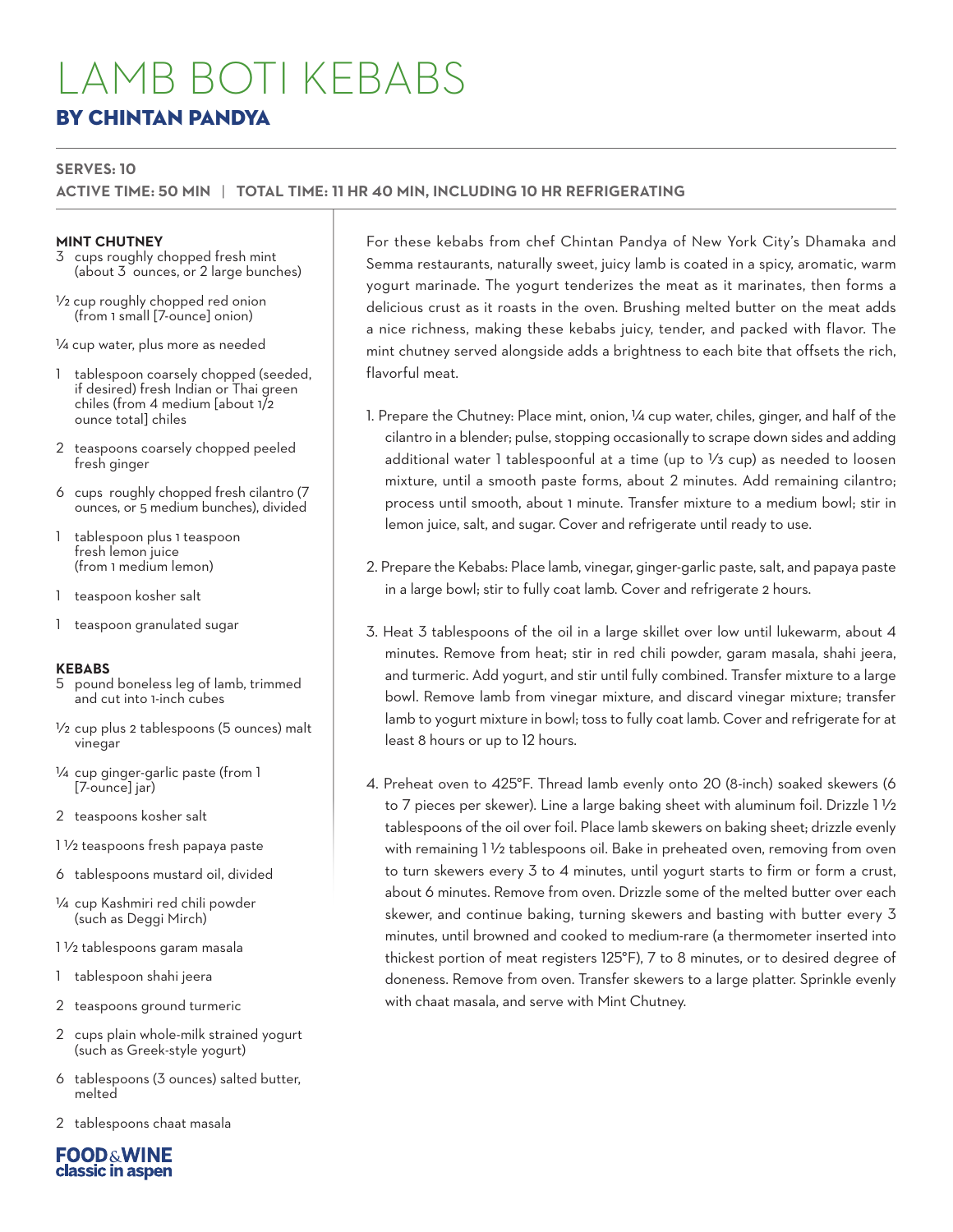# MINT CHUTNEY BY CHINTAN PANDYA

#### **SERVES: 10 TOTAL TIME: 15 MIN**

- 3 cups roughly chopped fresh mint (about 3 %unces, or 2 large bunches)
- 1/2 cup roughly chopped red onion (from 1 small [7-ounce] onion)

1/4 cup water, plus more as needed

- 1 tablespoon coarsely chopped (seeded, if desired) fresh Indian or Thai green chiles (from 4 medium [about 1/2 ounce total] chiles
- 2 teaspoons coarsely chopped peeled fresh ginger
- 6 cups roughly chopped fresh cilantro (7 ounces, or 5 medium bunches), divided
- 1 tablespoon plus 1 teaspoon fresh lemon juice (from 1 medium lemon)
- 1 teaspoon kosher salt
- 1 teaspoon granulated sugar

The bright, herbal flavors of this chutney are the perfect counterpoint to grilled meats of any kind. Chef Chintan Pandya of New York City's popular Dhamaka and Semma restaurants, among others, serves this chutney alongside lamb and chicken kebabs. It can also be used as a topping for burgers or sandwiches, or as a dip for vegetables.

Place mint, onion, 1/4 cup water, chiles, ginger, and half of the cilantro in a blender. Process, stopping occasionally to scrape down sides and adding additional water 1 tablespoonful at a time (up to  $\frac{1}{3}$  cup) as needed to loosen mixture, until almost smooth, about 1 minute. Add remaining cilantro; process until smooth, about 1 minute. Transfer chutney to a medium bowl. Stir in lemon juice, salt, and sugar. Chutney may be stored in an airtight container in refrigerator up to 2 days.

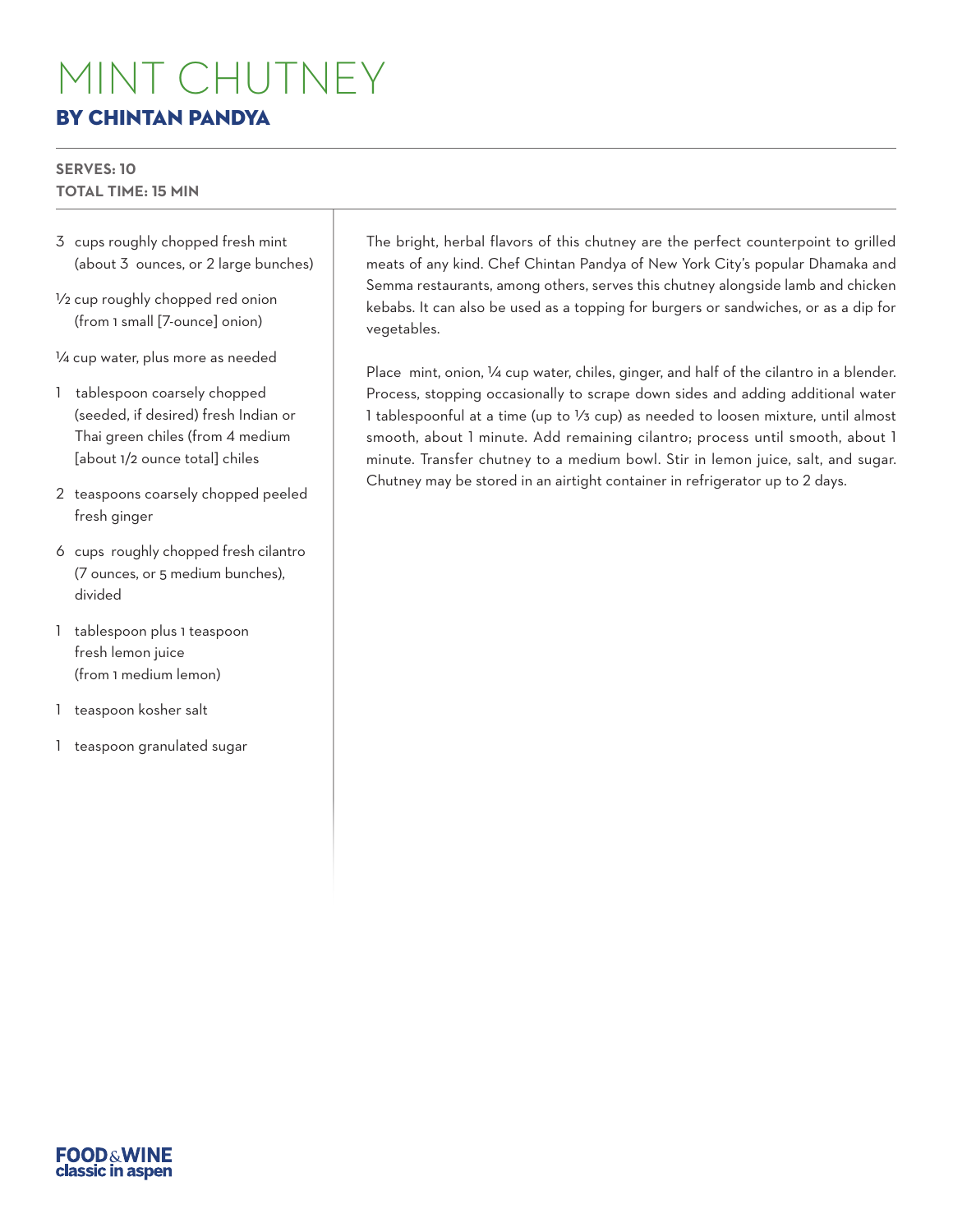# CARROT AGUACHILE BY CLAUDETTE ZEPEDA

## **SERVES: 4**

#### **TOTAL TIME: 20 MIN**

- 1 (1/2 ounce) habanero chile, stemmed
- 3 medium scallions, trimmed
- 1 cup pressed carrot juice
- 1 (1-in.) piece fresh ginger, peeled and chopped (about 1 1/2 tablespoons)
- 1/2 teaspoon fine sea salt
- 3 tablespoons fresh lemon juice (from 1 medium lemon)
- 2 tablespoons fresh lime juice (from 1 medium lime)
- 2 small (about 2 ounces total) multicolored carrots, scrubbed
- 2 medium-size Persian cucumbers
- 2 pounds sushi grade tuna, blocked and sliced on bias
- 2 pounds Callo de Hacha or bay scallops
- 1/2 cup smoked trout roe (see Note)
- 1/4 cup thinly sliced red onion
- 3 tablespoons roasted cashews, roughly crushed

Claudette Zepeda uses fresh carrot juice as the base for this aquachile, which is complimented by fresh ginger, spicy habanero, and scallions to amp up the flavor of carrot juice. Thin strips of carrot and cucumber are mixed and topped with salty smoked roe, thinly sliced red onion, and roasted cashews for a dish with deep layers of flavor and complex textures. For a vegan alternative, replace the trout roe with 1 bunch of roasted or grilled carrots.

- 1. Cut habanero in half lengthwise. If desired, remove seeds. Set aside 1 habanero half. Reserve remaining habanero half for another use. Using a knife, separate white and light green parts of scallions from dark green parts. Thinly slice dark green parts on a sharp diagonal, and set aside. Process carrot juice, white and light green scallion parts, ginger, habanero half, and salt in a blender until completely smooth, about 30 seconds. Pour through a fine mesh strainer into an air-tight container, pressing solids in strainer to extract liquid; discard solids. Add lemon and lime juice, and stir to combine. Cover carrot broth, and refrigerate until ready to use or up to 12 hours.
- 2. Fill a large bowl with ice water, and set aside. Using a mandoline or vegetable peeler, thinly slice carrots lengthwise (you'll have about 1/2 cup loosely packed slices). Transfer carrot slices to ice water to shock. Thinly slice cucumbers lengthwise using mandoline (you'll have about  $\frac{1}{2}$  cup loosely packed slices). Transfer to carrots in ice water to shock. Let carrots and cucumbers stand in water for 30 seconds. Remove from ice water, and transfer to a large bowl. Add refrigerated carrot broth, tuna, scallops, and lightly toss to coat. Place reserved dark green scallion parts in ice water, and let stand 30 seconds. Remove from water.
- 3. Divide carrot broth mixture evenly among 4 shallow bowls, or spoon into 1 large bowl. Dollop roe evenly around carrot and cucumber slices. Sprinkle evenly with dark green scallion parts, onion, and cashews. Serve immediately.

#### **MAKE AHEAD**

Carrot broth can be made up to 12 hours in advance and stored in an airtight container in the refrigerator.

#### **NOTE**

Smoked trout roe is available online at www.paramountcaviar.com.

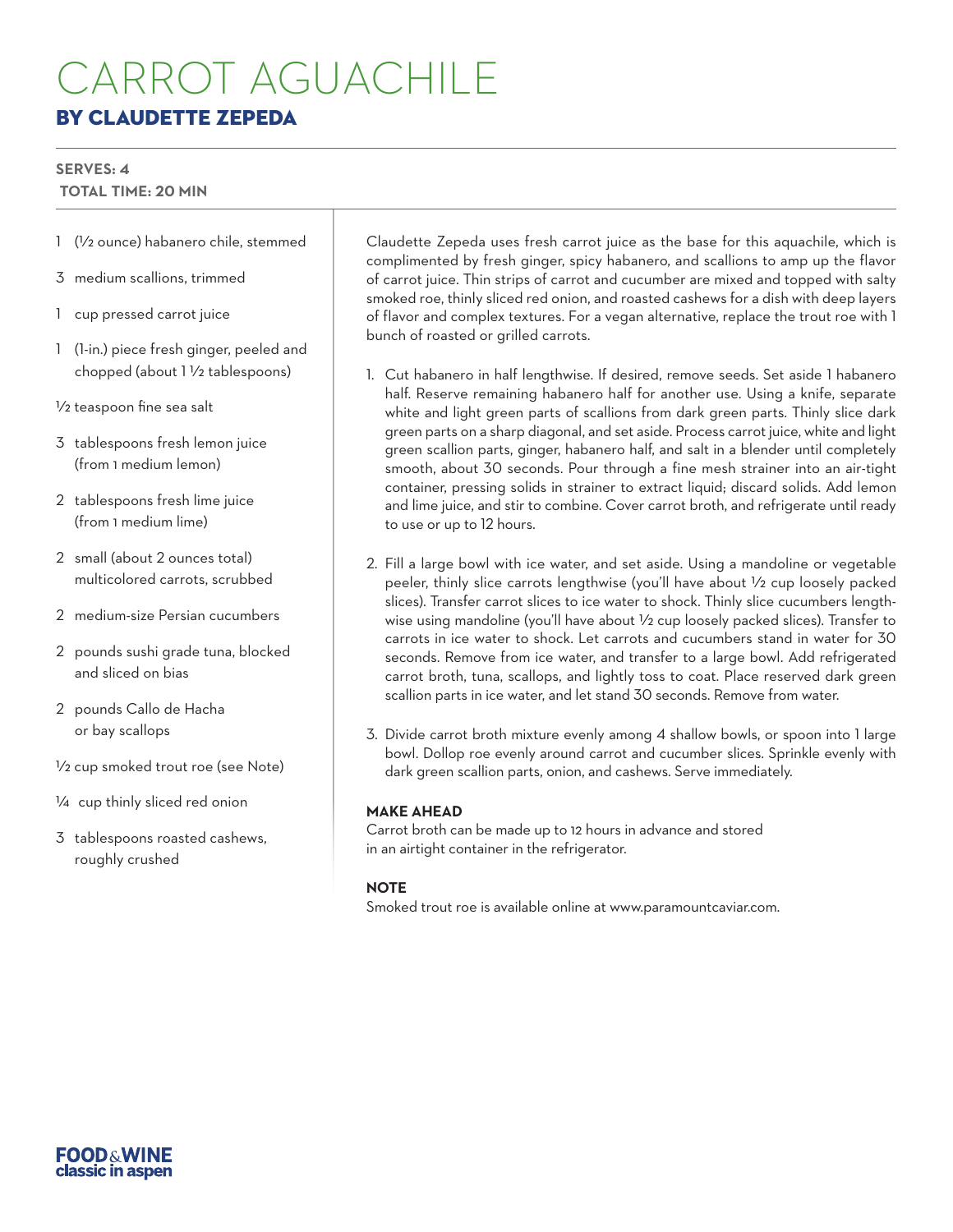## STRAWBERRY AGUACHILE BY CLAUDETTE ZEPEDA

#### **SERVES: 4**

 **ACTIVE TIME: 50 MIN** | **TOTAL TIME: 3 HR**

- 1 teaspoon granulated sugar
- 2 1/2 pounds fresh strawberries, hulled and quartered lengthwise (7 1/2 cups), divided
- 1 teaspoon fine sea salt, divided
- 1 small (5 ounce) red bell pepper
- 3 medium (about 2 ounces total) scallions, trimmed
- 1 small (1 1/4 ounce) bunch fresh cilantro
- 1 tablespoon chopped hoja santa leaf (from 1 leaf)
- 5 dried Chiltepines or chiles piquín, unseeded and crushed
- 1/4 cup chopped peeled Persian cucumber (from 1 small [2 ounces] cucumber)
- $1/2$  cup fresh lime juice (from 2 medium limes)
- 2 tablespoons fresh lemon juice (from 1 medium lemon)
- 1 bunch French radishes, thinly sliced lengthwise
- 1 teaspoon flaky sea salt
- 1 celery root, salt-roasted and then sliced

Claudette Zepeda offers her simple and reliable technique of cooking the strawberries in a double boiler allowing them to gently release their sweetness and creat- ing a juice that has a silky texture with an extra vibrant color and flavor. The combination of this juice mixed with scallions, cucumber, hoja Santa, and citrus juices creates the perfect base for aguachile.

- 1. Stir together sugar, 6 cups of strawberries, and  $\frac{1}{2}$  teaspoon of the fine sea salt in a double boiler or a heatproof bowl set over a pan of simmering water. Cover and cook over simmering water, undisturbed, until berries release their juices, about 1 hour. Pour through a fine mesh strainer into a large bowl; let drain, stirring occasionally but not pressing down on berries, until no more liquid drips, about 30 minutes. Discard solids. (You should have 1 1/2 cups strawberry juice.) Store, covered, in refrigerator until ready to use, up to 1 day.
- 2. While strawberries cook, preheat oven to broil with rack 6 inches from heat source. Line a baking sheet with aluminum foil; place bell pepper on prepared baking sheet. Broil in preheated oven, turning occasionally, until charred on all sides, about 20 minutes. Remove from oven; transfer bell pepper to a medium bowl. Cover with plastic wrap, and let stand 10 minutes. Uncover, and place bell pepper on a clean cutting board. Peel off charred skin; remove and discard stem and seeds. Roughly chop bell pepper. Set aside  $\frac{1}{3}$  cup chopped bell pepper; reserve remaining bell pepper for another use.
- 3. Using a knife, separate light green parts of scallion from dark green parts. Thinly slice dark green parts on a sharp diagonal, and set aside. Separate cilantro leaves from stems; reserve 4 or 5 stems (1/8 ounce), and discard remaining stems. Set cilantro leaves aside. Place white and light green scallion parts, reserved cilantro stems, chopped bell pepper, hoja santa, Chiltepines, cucumber, lime juice, lemon juice, and strawberry juice in a blender; process until smooth, about 1 minute. Pour through a fine mesh strainer into a large bowl or a liquid measuring cup; discard solids. Stir in remaining 1/2 teaspoon fine sea salt. Cover with plastic wrap, and refrigerate until chilled, at least 1 hour or up to 12 hours.
- 4. Fill a bowl with ice water. Add dark green scallion parts, and let stand 30 seconds. Remove from water; drain and pat dry. Divide strawberry broth evenly among 4 bowls. Arrange the celry root over broth and scatter remaining 1 1/2 cups strawberries over the top. Arrange dark green scallion parts, radishes, and cilantro leaves around strawberries. Top evenly with flaky salt, and serve immediately

#### **MAKE AHEAD**

Strawberry juice can be prepared up to 1 day in advance and stored in an airtight container in the refrigerator. Strawberry broth can be prepared through Step 3 up to 12 hours in advance and stored in an airtight container in the refrigerator.

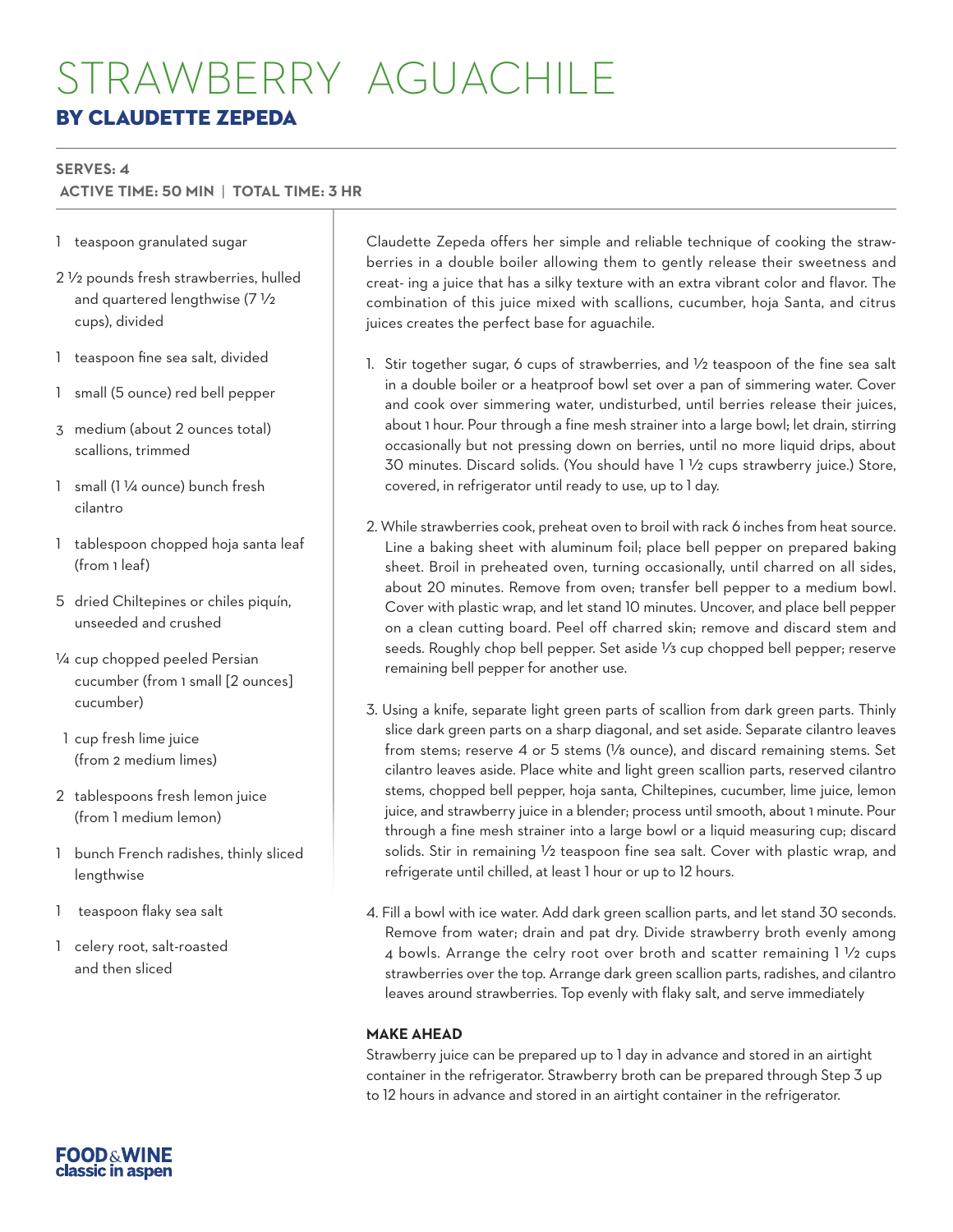# PONZU AGUACHILE BY CLAUDETTE ZEPEDA

#### **SERVES: 4**

#### **TOTAL TIME: 1 HR 15 MIN** | **TOTAL TIME: 2 HR 20 MIN**

- 1 cup lower-sodium soy sauce
- 1 cup fresh orange juice (from 3 medium oranges)
- 1/4 cup rice vinegar
- 1 tablespoons mirin
- 1 (1-ounce) lemongrass stalk, trimmed and roughly chopped (about 2 tablespoons)
- 1 (1/2-in.) piece ginger, peeled and chopped (1/2 tablespoon)
- 2 fresh red Thai chiles, seeded if desired and chopped (1 teaspoon)
- 1 cup packed fresh cilantro leaves, divided
- 7 tablespoons water, divided
- 1 tablespoon cornstarch
- 5 small (about 1 ounce each) tomatillos, husked and thinly sliced crosswise
- 1 teaspoon kosher salt, divided
- 1 (28-ounce) bone-in rib-eye steak
- 1/2 teaspoon black pepper
- V<sub>3</sub> cup thinly sliced red onion rings (from 1 small [5 ounce] onion)
- 2 medium-size (2 1/2 ounces each) Persian cucumbers, thinly sliced (about 1/8- in. thick) crosswise using a mandoline
- 1/4 teaspoon flaky sea salt (such as Maldon)

Claudette Zepeda uses a reverse-sear technique for this steak served with a salty, umami ponzu sauce. She tops the steak with a fresh tomatillo, onion, cucumber, and a cilantro salad that balances the richness of the meat. If you can't find a pre-cut 28-ounce ribeye, a butcher will be able to cut one. Be sure to stock up on charcoal and have 3 (3-inch) hardwood oak wood chunks on hand to make the most of this recipe.

- 1. Process soy sauce, orange juice, rice vinegar, mirin, lemongrass, ginger, Thai chiles, 1/2 cup of the cilantro, and 5 table- spoons of the water in a blender until smooth, about 1 minute. Transfer mixture to a medium saucepan; bring to a simmer over medium. Simmer, undisturbed, until flavors meld, about 10 minutes. Remove from heat; let steep, uncovered, for 10 minutes. Pour through a fine mesh strainer into a medium bowl; discard solids. Rinse pan and wipe dry. Return soy sauce mixture to pan, and return to a simmer over medium. Whisk together corn starch and remaining 2 tablespoons water in a small bowl to form a slurry. Add cornstarch slurry to simmering soy sauce mixture; simmer, stirring constantly, until mixture is just thick enough to coat the back of a spoon, about 5 minutes. Remove from heat; let ponzu cool com- pletely, about 20 minutes. Refrigerate, covered, until ready to use or up to 3 days.
- 2. Place tomatillos, cut side up, on a large plate or baking sheet; sprinkle evenly with 1/2 teaspoon of the kosher salt. Set aside until ready to use.
- 3. Light a charcoal chimney starter filled with briquettes. When briquettes are covered with gray ash, pour them onto the bottom grate of the grill, and then push to 1 side of the grill. Place 3 (3-inch) oak wood chunks over hot coals. Adjust vents as needed to maintain an internal temperature of 250°F to 300°F. Coat top grate with oil; place on grill. Sprinkle steak evenly with pepper and remaining 1/2 tea- spoon kosher salt. Place steak on oiled grate over the side without the coals. Grill, covered, until a thermometer inserted into thickest portion of meat registers 85°F, about 20 minutes. Flip steak; grill, covered, until thermometer registers 100°F, about 10 minutes. Move steak to side of grill with the coals. Grill, uncovered, flipping often, until thermometer inserted into thickest portion of meat registers between 115°F and 120°F (for rare), about 5 minutes, or to desired degree of doneness. Transfer to a cutting board; let rest, tented with aluminum foil, for 12 to 15 minutes to allow juices to redistribute in steak. Using a sharp knife, cut meat away from bone in 1 piece. Cut against the grain into 1/2-inch-thick slices.
- 4. Place onion, cucumbers, and tomatillos, remaining  $\frac{1}{2}$  cup cilantro in a medium bowl; toss to combine. Spoon ponzu onto a rimmed 12-inch plate; top with sliced steak. Arrange and scatter tomatillo mixture on and around steak. Sprinkle evenly with flaky salt, and serve.

#### **MAKE AHEAD**

Ponzu can be made up to 3 days in advance and stored in an airtight container in the refrigerator.

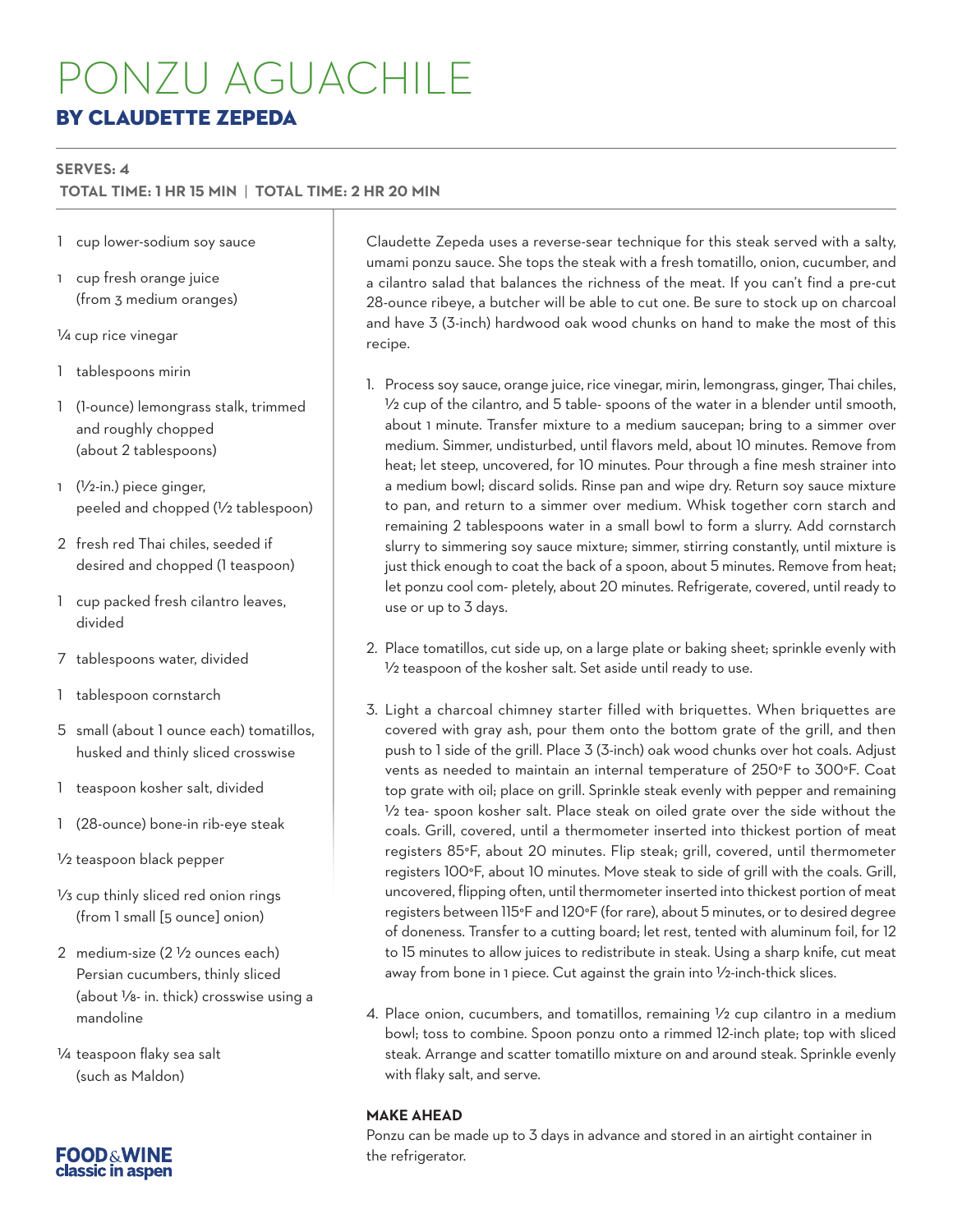# BOOZY FROZEN STRAWBERRY LEMONADE

## BY CLAUDIA FLEMING

#### **SERVES: 4**

#### **ACTIVE TIME: 10 MIN** | **TOTAL TIME: 20 MIN, PLUS 4 HR FREEZING**

2 1/2 cups (4 ounces) Prosecco

- 6 tablespoons (3 ounces) lemon-flavored vodka
- 1/4 cup loosely packed fresh basil leaves, plus more for garnish
- 2 tablespoons (1 ounce) limoncello
- 1 cup (1/2 pint) lemon sorbet
- 6 large (about 3 ounces total) fresh strawberries, hulled and halved lengthwise

Sweet, zippy, and dangerously delicious, this is the drink you want on a hot summer afternoon. With lemon vodka, Prosecco, basil, limoncello, strawberries and lemon sorbet, this frozen cocktail created by famed pastry chef Claudia Fleming can also double as dessert.

- 1. Using a cocktail muddler or handle of a wooden spoon, muddle together Prosecco, vodka, basil, and limoncello in a cocktail shaker until basil is starting to bruise and tear into pieces. Set aside.
- 2. Process sorbet and strawberries in a blender until smooth, about 30 seconds. Pour basil infusion from cocktail shaker through a fine mesh strainer into blender; discard solids. Pulse just until combined, 3 to 4 pulses. Transfer blended mixture to a medium-size freezer-safe bowl or resealable container. Freeze until firm, at least 4 hours or up to overnight (12 hours).
- 3. Remove frozen mixture from freezer; let stand at room temperature until softened slightly, about 10 minutes. Scoop mixture into blender; process until smooth, about 30 seconds. Divide evenly among 4 Champagne flutes or wine glasses. Garnish with additional basil, and serve immediately.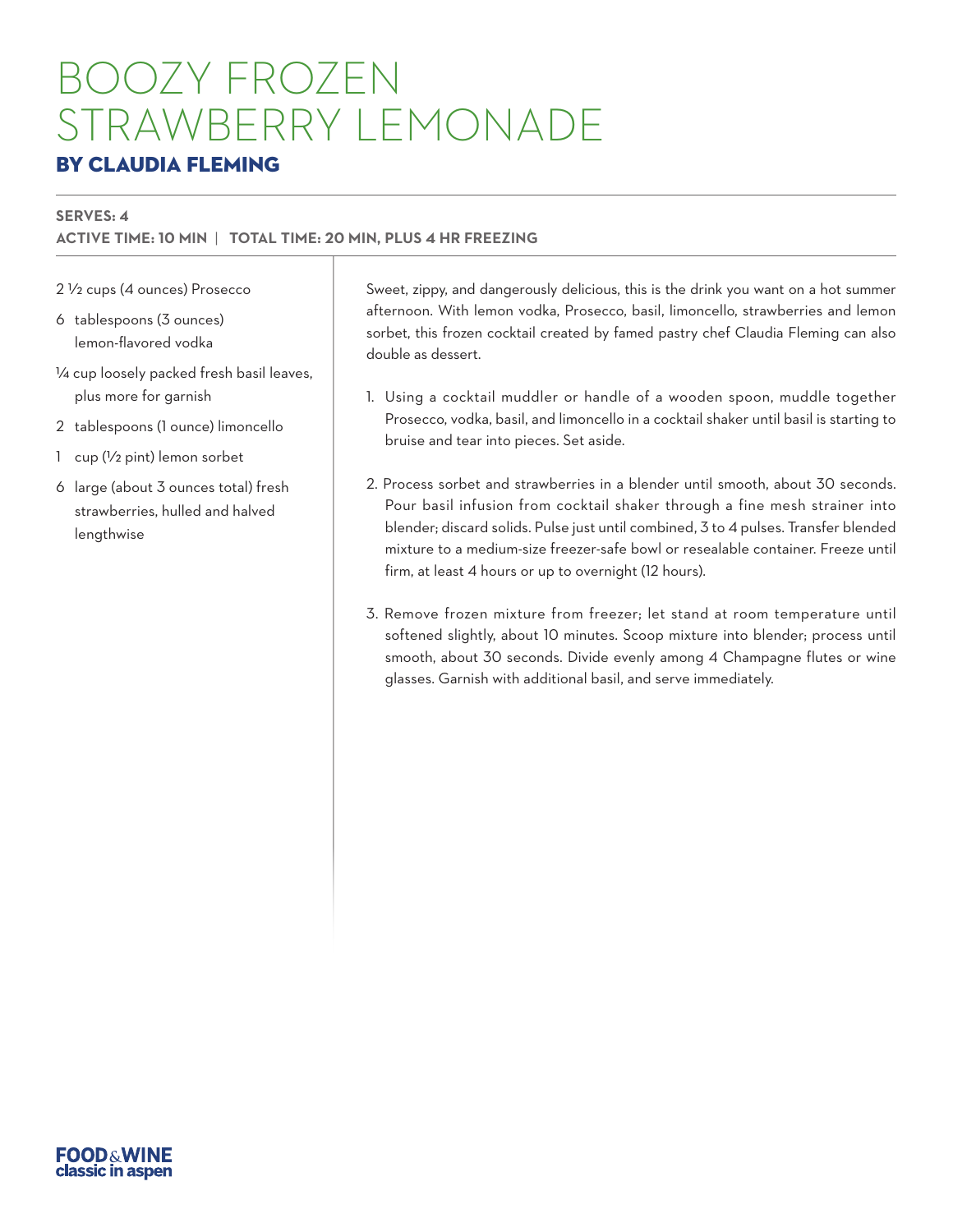# LEMON-OLIVE OIL CREAM MERINGUE TART

### BY CLAUDIA FLEMING

#### **SERVES: 8**

#### **ACTIVE TIME: 1 HR** | **TOTAL TIME: 3 HR 10 MIN, PLUS 6 HR CHILLING**

#### **DOUGH**

- 1 1/4 cups (about 5 1/4 ounces) all-purpose flour, plus more for work surface
- 1/4 cup granulated sugar
- 1/2 teaspoon grated lemon zest (from 1 lemon)
- 1/4 teaspoon kosher salt
- 7 tablespoons (3 1/2 ounces) unsalted butter, diced and chilled
- 1 large egg
- 1/2 teaspoon vanilla paste or extract
- 1/2 teaspoon cold water

#### **LEMON-OLIVE OIL CREAM**

- 6 teaspoons grated lemon zest, plus 3/4 cup fresh juice (from 4 large [about 4 ounces each] lemons), divided
- 1/2 teaspoon powdered gelatin (from 1 [1/4-ounce] envelope)
- 1 cup granulated sugar
- 1 teaspoon kosher salt
- 4 large eggs
- 4 tablespoons (2 ounces) unsalted butter, at room temperature
- 3/4 cup extra-virgin olive oil (6 ounces)

#### **ITALIAN MERINGUE**

- 2 large egg whites
- 1/4 teaspoon kosher salt
- 1/2 cup granulated sugar
- 2 tablespoons. water
- 1 teaspoon light corn syrup



With a shortbread-like tart crust, a rich lemon olive oil cream and an Italian meringue topping, this tart by acclaimed pastry chef Claudia Fleming feels like a luxurious take on lemon meringue pie and is ideal for any occasion you want to cap off with an impressive dessert.

- 1. Prepare the Dough: Pulse flour, sugar, zest, and salt in a food processor until combined, about 4 pulses. Add butter; process until mixture becomes the texture of coarse meal, about 10 seconds. Whisk together egg, yolk, and vanilla together in a small bowl. Stir in cold water. Add egg mixture to flour mixture in processor; pulse until combined, about 6 pulses.
- 2. Turn Dough out onto a lightly floured work surface, Form each Dough portion into a ball, and flatten into a disk. Wrap pastry disks individually in plastic wrap; flatten slightly with a rolling pin. Chill until firm, at least 1 hour or up to 2 days. Pastry disks may also be frozen up to 1 month; thaw at room temperature before using.
- 3. Preheat oven to 350°F. Remove 1 pastry disk from fridge, and unwrap; reserve remaining disk for another use. Roll 1 dough disk into a 12-inch round on a lightly floured work surface. Transfer to a 9-inch tart pan with a removable bottom, pressing pastry into bottom and up sides of pan. If pastry cracks or tears, press dough back together. Prick bottom of crust all over with a fork. Place in freezer until cold, about 10 minutes.
- 4. Remove tart shell from freezer. Line bottom of tart shell with parchment paper, and fill with pie weights or dried beans. Bake in preheated oven until pastry is set and lightly browned at edges, about 15 minutes. Remove from oven; remove parchment paper and weights. Return to oven, and bake at 350°F until pastry is lightly browned on bottom, about 10 minutes. Transfer to a wire rack, and let cool completely, about 30 minutes.
- 5. Prepare the Lemon-Olive Oil Cream: Place 1 tablespoon lemon juice in a small bowl, and sprinkle with gelatin; let stand until gelatin softens, about 5 minutes.
- 6. Fill a large saucepan with water to a depth of a few inches. Bring to a simmer over medium. Stir together sugar, salt, and lemon zest in a metal bowl that will fit into the pan of simmering water. Work sugar and zest between your fingers until sugar is moist and aromatic. Whisk in eggs, then remaining 11 tablespoons lemon juice. Set bowl over pan of simmering water (do not allow bowl to touch water). Cook, whisking egg mixture constantly, until mixture thickens and a candy thermometer registers 180°F, about 12 minutes. Remove from heat. Whisk in softened gelatin-lemon mixture, and stir until dissolved. Pour mixture through a fine mesh strainer into a blender; discard solids. Let mixture rest in blender at room temperature, pulsing occasionally, until it cools to 130°F, about 15 minutes.
- 7. With blender running, add butter in 2 additions, processing until incorporated after each addition. With blender running, slowly and steadily drizzle in olive oil; process until combined, about 1 minute. Pour Lemon-Olive Oil Cream into prepared tart shell. Press plastic wrap against surface. Chill until firm and set, at least 6 hours and preferably overnight (12 hours).
- 8. Prepare the Italian Meringue: Place egg whites and salt in bowl of a stand mixer fitted with a whisk attachment. Stir together sugar, water, and corn syrup in a small saucepan until combined. Cook over medium-high, undisturbed, and when syrup registers 230°F on a candy thermometer, begin whipping egg whites with stand mixer on high speed. Beat whites until soft peaks form and syrup in pan registers 240°F, about 3 minutes. With mixer running on high speed, slowly stream hot sugar syrup down side of mixer bowl, being careful not to touch whisk. Beat until bowl no longer feels warm to touch and Italian Meringue is stiff and shiny, about 5 minutes.
- 9. Transfer Italian Meringue to a pastry bag fitted with a tip of your choice, and decorate top of tart however you desire. Alternatively, go freeform and use a spatula, creating swirls and peaks. Brown meringue using a kitchen torch, holding torch 1 to 2 inches from pie and moving torch back and forth. Tart may be stored, covered, in refrigerator up to 3 days.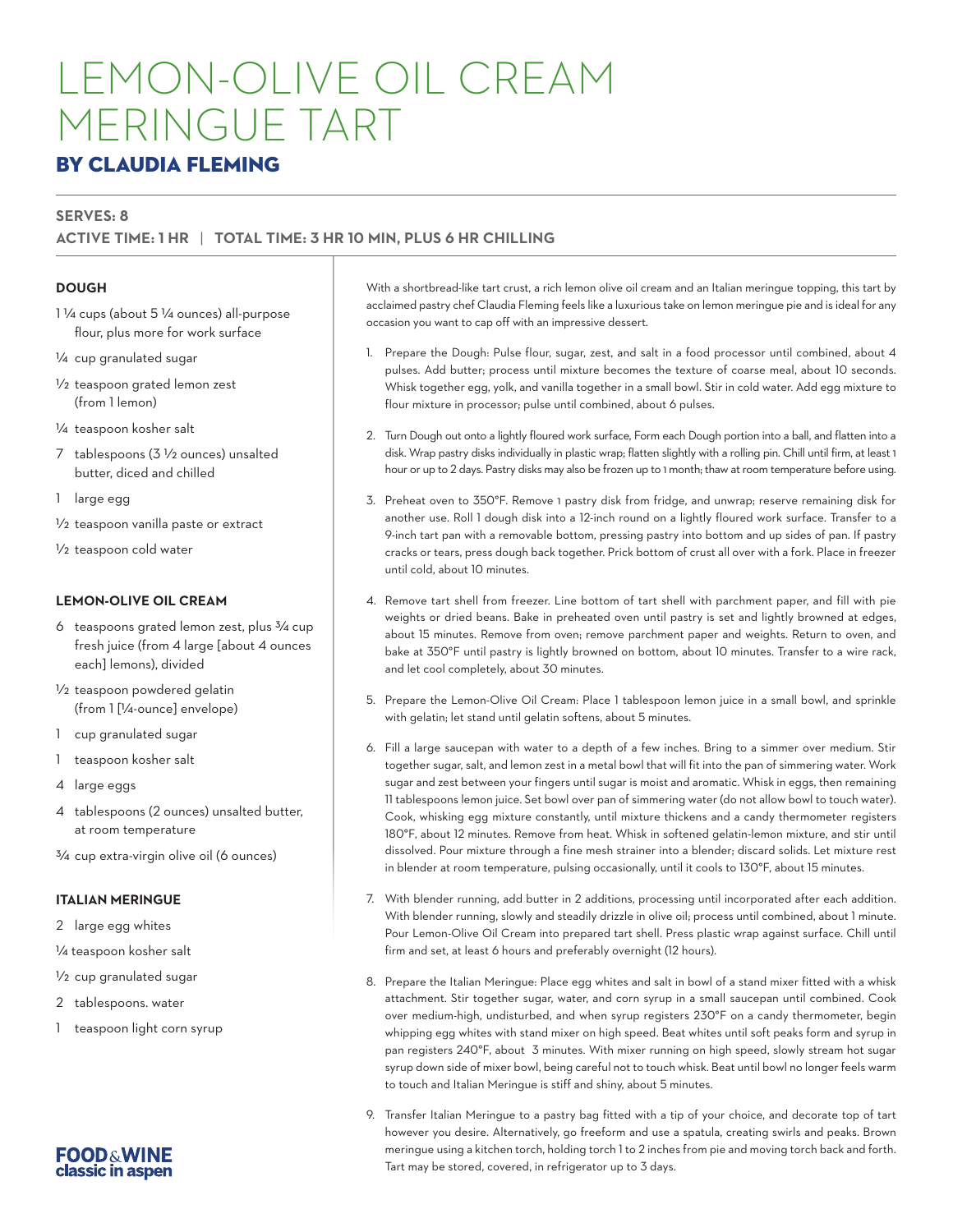# LEMON-OLIVE OIL SEMIFREDDO WITH BLUEBERRY COMPOTE

### BY CLAUDIA FLEMING

#### **SERVES: 8**

#### **ACTIVE TIME: 1 HR** | **TOTAL TIME: 1 HR, PLUS 12 HR FREEZING AND 6 HR CHILLING**

#### **LEMON CREAM**

- 6 teaspoons grated lemon zest, plus 3/4 cup fresh juice (from 4 large [about 4 ounce each] lemons), divided
- 1/2 teaspoon powdered gelatin (from 1 [1/4-ounce] envelope)
- 1 cup granulated sugar
- 1 teaspoons kosher salt
- 4 large eggs
- 4 tablespoons (2 ounces) unsalted butter, at room temperature
- 3/4 cup extra-virgin olive oil

#### **SEMIFREDDO**

- 1/2 cup heavy whipping cream
- 2 large egg whites
- 1/2 teaspoon kosher salt
- 1/2 cup granulated sugar
- 2 tablespoons water
- 1 teaspoons light corn syrup

#### **BLUEBERRY COMPOTE**

- 2 tablespoons granulated sugar
- 2 1/2 cups fresh blueberries (15 ounces), divided

Even with rich lemon cream as its base, this tart, sweet semifreddo from famed pastry chef Claudia Fleming retains its light texture and flavor after it is frozen. Semifreddos do not harden when they freeze, so there's no need to let this soften before serving it. You can make the semifreddo up to three days in advance of serving and the compote could be made one day in advance and kept in the fridge.

- 1. Prepare the Lemon Cream: Place 1 tablespoon lemon juice in a small bowl, and sprinkle with gelatin; let stand until gelatin softens, about 5 minutes.
- 2. Fill a large saucepan with water to a depth of a few inches. Bring to a simmer over medium. Stir together sugar, salt, and lemon zest in a metal bowl that will fit into the pan of simmering water. Work sugar and zest between your fingers until sugar is moist and aromatic. Whisk in eggs, then remaining 11 tablespoons lemon juice. Set bowl over pan of simmering water (do not allow bowl to touch water). Cook, whisking constantly, until mixture is thick and a candy thermometer registers 180°F, about 12 minutes; remove from heat. Whisk in softened gelatin-lemon mixture, and stir until dissolved. Pour through a fine mesh strainer into a blender; discard solids. Let mixture rest in blender at room temperature, pulsing occasionally, until it cools to 130°F, about 15 minutes.
- 3. With blender running, add butter in 2 additions, processing until incorporated after each addition. With blender running, slowly and steadily drizzle in olive oil; process until combined, about 1 minute. Pour Lemon Cream into a medium bowl; press plastic wrap against surface. Refrigerate until firm, at least 6 hours and preferably overnight (12 hours).
- 4. Prepare the Semifreddo: Line bottom and long sides of a 9-inch loaf pan with parchment paper, leaving a 2-inch overhang on long sides. Place whipping cream in a medium bowl. Using a whisk or an electric mixer, beat until soft peaks form , about 2 minutes. Cover and refrigerate until ready to use.
- 5. Transfer Lemon Cream to a large bowl, and whisk vigorously to loosen; set aside. Place egg whites and salt in bowl of a stand mixer fitted with a whisk attachment; set aside.
- 6. Stir together sugar, water, and corn syrup in a small saucepan until combined. Cook over mediumhigh, undisturbed, and when syrup registers 230°F on a candy thermometer, begin whipping egg whites with stand mixer. Beat whites until soft peaks form and syrup in pan registers 240°F, about 3 minutes. With mixer running on high speed, slowly stream hot sugar syrup down side of bowl, being careful not to touch whisk. Beat until bowl no longer feels warm to touch and meringue is stiff and shiny, about 5 minutes.
- 7. Whisk one-third of the meringue into Lemon Cream. Fold in remaining meringue in 2 additions. Add chilled whipped cream, and fold gently just until combined. Pour into prepared loaf pan. Cover and freeze Semifreddo overnight (12 hours).
- 8. Prepare the Blueberry Compote: Stir together sugar and 1 cup of the blueberries in a medium saucepan. Bruise blueberries using back of a spoon to release some juices. Cook over low, stirring often, until blueberries have popped and broken down, 5 to 8 minutes. Pour through a fine mesh strainer into a medium bowl, pressing on solids in strainer; discard solids. Add remaining 1 1/2 cups blueberries to cooked blueberry juices in bowl, and toss to combine.
- 9. Dip an offset spatula or a thin knife into hot water; wipe dry with a kitchen towel, and run along the short sides of the loaf pan. Grasp the parchment paper overhang, and lift Semifreddo from loaf pan. Carefully peel parchment off Semifreddo, and discard. Place Semifreddo on a platter. Cover with Blueberry Compote. Slice and serve.

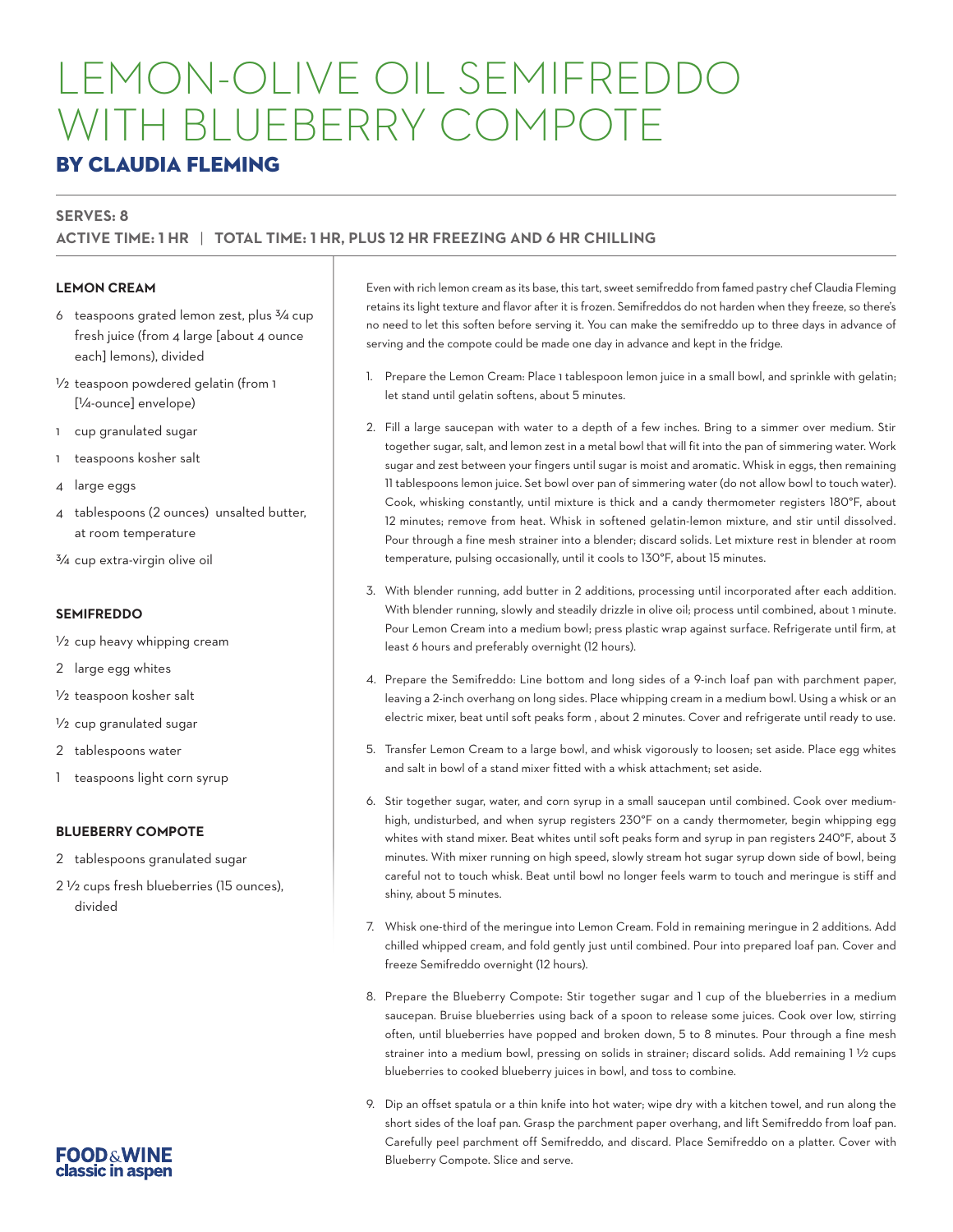# BLUEBERRY CORNBREAD FRENCH TOAST

### BY ERICK WILLIAMS

#### **SERVES: 4 ACTIVE TIME: 45 MIN** | **TOTAL TIME: 2 HR 25 MIN**

#### **CORNBREAD**

Cooking spray

- $3/4$  cup (about 4  $\frac{1}{4}$  ounces) fine yellow cornmeal
- $3/4$  cup (about  $3\frac{1}{4}$  ounces) all-purpose flour
- 1/4 cup granulated sugar
- 1 1/2 teaspoons baking powder
- 1/2 teaspoon baking soda
- 1/2 teaspoon kosher salt
- 2 large eggs
- 1 cup whole buttermilk
- 5 tablespoons (2 1/2 ounces) unsalted butter, melted

#### **ADDITIONAL INGREDIENTS**

2 cups fresh blueberries (about 12 ounces)

1/3 cup water

- 1 cup cold heavy whipping cream
- 3 teaspoons vanilla extract, divided
- 4 large eggs, at room temperature

1 1/4 cups whole milk

- 2 tablespoons granulated sugar
- 1 teaspoon ground cinnamon
- 1/8 teaspoon kosher salt
	- Room-temperature unsalted butter

Pure maple syrup, at room temperature

Powdered sugar in a shaker

Cornbread and blueberries are natural partners, especially in this French toast recipe by chef Erick Williams. Dipping cornbread into the blueberry-infused batter gives the bread a beautiful blue marbled pattern while retaining its texture. Be sure to just dip it in the batter and not soak the bread; it will fall apart. The cornbread and blueberry sauce can be made a day in advance; use frozen blueberries if fresh ones aren't available. The Chantilly cream on the side adds creamy goodness to this brunch dish, which is rich without being overly sweet or heavy.

- 1. Prepare the Cornbread: Preheat oven to 325°F. Coat an 8 1/2- x 4 1/2-inch loaf pan with cooking spray. Whisk together cornmeal, flour, sugar, baking powder, baking soda, and salt in a large bowl. Whisk together eggs, buttermilk, and melted butter in a medium bowl. Stir egg mixture into cornmeal mixture just until combined. Pour batter into prepared loaf pan; smooth top.
- 2. Bake in preheated oven until Cornbread is light brown around edges and a wooden pick inserted into center of loaf comes out clean, about 35 minutes. Remove from oven; let cool in loaf pan 5 minutes. Invert Cornbread onto a wire rack, and let cool completely, about 30 minutes. Trim ends, and slice into 8 (1-inch) slices. Set aside.
- 3. Bring blueberries and water to a boil in a medium saucepan over medium. Reduce heat to medium-low, and simmer, stirring occasionally, until blueberries soften, about 3 minutes. Gently mash blueberries using back of a spoon or a potato masher. Simmer blueberries, stirring often, until they start to break down and volume is reduced to about 1 cup, 10 to 15 minutes. Remove from heat, and let cool slightly, about 10 minutes.
- 4. Place a medium-size metal bowl and a metal whisk in freezer until very cold, about 10 minutes. Add cream and 1 teaspoon of the vanilla to cold metal bowl; beat using cold whisk until medium peaks begin to form, about 2 minutes. Do not overbeat! Refrigerate, uncovered, until ready to use.
- 5. Whisk together eggs in a large, wide-bottomed bowl until combined. Add milk, sugar, cinnamon, salt, and remaining 2 teaspoons vanilla; whisk until smooth. Whisk in 1/2 cup blueberry sauce. Reserve remaining blueberry sauce for serving.
- 6. Heat a large nonstick skillet over medium. Working in 2 batches, dip Cornbread slices into batter (do not soak them), cook in skillet until golden brown, 2 to 4 minutes per side.
- 7. Divide French toast evenly among 4 plates; top with reserved blueberry sauce and a dollop of whipped cream. Serve with room-temperature butter and maple syrup. Carefully peel parchment off Semifreddo, and discard. Place Semifreddo on a platter. Cover with Blueberry Compote. Slice and serve.

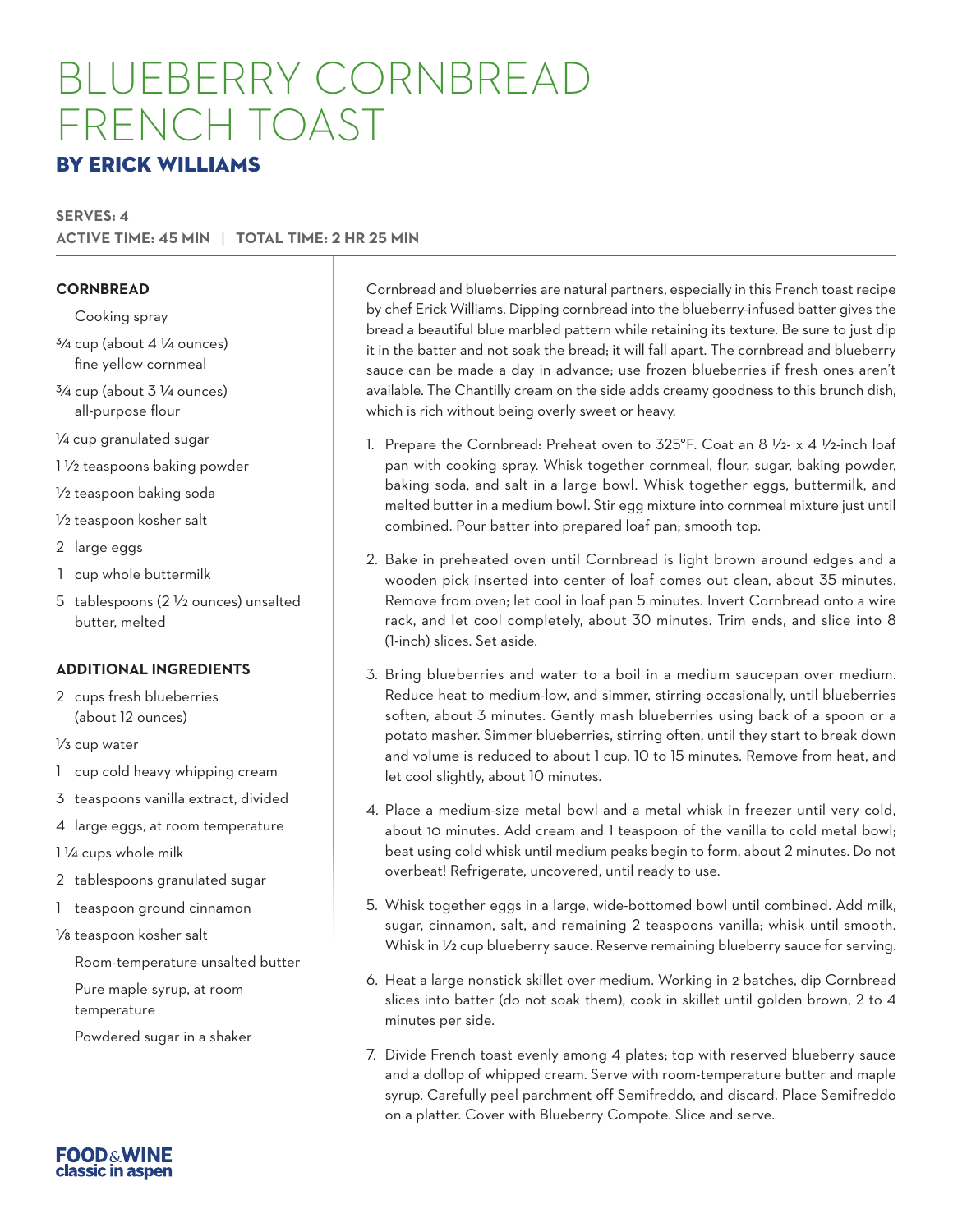# LOBSTER TOURNEDOS WITH CORNBREAD

### BY ERICK WILLIAMS

#### **SERVES: 8 ACTIVE TIME: 50 MIN** | **TOTAL TIME: 2 HR 50 MIN**

#### **CORNBREAD**

Cooking spray

- $3/4$  cup (about 4  $\frac{1}{4}$  ounces) fine yellow cornmeal
- $3/4$  cup (about  $3\frac{1}{4}$  ounces) all-purpose flour

1/4 cup granulated sugar

1 1/2 teaspoons baking powder

1/2 teaspoon baking soda

- 1/2 teaspoon kosher salt
- 2 large eggs
- 1 cup whole buttermilk
- 5 tablespoons (2 1/2 ounces) unsalted butter, melted

#### **LOBSTER AND TOPPINGS**

- 8 (3/4-ounce each) thick-cut applewood-smoked bacon slices
- 1 cup dry red wine
- 1/2 cup red wine vinegar
- 1/4 cup heavy whipping cream
- 1 tablespoon finely chopped shallot (from 1 small shallot)
- 2 cups (1 pound) cold unsalted butter, divided
- 8 cups water
- 1/4 cup, plus 1 teaspoon kosher salt, divided
- 4 (6-ounce) fresh or thawed frozen lobster tails
- 1 ounce (about 2 tablespoons) canned or frozen black truffle shavings (from 1 [1.74-ounce] can), well drained
- 1/4 teaspoon ground white pepper
- 2 tablespoon thinly sliced fresh chives

This recipe combines classic French cooking techniques with Southern ingredients, a signature of chef Erick Williams' cooking at Chicago's Virtue restaurant. The mild sweetness of the lobster meat and cornbread is intensified with the buttery, tart wine sauce, turning this into a decadent meal perfect for a special occasion.

- 1. Prepare the Cornbread: Preheat oven to 325°F. Coat an 8-inch square baking pan with cooking spray. Whisk together cornmeal, flour, sugar, baking powder, baking soda, and salt in a large bowl. Whisk together eggs, buttermilk, and melted butter in a medium bowl. Stir egg mixture into cornmeal mixture just until combined. Pour batter into prepared baking pan; smooth top.
- 2. Bake in preheated oven until Cornbread is light brown around edges and a wooden pick inserted in center comes out clean, 25 to 30 minutes. Let cool in pan 5 minutes. Invert Cornbread onto a wire rack, and let cool completely, about 30 minutes. Slice evenly into 8 pieces. Cover and set aside until ready to use.
- 3. Prepare the Lobster and Toppings: Preheat oven to 325°F. Line a baking sheet with aluminum foil, and line with a piece of parchment paper on top. Arrange bacon in a single layer on parchment paper. Bake in preheated oven until bacon is crisp, 35 to 40 minutes. Remove from oven. Transfer bacon to a paper towel-lined plate; set aside.
- 4. Bring wine, vinegar, cream, and shallot to a boil in a small saucepan. Reduce heat to medium; simmer, undisturbed, until liquid has reduced to 2 tablespoons, 30 to 35 minutes.
- 5. Meanwhile, cut  $1\frac{1}{2}$  cups of the butter into  $1/2$ -inch cubes, and place in refrigerator until ready to use. Place 8 cups water and 1/4 cup of the salt in a large pot; bring to boil over high. Fill a large bowl with ice water; set aside. Remove pot of boiling water from heat, and add lobster tails. Let steep for 3 minutes. Using tongs, transfer lobster tails to ice water; let cool 3 to 5 minutes. Discard water in pot. Remove lobster tails from ice water. Stretch 1 curled-up tail flat on a cutting board. Rest the blade of a large knife down lengthwise center of tail to hold it flat, then press knife down to cut tail in half lengthwise. Gently remove lobster meat from shell, and discard shell. Return lobster meat to bowl of ice water to rinse off any bits of shell. Repeat process with remaining lobster tails.
- 6. Melt remaining  $V_2$  cup butter in a medium saucepan over low. Add lobster tail meat; cook, basting often with melted butter in pan, until lobster is warm and cooked through (turns bright orange-red and opaque), about 2 minutes. Transfer lobster to a paper towel-lined plate.
- 7. Once wine mixture has reduced to 2 tablespoons, reduce heat to low, and start adding chilled butter cubes to pot, adding 1 or 2 cubes at a time and whisking rapidly with a wire whisk, fully incorporating butter between additions. Continue adding more butter, whisking constantly, until only 2 or 3 cubes remain. Remove pan from heat; add remaining butter cubes, and whisk until fully incorporated. Whisk in truffle pieces. Stir white pepper and remaining 1 teaspoon salt into beurre rouge sauce. The sauce should be thick and smooth.
- 8. Place 1 cornbread slice on each of 8 plates. Break bacon slices in half crosswise, and top each cornbread slice with 2 bacon halves. Arrange lobster tails evenly on top of bacon, and cover lobster with beurre rouge. Sprinkle evenly with chives, and serve immediately.

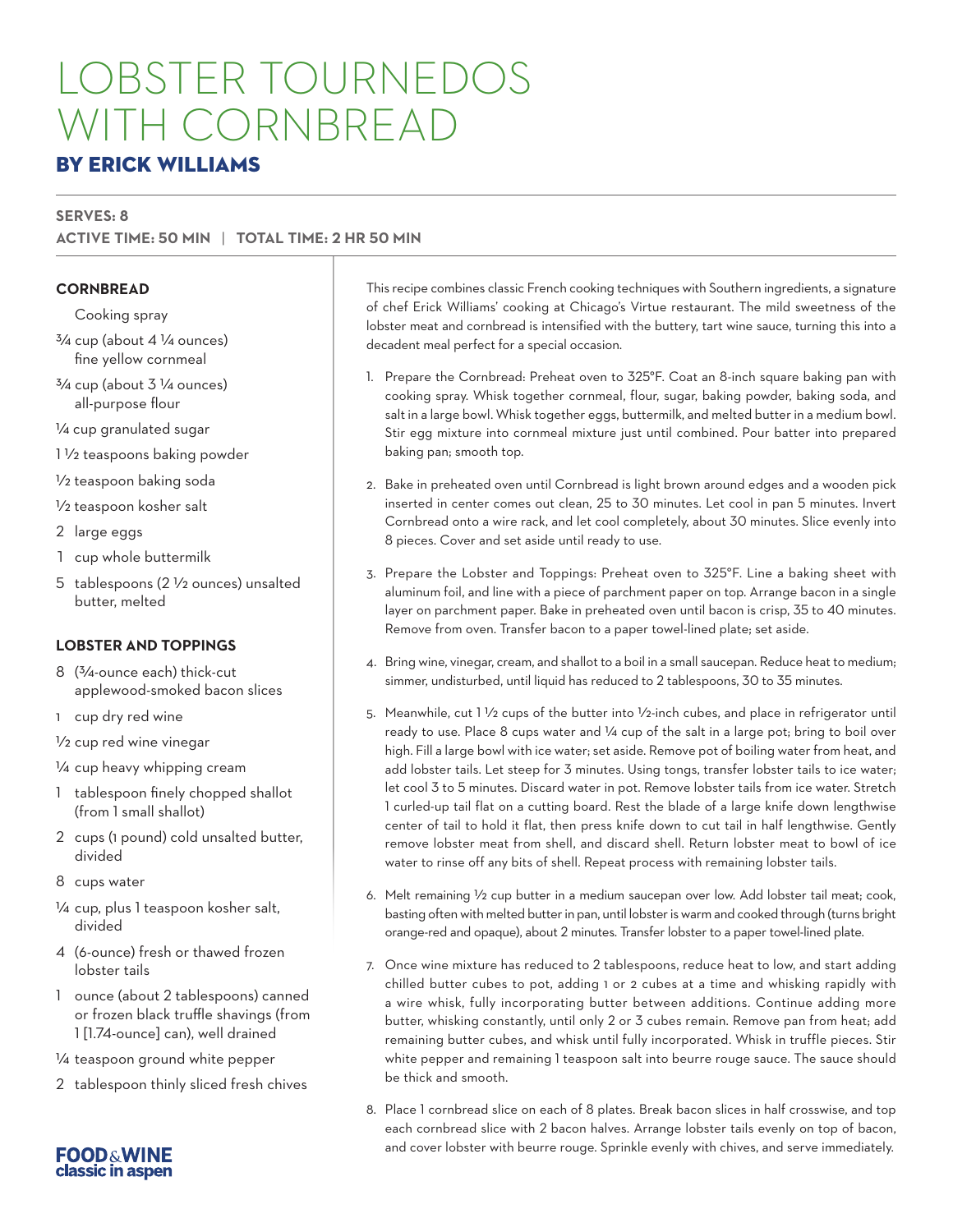# VIRTUE CORNBREAD BY ERICK WILLIAMS

#### **SERVES: 8**

 **TOTAL TIME: 10 MIN** | **TOTAL TIME: 1 HR 15 MIN**

#### Cooking spray

- $3/4$  cup (about  $3\frac{1}{4}$  ounces) all-purpose flour
- 3/4 cup fine yellow cornmeal
- 1/4 cup granulated sugar
- 1 1/2 teaspoons baking powder
- 1/2 teaspoon baking soda
- 1/2 teaspoon kosher salt
- 2 large eggs
- 1 cup whole buttermilk
- 5 tablespoons (2 1/2 ounces) unsalted butter, melted

Slightly sweet and buttery, this classic Southern cornbread is a must-order at Virtue, Erick Williams' flagship restaurant in Chicago, where he celebrates the food of the Great Migration. Eat this cornbread warm the same day you bake it; any leftovers can be used to make Blueberry Cornbread French Toast or Lobster Tournedos With Cornbread.

- 1. Preheat oven to 325°F. Coat an 8 1/2- x 4 1/2-inch loaf pan with cooking spray. Whisk together flour, cornmeal, sugar, baking powder, baking soda, and salt in a large bowl. Whisk together eggs, buttermilk, and melted butter in a medium bowl. Stir egg mixture into flour mixture just until combined. Pour batter into prepared loaf pan; smooth top.
- 2. Bake in preheated oven until cornbread is light brown around edges and a wooden pick inserted in center of loaf comes out clean, about 35 minutes. Remove from oven; let cool in loaf pan 5 minutes. Invert cornbread onto a wire rack, and let cool completely, about 30 minutes. Cornbread may be stored in a ziplock plastic bag at room temperature up to 2 days.

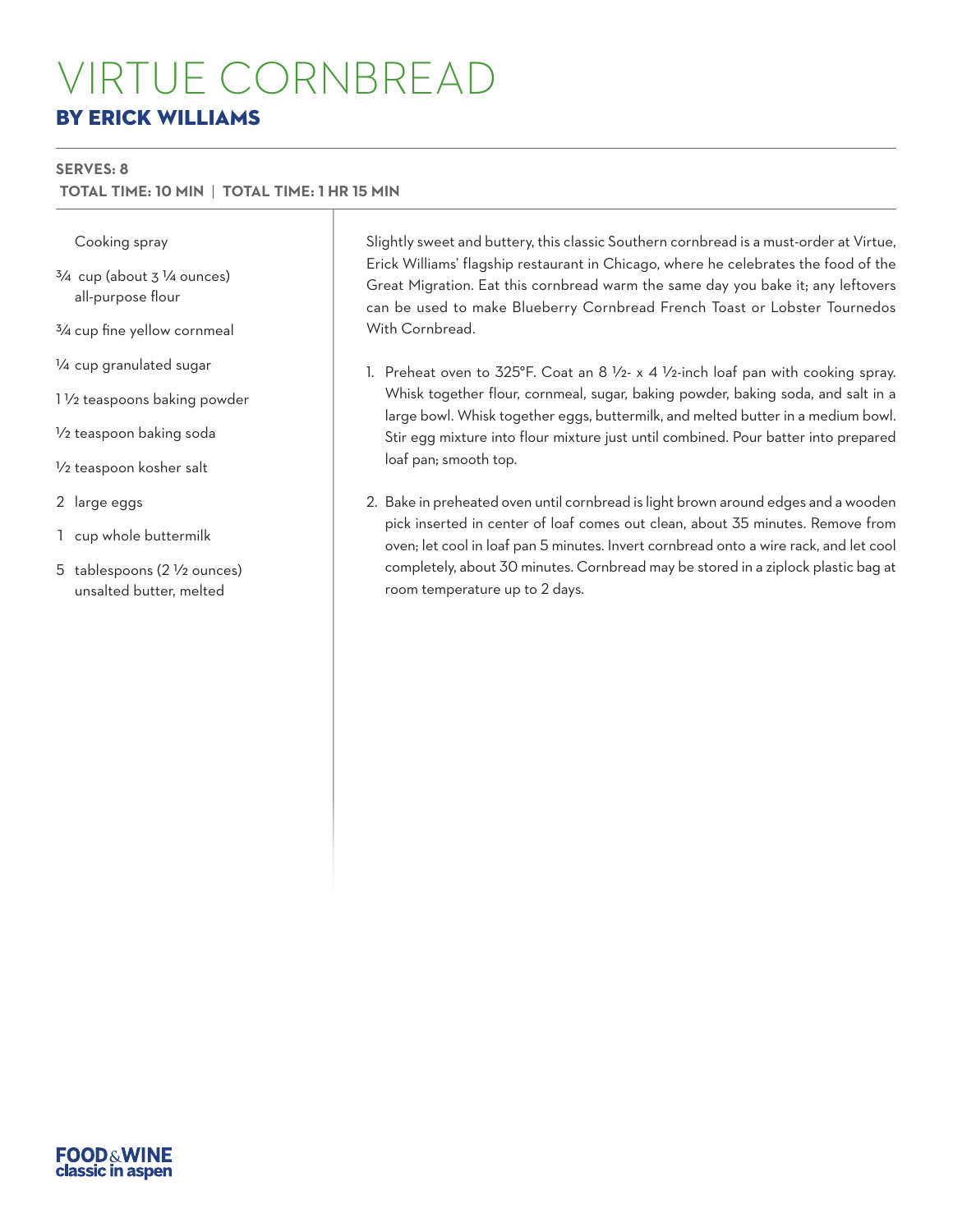# CARROT AND SPRING ONION TOAD IN THE HOLE

### BY JUSTIN CHAPPLE

#### **SERVES: 4**

## **ACTIVE TIME: 20 MIN** | **TOTAL TIME: 40 MIN**

- 2 tablespoons extra-virgin olive oil
- 2 tablespoons unsalted butter
- 6 ounces small multicolored carrots (about 10 carrots), trimmed
- 6 ounces small spring onions (about 4 onions), green parts cut into 3-inch pieces and bulbs halved lengthwise
- 4 (1-ounce) breakfast sausage links
- 1 teaspoon finely chopped fresh thyme
- 2 teaspoons kosher salt, divided
- 1 teaspoon black pepper, divided
- 3 large eggs
- 3/4 cup whole milk
	- Pinch of freshly grated nutmeg
- 3/4 cup all-purpose flour (about 3 1/4 ounces)
	- Finely chopped fresh flat-leaf parsley, for garnish

The traditional toad in the hole consists of whole sausages cooked in an egg-and-flour batter. This recipe delivers a taste of the British classic but stars tender baby carrots and spring onions for a flavorful, vegetable-forward spring twist.

- 1. Preheat oven to 425°F. Combine oil and butter in a 12-inch cast-iron skillet, and heat in preheated oven 10 minutes. Carefully remove hot skillet from oven. Add carrots, spring onion greens and bulbs, sausage links, thyme, 1 teaspoon salt, and 1/2 teaspoon pepper to skillet, and toss to coat. Spread mixture in an even layer. Roast at 425°F until vegetables and sausages are sizzling and just starting to brown, about 8 minutes.
- 2. Meanwhile, whisk together eggs, milk, nutmeg, remaining 1 teaspoon salt, and remaining  $\frac{1}{2}$  teaspoon pepper in a medium bowl until well combined. Add flour, and whisk until batter is very smooth.
- 3. Remove skillet from oven, and transfer vegetables and sausages to a plate. Do not wipe skillet clean. Immediately pour batter into hot skillet, and quickly arrange vegetables and sausages on top, leaving a 1/2-inch border. Bake at 425°F until puffed, golden brown on edges, and set in center, 22 to 28 minutes. Remove from oven. Garnish with parsley, and serve immediately.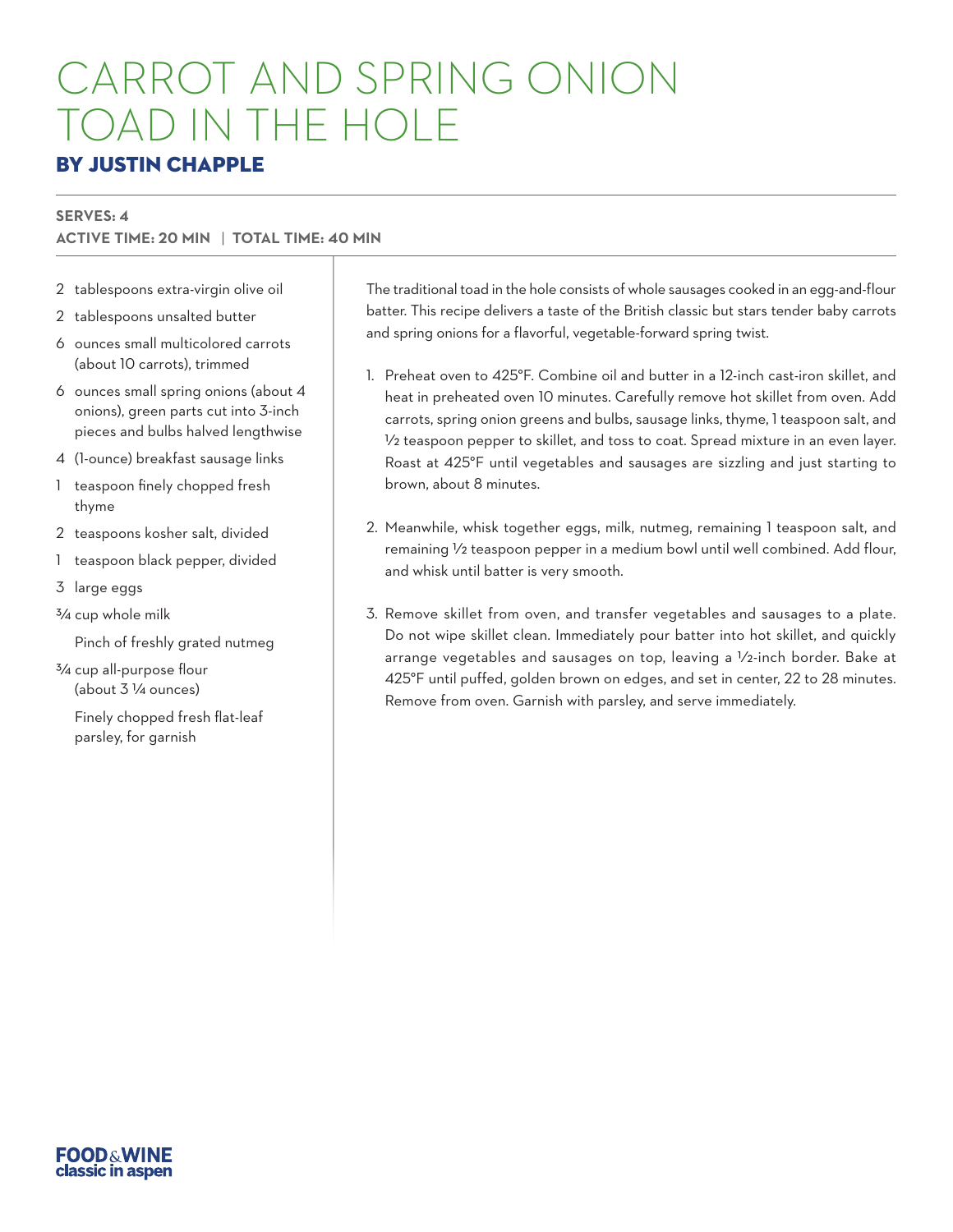# FROZEN APEROL SPRITZES ('FRAPEROL SPRITZES')

## BY JUSTIN CHAPPLE

#### **SERVES: 4**

### **TOTAL TIME: 15 MIN PLUS 8 HR FREEZING**

- 12 ounces prosecco, plus more for serving
- 8 ounces Aperol
- 8 ounces water
- 1/4 cup orange liquor, such as Cointreau
- Orange wheels, for garnish

The Aperol spritz is easily one of the most celebrated summer cocktails. Justin Chapple originally developed a version of this recipe with his friends at Pepe's Wharf in Provincetown, Massachusetts. He streamlined the frozen cocktail here so it's easy to make in a home blender.

- 1. Whisk together prosecco, Aperol, water, and orange liqueur in a pitcher. Pour mixture into 2 to 3 standard ice cube trays. Freeze until firm, at least 8 hours but preferably overnight.
- 2. Transfer prepared ice cubes to a blender; process until smooth and frothy. Pour into 4 wine glasses and top off with more prosecco. Garnish with orange wheels and serve.

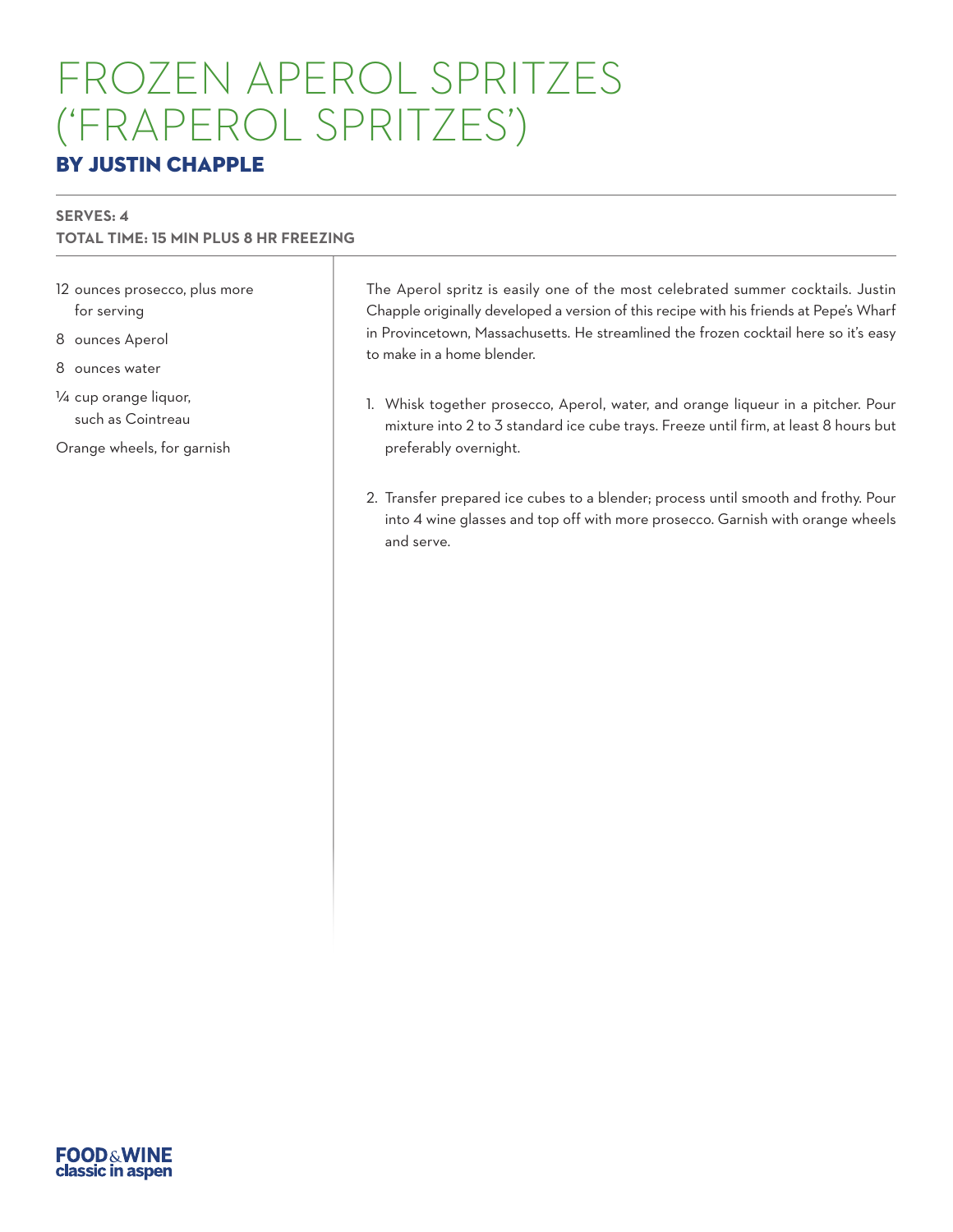# WAFFLED POTATO BLINI WITH SMOKED SALMON

### BY JUSTIN CHAPPLE

#### **SERVES: 4**

### **ACTIVE TIME: 20 MIN** | **TOTAL TIME: 40 MIN**

- 2 pounds baking potatoes peeled, coarsely shredded and squeezed dry
- 1 medium onion, shredded
- 2 large eggs, lightly beaten
- 3 tablespoons all-purpose flour
- 2 tablespoons chopped dill, plus more for garnish

1 1/2 teaspoon kosher salt

- 1 teaspoon baking powder
- 3 tablespoons melted unsalted butter, plus more for brushing

Smoked salmon, for serving

Sour cream, for serving

For this recipe, Food & Wine's Justin Chapple cooks a shredded potato mixture in a waffle iron until a crisp, golden blini forms, and then tops it with smoked salmon and a generous dollop of sour cream. Dill adds a double dose of freshness to the dish when mixed into the blini and used as a garnish, too. The blini make a satisfying breakfast or brunch—if you'd like, pair them with a glass of Champagne to take things to the next level.

- 1. Heat an 8-inch waffle iron and preheat the oven to 200°. In a bowl, mix the potatoes, onion, eggs, flour, chopped dill, salt, baking powder and the 3 tablespoons of butter.
- 2. Brush the waffle iron with melted butter; spread one-fourth of the potato mixture onto it. Close and cook on high until the blini is golden and crisp, 5 to 7 minutes. Transfer to a rack in the oven to keep warm. Repeat with the remaining potatoes. Serve topped with smoked salmon and sour cream, and garnish with dill.

**NOTE:** You can also make these in a Belgian waffle maker. Spoon one-third of the mixture onto the waffle iron instead of one-fourth.

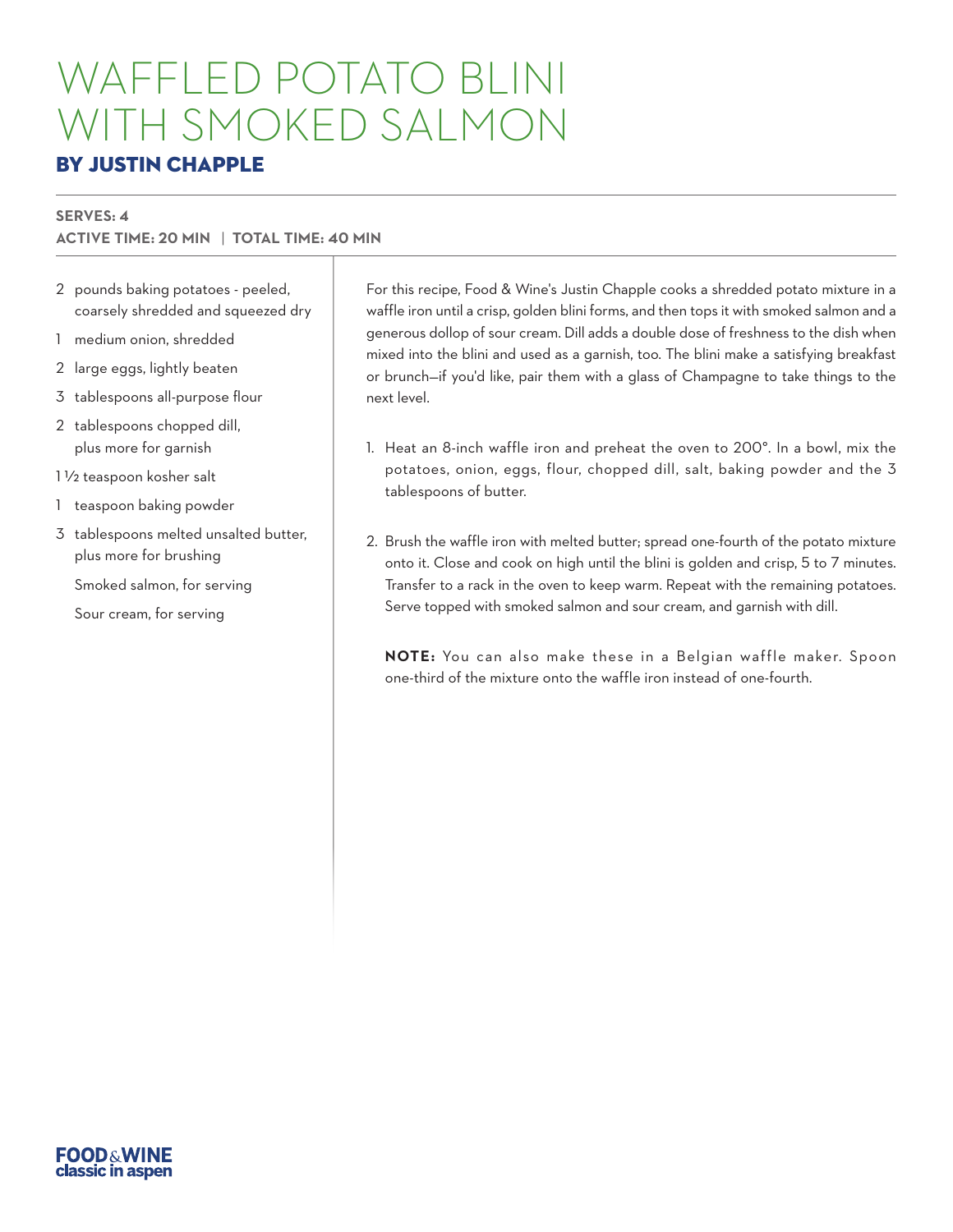# WINE-POACHED STRAWBERRIES AND APRICOTS

## BY JUSTIN CHAPPLE

#### **SERVES: 8**

### **ACTIVE TIME: 10 MIN** | **TOTAL TIME: 45 MIN**

- 1 (750-ml) bottle semi-dry Riesling
- 1/3 cup granulated sugar, or more to taste
- 1 tarragon sprig
- 1/2 cup dried apricots (preferably California) (about 4 ounces)
- 1 pound fresh strawberries, hulled (halved lengthwise if large)
	- Unsweetened whipped cream, for serving
	- Fresh tarragon leaves, for garnish

Fill a large bowl with ice and water; place a large heatproof bowl on top. Stir together wine, sugar, and tarragon sprig in a large saucepan; bring to a boil over medium. Add apricots, and cook 2 minutes. Add strawberries; reduce heat to medium-low, and cook until fruit just softens, about 3 minutes. Transfer fruit mixture to bowl set over ice-water bath, and let stand until cool, about 45 minutes.

Serve fruit and wine mixture in glasses topped with unsweetened whipped cream and garnished with tarragon leaves.

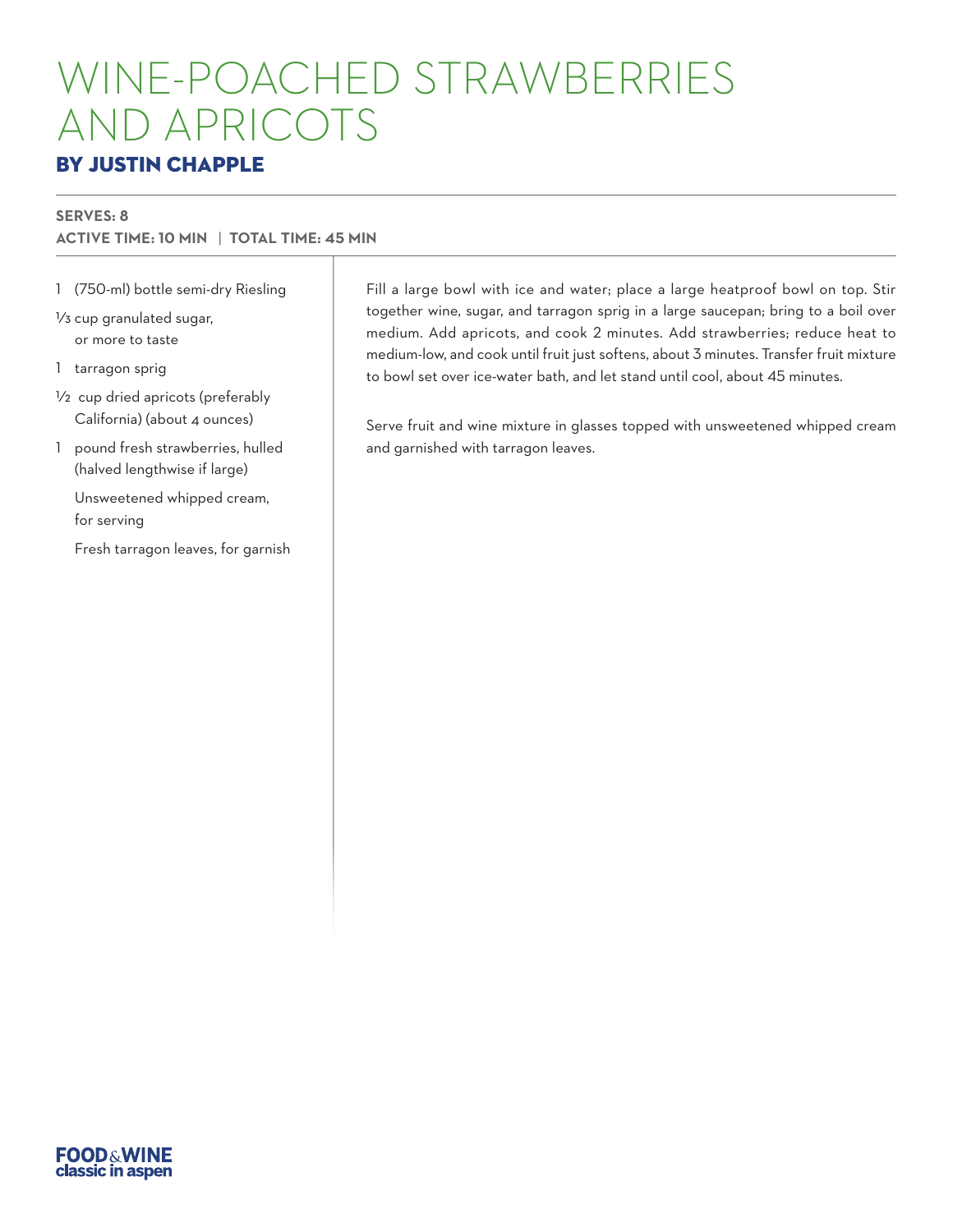# FARMERS MARKET KURKURE "FRITO PIE"

## BY MANEET CHAUHAN

#### **SERVES: 6**

### **ACTIVE TIME: 50 MIN** | **TOTAL TIME: 1 HR 15 MIN**

- 5 tablespoons plus 1 teaspoon peanut oil, divided
- 1 large yellow onion, thinly sliced (about  $3\frac{1}{2}$  cups)
- 3 to 6 chiles de árbol
- 1 1/2 teaspoons cumin seeds
- 1 teaspoon black peppercorns
- 1 teaspoon ground cardamom
- 1 teaspoon ground cinnamon
- 1 teaspoon mustard seeds
- 1 teaspoon fenugreek seeds

1/3 cup tomato paste

1/3 cup white vinegar

- 2 tablespoons grated peeled fresh ginger (grated on a Microplane)
- 2 tablespoons grated garlic (grated on a Microplane)
- 2 teaspoons granulated sugar

1 3/4 cups water

- 2 1/4 teaspoons kosher salt, divided
- 1 large sweet potato, peeled and cut into  $1/2$ -inch cubes (about 1 $1/2$  cups)
- 1/8 teaspoon freshly ground black pepper
- 1 1/4 cups fresh yellow corn kernels (from 2 ears)
- 1 (6-ounce) green bell pepper, chopped (about 1 cup)
- 6 (3.3-ounce) packages corn puffs or chips (such as Kurkure or Fritos)

Mango Koochumbar

- 3 ounces tamarind chutney
- 3 ounces queso fresco, crumbled (about  $\frac{3}{4}$  cup)

Corn puffs form the base of this delicious and impressive snack. You can definitely use Fritos, but try seeking out the Kurkure—they're super crunchy and flavored with a blend of Indian spices.

- 1. Preheat oven to 400°F. Heat 3 tablespoons oil in a large skillet over mediumhigh. Add onion, and cook, stirring often, until browned, 16 to 20 minutes. Add chiles, cumin seeds, peppercorns, cardamom, cinnamon, mustard seeds, and fenugreek seeds. Cook, stirring occasionally, until fragrant, about 1 minute and 30 seconds. Stir in tomato paste, vinegar, ginger, garlic, and sugar; cook, stirring constantly, until mixture begins to caramelize, about 3 minutes. Remove from heat. Process chile mixture, 1 3/4 cups water, and 1 teaspoon salt in a blender until mixture forms a smooth, thick sauce. Set aside.
- 2. Toss together sweet potato, ground black pepper, 1 teaspoon oil, and 1/4 teaspoon salt on a large rimmed baking sheet; spread in a single layer. Roast in preheated oven until just tender, about 12 minutes. Set aside.
- 3. Heat remaining 2 tablespoons oil in a large skillet over medium-high. Add corn kernels and bell pepper, and cook, stirring often, until vegetables begin to soften, 1 to 2 minutes. Stir in sweet potato, and cook 1 minute. Add 1 3/4 cups pureed chile sauce and remaining 1 teaspoon salt, and cook, stirring often, until just heated through, about 2 minutes.
- 4. To serve, open corn puff bags. Spoon 1/2 cup vegetable mixture over corn puffs in each bag. Top each with about 1/2 cup mango koochumbar, 1/2 ounce tamarind chutney, and 1/2 ounce queso fresco.

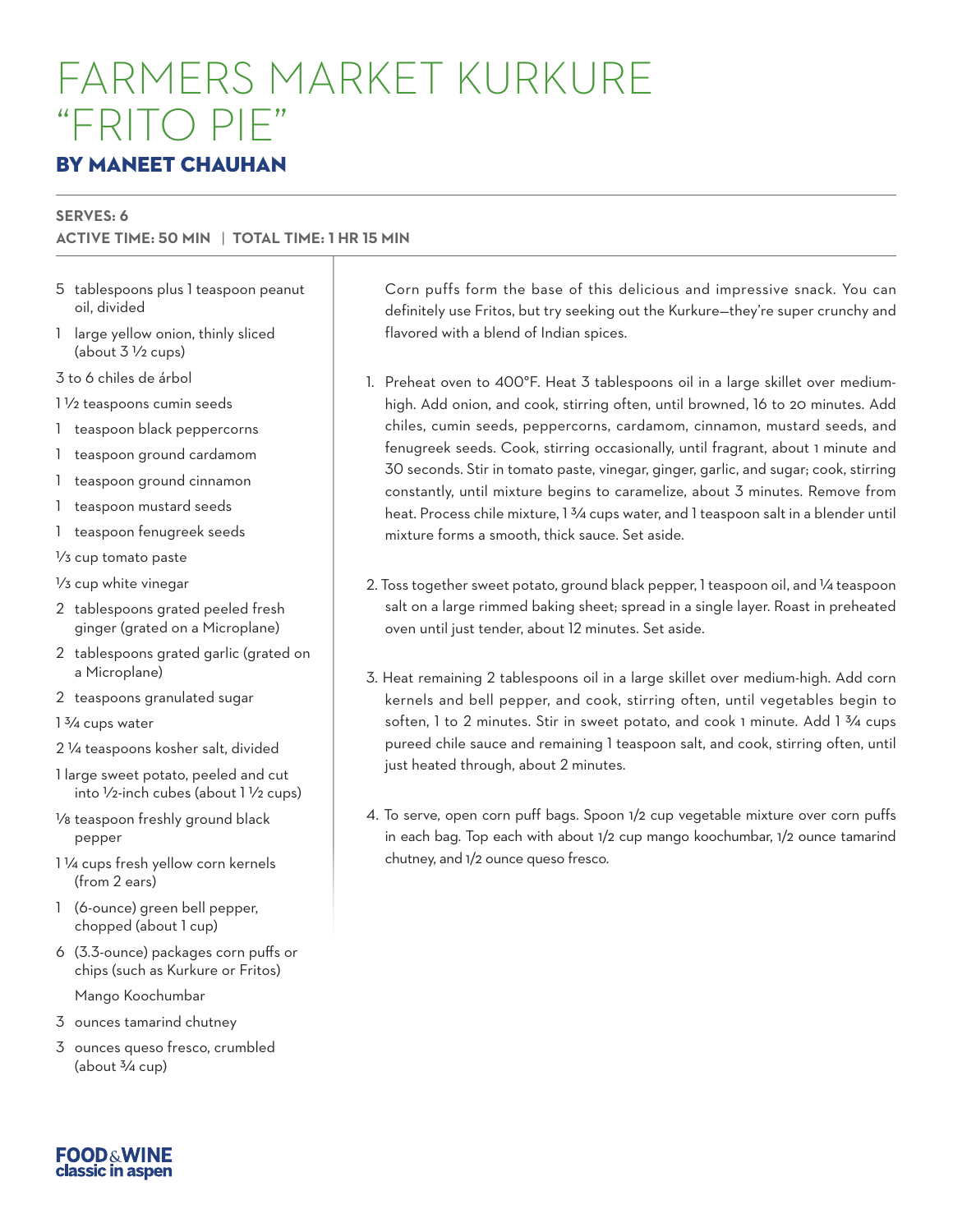#### **SERVES: 4**

 **TOTAL TIME: 35 MIN** | **TOTAL TIME: 1 HR 45 MIN**

- 1 pound fresh rhubarb stalks
- 1 tablespoon vegetable oil
- 1 1/2 teaspoons panch phoron (Indian whole five-spice blend) (such as Swad Panch Puran)
- 1/2 cup packed light brown sugar
- 2 tablespoons grated peeled fresh ginger
- 1 teaspoon white vinegar
- 1/2 teaspoon Kashmiri red chile powder or Hungarian hot paprika
- 1/4 teaspoon kosher salt, plus more to taste
- 2 cups halved fresh strawberries
- 1 tablespoon roughly torn fresh mint, plus small mint leaves, for garnish
- 1 1/2 teaspoons fresh lime juice (optional)
- 1/4 cup masala boondi (such as Anand) or 1/4 cup crisp rice cereal (such as Rice Krispies)
- 1/4 teaspoon chaat masala (such as MDH Chunky Chat Masala)

Chaat is no single dish or recipe; it encompasses a range of snacks with a riot of textures and flavors. Here, tart rhubarb plays off the sweetness of strawberries; puffed chickpea cereal (boondi) delivers that essential crunch.

- 1. Thinly slice about half of 1 rhubarb stalk into 1/8-inch-thick half-moons to yield 1 cup. Set aside. Chop remaining rhubarb stalks into 1/2-inch pieces.
- 2. Heat oil in a large skillet over medium. Add panch phoron; cook, stirring often, until sizzling and fragrant, about 2 minutes. Stir in chopped rhubarb, brown sugar, ginger, vinegar, and chile powder. Reduce heat to low; cook, stirring occasionally, until mixture is jammy and reduced to about 11/3 cups, about 25 minutes. Stir in salt. Transfer chutney mixture to a bowl. Let cool, then refrigerate until ready to use.
- 3. Toss together strawberries and torn mint in a medium bowl; if strawberries are sweet, add lime juice. Season to taste with salt.
- 4. To serve, spread 1 tablespoon chutney in a 4-inch circle on each of 4 plates. Arrange strawberry mixture evenly on top of chutney; top with rhubarb half-moons and masala boondi. Sprinkle with chaat masala; garnish with mint leaves.

**MAKE AHEAD:** Chutney can be refrigerated in an airtight container up to 5 days.

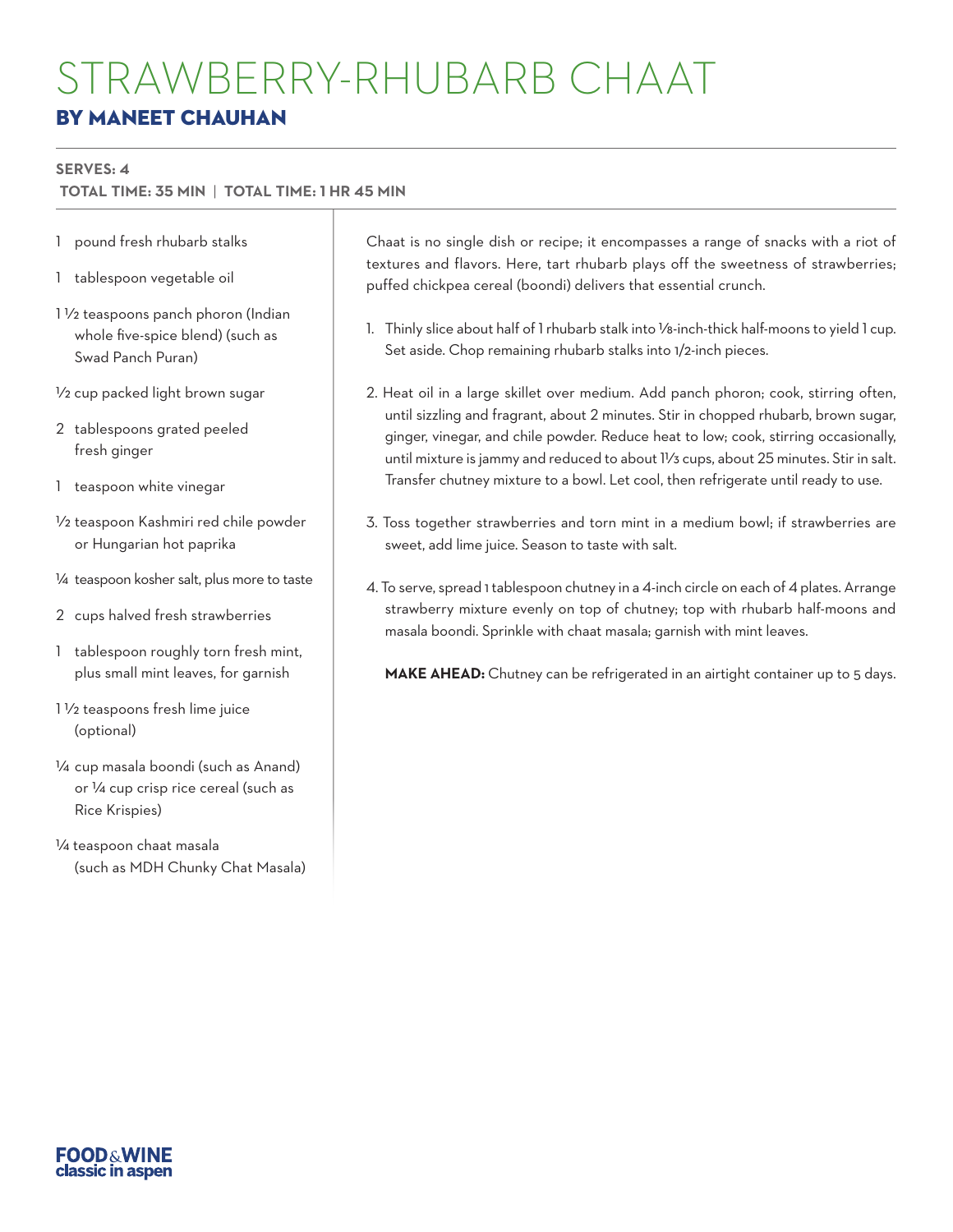## VADA PAV (POTATO FRITTER SANDWICH) BY MANEET CHAUHAN

#### **SERVES: 4 TOTAL TIME: 45 MIN**

#### **FOR THE VADA**

- 11/4 pounds russet potatoes (about 2 medium or 3 small)
- 2 tablespoons vegetable oil, plus 3 quarts for deep-frying
- 1 teaspoon brown mustard seeds
- 1 teaspoon cumin seeds
- 1 teaspoon hing (asafetida)
- 4 fresh curry leaves
- 1 teaspoon ground turmeric
- 1/2 teaspoon Kashmiri or other red chile powder
- 1 inch piece fresh ginger, peeled with a spoon and finely chopped (about 2 teaspoons)
- 2 garlic cloves, minced (about 2 teaspoons)

Kosher salt

- 1/2 cup lightly packed finely chopped fresh cilantro leaves
- 2 teaspoons chaat masala

Fresh lime juice, to taste

- 1 cup chickpea flour (besan)
- 1 teaspoon ground coriander

#### **FOR THE CHAAT**

- 1 tablespoon unsalted butter
- 4 flaky white buns, such as potato or brioche buns

Green Chutney

Coconut Chutney, store-bought or homemade

Pan-fried serrano chiles (optional)



- 1. Make the vada: In a saucepan, combine the potatoes and enough water to cover by 3 inches. Bring to a boil over high heat, reduce the heat to medium, and simmer until tender, 15 to 20 minutes, depending on size of potato. Drain, and let cool enough to handle, about 15 minutes. Using your fingers, peel off the skin. Place the potatoes in a medium bowl and mash them with a fork until they are mostly mashed but still slightly chunky (you will need about 1 3/4 cups mashed potatoes).
- 2. In a medium sauté pan, heat 2 tablespoons of oil over medium-high until the oil glistens. Add the mustard seeds and cumin seeds and sauté until they begin to hiss, about 1 minute. Add the hing, curry leaves, turmeric, chile powder, ginger, and garlic. Sauté, stirring often, until the garlic is softened, about 3 minutes. Remove the pan from the heat. Season with a large pinch of salt and then add to the potatoes.
- 3. Add the cilantro and chaat masala to the spice to the potato mixture. Stir with a wooden spoon, making sure to crumble the curry leaves, until everything is incorporated. Season with lime juice and salt to taste. Form the mixture into four 2-inch balls and arrange them on a plate in a single layer. Cover with a damp cloth and set aside at room temperature.
- 4. In a large bowl, whisk together the chickpea flour and enough water, beginning with 1/4 cup, and adding water more by tablespoonfuls to form a paste that resembles thick cake batter but is still thin enough to pour. It should not be runny. Stir in the coriander and season with salt.
- 5. Line a plate with paper towels. Pour 4 inches of oil into a deep heavy-bottomed pot and heat to 350°F on an instant-read thermometer. Working in two batches, dredge each potato ball in the chickpea batter until it is well coated. Shake to remove any excess. Using a slotted spoon, gently lower the battered potato ball into the oil and fry until golden brown on all sides, 4 to 6 minutes, adjusting the heat to maintain 350°F. Turn the vada with the spoon as it fries to ensure even cooking and browning. Transfer to the paper towels to drain and season with salt. Repeat with the remaining vada.
- 6. Assemble the chaat: In a sauté pan, melt the butter over medium heat. Split the buns and place them in the pan, interior-side down; fry until light golden brown, about 1 minute. Place one bun, open and interior sides facing up, on each of four plates. Slather both sides of the bun with 2 to 3 teaspoons green chutney, then spoon about 2 teaspoons coconut chutney on top. Place a vada on the bottom bun and top with fried chiles (if using) and bun top. Serve with more chutney on the side.

Note: Reprinted with permission from Chaat by Maneet Chauhan and Jody Eddy copyright © 2020. Photographs by Linda Xiao. Published by Clarkson Potter, a division of Penguin Random House, LLC.

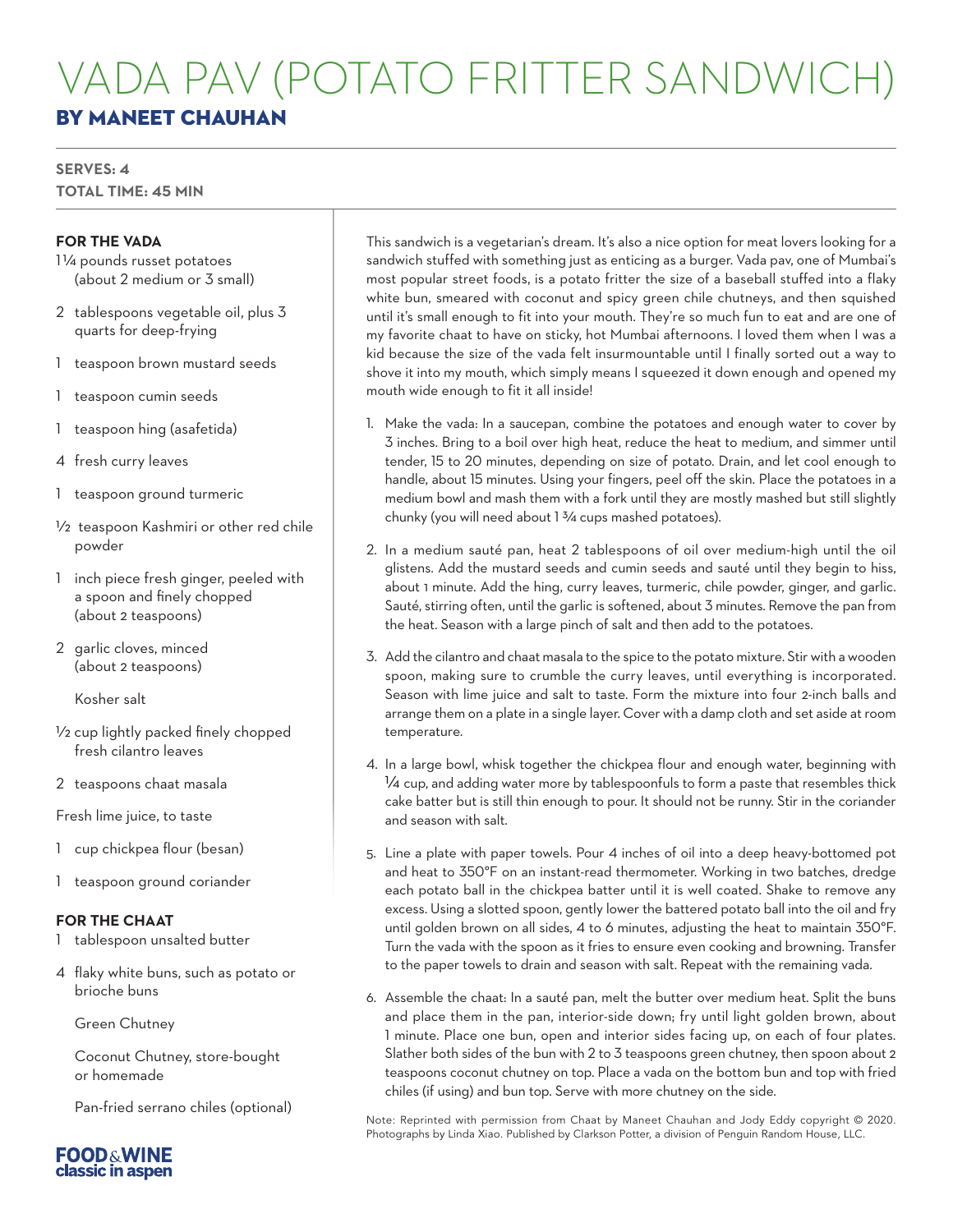# BABY ROMAINE WITH GARLIC-PARMESAN VINAIGRETTE AND LEEK-AND-ANCHOVY CROSTINI

## BY NANCY SILVERTON

#### **SERVES: 6**

#### **ACTIVE TIME: 30 MIN** | **TOTAL TIME: TOTAL 1 HR 30 MIN**

12 (3-in.) salt-packed anchovies (from 1 [29.9-ounce] jar or can)

1/4 cup olive oil

- 1 tablespoon chopped fresh flat-leaf parsley
- 1 teaspoon grated lemon zest (from 1 lemon)
- 8 cups water
- 1 tablespoon kosher salt
- 7 large eggs
- 6 (3/4-in.-thick) sourdough bread slices
- 1 medium garlic clove
- 3/4 cup Aïoli (recipe follows)
- 4 Braised Leek pieces (recipe follows)
- 6 tablespoons finely chopped fresh chives
- 5 (3 ounces each) heads baby romaine lettuce, leaves separated but kept whole (about 4 cups total)
- 3/4 cup Garlic-Parmesan Vinaigrette (recipe follows)

Baby Romaine with Garlic Parmesan Vinaigrette and Leek and Anchovy Crostini - So worth the effort. The ailoi is rich, garlicky, yet bright. The eggs add another layer of richness. The leeks are basically confit'd during the first cook, and then cooked uncovered until browned and jammy. The lemons and thyme perfume them. Briny, marinated anchovies cut through the richness of those components. Again, the salad dressing is on the acidic side, but it works with the rich toasts.

- 1. Rinse anchovies under cold water to remove salt. Place anchovies in a small bowl, and cover with cold water. Let soak until anchovy flesh softens slightly, 20 to 30 minutes. Drain and gently pat anchovies dry. Using a paring knife, cut each anchovy lengthwise into 2 fillets. Gently lift out spine, and discard. Stir together anchovy fillets, oil, parsley, and lemon zest in a small bowl. Let stand at room temperature 1 hour.
- 2. Meanwhile, bring 8 cups water to a boil in a large saucepan over high. Add salt. (The salt helps the egg whites to solidify quickly if there is a crack in 1 of the eggs; the salt does not penetrate the eggshells and season the eggs). Gently add eggs; simmer, undisturbed, for 5 minutes. Meanwhile, fill a medium bowl with ice water; set aside. Remove pan from heat; let eggs stand in water 5 minutes. Remove 1 "tester" egg, and crack it open to see if it's cooked to perfection—the white and the outer rim of the yolk should be cooked through, while the innermost portion of yolk should be bright yellow and slightly wet looking. If the yolk is runny and wet looking, let eggs stand in hot water up to 2 additional minutes. Transfer eggs to prepared ice water; let cool completely, about 10 minutes. Peel eggs, and cut into thin slices. Set aside until ready to use.
- 3. Preheat grill to medium-high (400°F to 450°F). Arrange bread on oiled grates; grill, uncovered, until toasted, 2 to 3 minutes per side. Remove from grill. Rub garlic clove evenly over 1 side of each bread slice.
- 4. Spread about 2 tablespoons Aïoli over the garlic side of each bread slice. Cut each bread slice in half diagonally, and divide evenly among 6 plates. Cut 4 Braised Leek pieces diagonally into thirds; arrange evenly on top of bread pieces, fanning them out slightly. Reserve remaining leeks for another use. Arrange egg slices evenly on top of leeks. Top each bread piece with 2 anchovy fillets, and drizzle with some of the anchovy marinade in bowl. Sprinkle evenly with chives.
- 5. Toss together lettuce leaves and Garlic-Parmesan Vinaigrette in a medium bowl. Massage each leaf with vinaigrette to ensure every leaf is dressed evenly. Divide lettuce evenly among plates, and fan out next to the crostini.

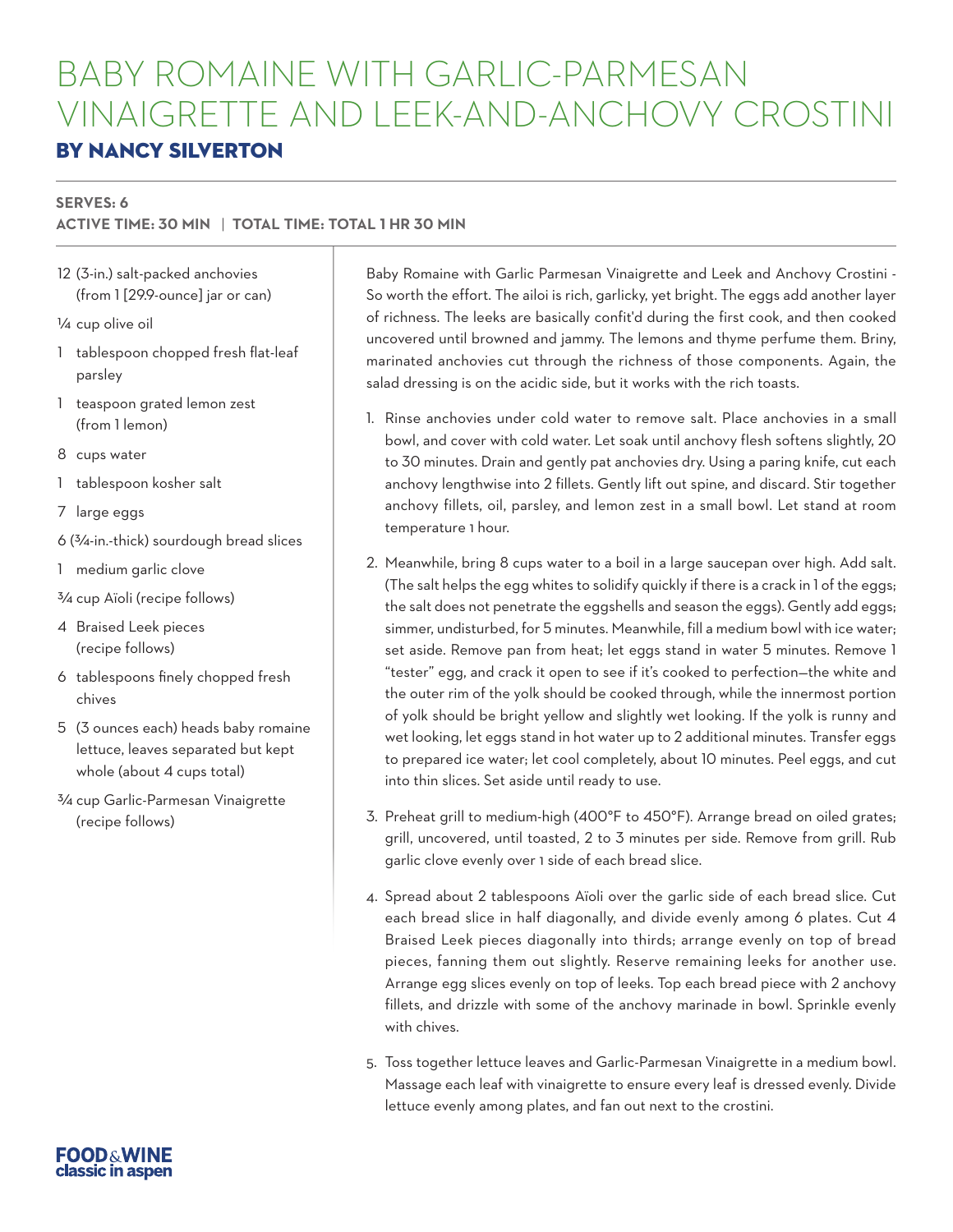# GARLIC-PARMESAN VINAIGRETTE BY NANCY SILVERTON

#### **MAKES: 1 CUP**

 **ACTIVE TIME: 10 MIN** | **TOTAL TIME: 20 MIN**

- 11/4 cup finely chopped shallot (from 1 medium [1 1/2 ounce] shallot)
- 2 tablespoons grated lemon zest, plus 1/4 cup fresh juice (from 3 lemons), divided
- 1 tablespoon Champagne vinegar or white wine vinegar
- 1 teaspoon kosher salt
- 1/2 teaspoon black pepper
- 1/2 cup extra-virgin olive oil
- 1 1/4 ounces Parmesan cheese, grated on a Microplane grater (about 3/4 cup loosely packed)
- 1 teaspoon grated garlic (from 3 medium garlic cloves)

Whisk together shallot, lemon juice, vinegar, salt, and pepper in a small bowl. Let stand 10 minutes. Gradually add oil in a slow, steady stream, whisking constantly until emulsified. Whisk in Parmesan cheese, garlic, and lemon zest. Store in an airtight container in refrigerator up to 5 days.

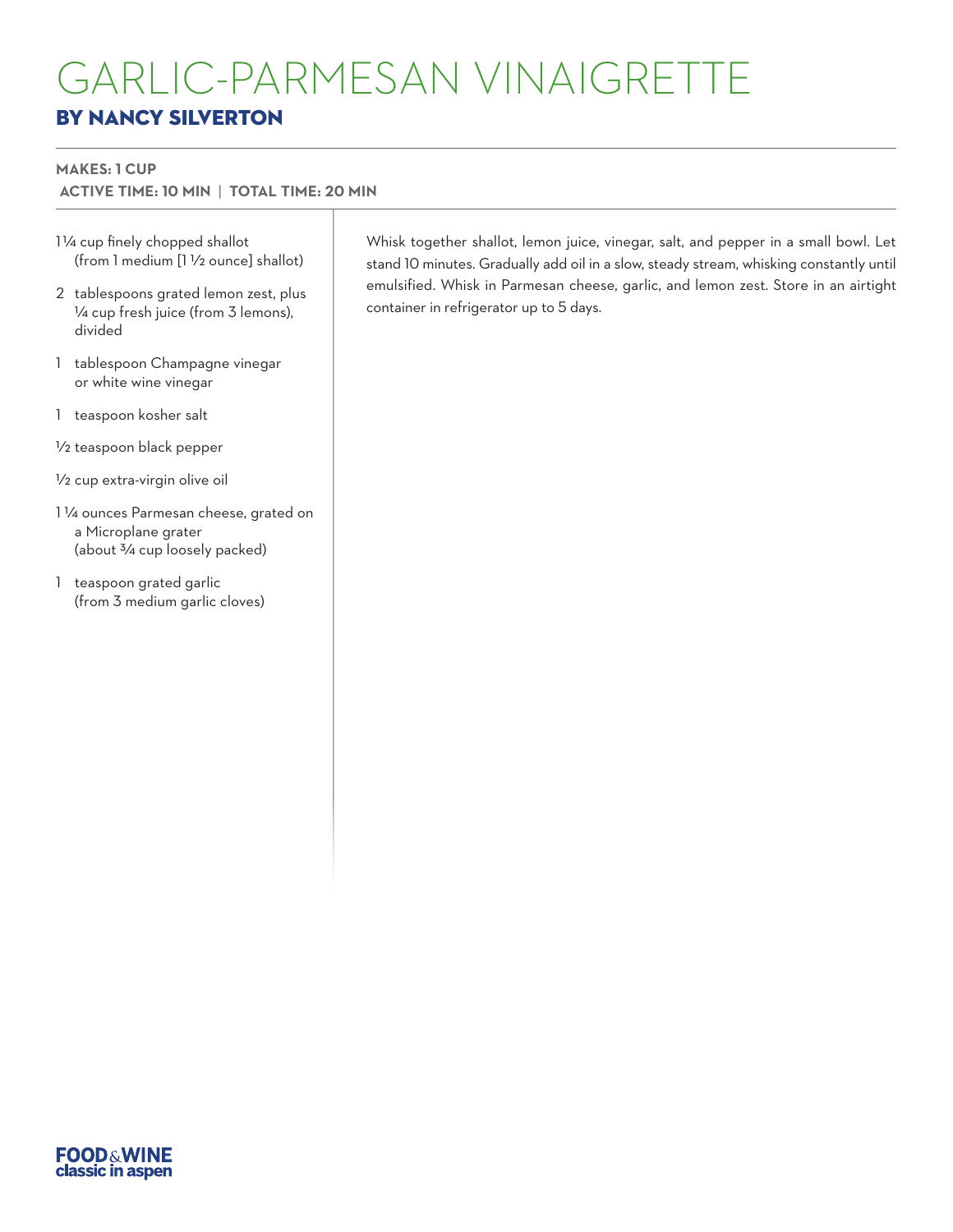# AÏOLI BY NANCY SILVERTON

#### **MAKES: ABOUT 1 CUP TOTAL TIME: 15 MIN**

- 2 teaspoons Champagne vinegar or white wine vinegar
- 2 teaspoons fresh lemon juice (from 1 lemon)
- 3/4 cup canola oil (or another neutral cooking oil)
- 1/4 cup extra-virgin olive oil
- 1 extra-large egg yolk
- 1 teaspoon kosher salt
- 1/2 teaspoon grated garlic (from 1 medium garlic clove)

Whisk together vinegar and lemon juice in a small bowl. Whisk together canola oil and olive oil in a small measuring cup. Place egg yolk in a medium bowl. Wet a clean kitchen towel, and drape over a medium saucepan to cover; place bowl with egg yolk on top of towel. This will help hold the bowl in place. Whisk egg yolk until pale yellow, 2 to 3 minutes. Add salt and garlic; whisk to combine. Add oil mixture 1 drop at a time, whisking constantly, until oil and egg are emulsified; you will have added 2 or 3 tablespoons of oil mixture. Add 1 tablespoon of the lemon juice mixture, and whisk to combine. Drizzle in remaining oil mixture in a slow, steady stream, whisking constantly and stopping when mayonnaise thickens to add remaining lemon juice mixture, until you've added all the oil. Whisk in remaining lemon juice mixture, if there is any. Aïoli may be stored in an airtight container in refrigerator up to 3 days.

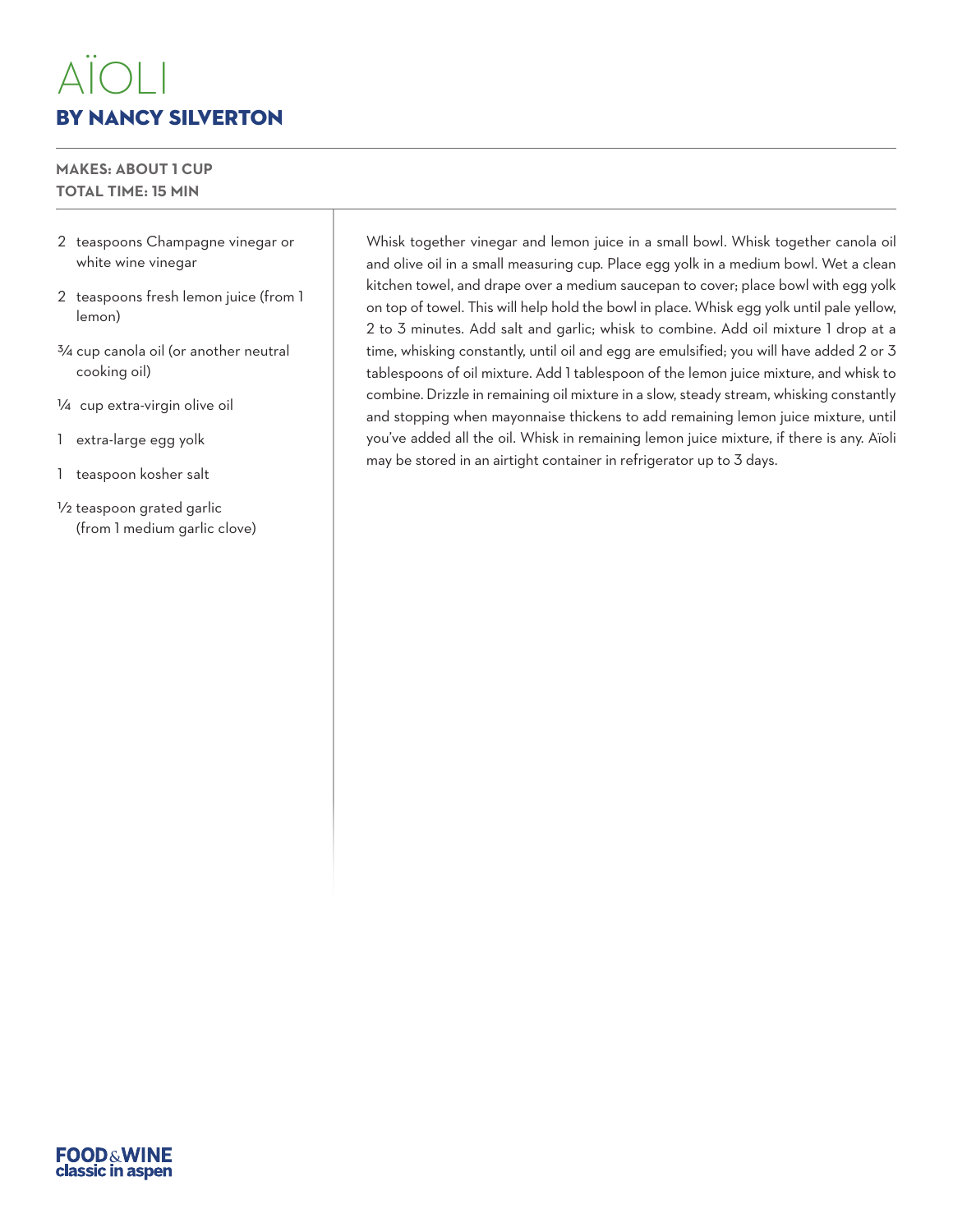## BRAISED LEEKS BY NANCY SILVERTON

#### **MAKES: 8**

#### **ACTIVE TIME: 15 MIN** | **TOTAL TIME: 2 HR**

#### 1 lemon

- 2 medium (8 ounces each) leeks, rinsed thoroughly
- 3/4 cup extra-virgin olive oil, divided
- 1 teaspoon kosher salt

black pepper, to taste

1 1/2 cups lower-sodium chicken stock

20 (5-inch) thyme sprigs

- 1. Preheat oven to 350°F. Cut lemon in half crosswise; thinly slice 1 lemon half. Reserve remaining lemon half for another use.
- 2. Peel away and discard outer layer of each leek, and trim the hairy roots, leaving root ends attached. Place 1 leek on a cutting board with white end of the leek pointing away from you. To remove dark green part of leek, cut it at an angle, then roll the leek 90 degrees to repeat the same cut. Continue rolling and cutting in this manner until the tapered pale green end of leek resembles a sharpened pencil. Discard dark green leek trimmings. Cut leek lengthwise into quarters. Rinse to remove fine grit, and pat dry. Repeat process with remaining leek.
- 3. Place leeks in a 3-quart baking dish. Drizzle evenly with 1/4 cup of the oil; sprinkle evenly with salt and pepper to taste; toss to coat. Pour in chicken stock. Drizzle evenly with remaining 1/2 cup oil. Arrange lemon slices over leeks, and scatter with thyme sprigs. Cover baking dish tightly with aluminum foil. Bake in preheated oven until leeks are very tender, about 45 minutes. Remove from oven, and increase oven temperature to 400°F. Remove and discard foil from baking dish. Remove and discard lemon slices and thyme sprigs. Return leeks to oven, and bake at 400°F until leeks are glazed and golden brown and liquid has evaporated, 1 hour to 1 hour, 15 minutes. Set aside at room temperature until ready to use. Braised Leeks may be stored in an airtight container in refrigerator up to 5 days.

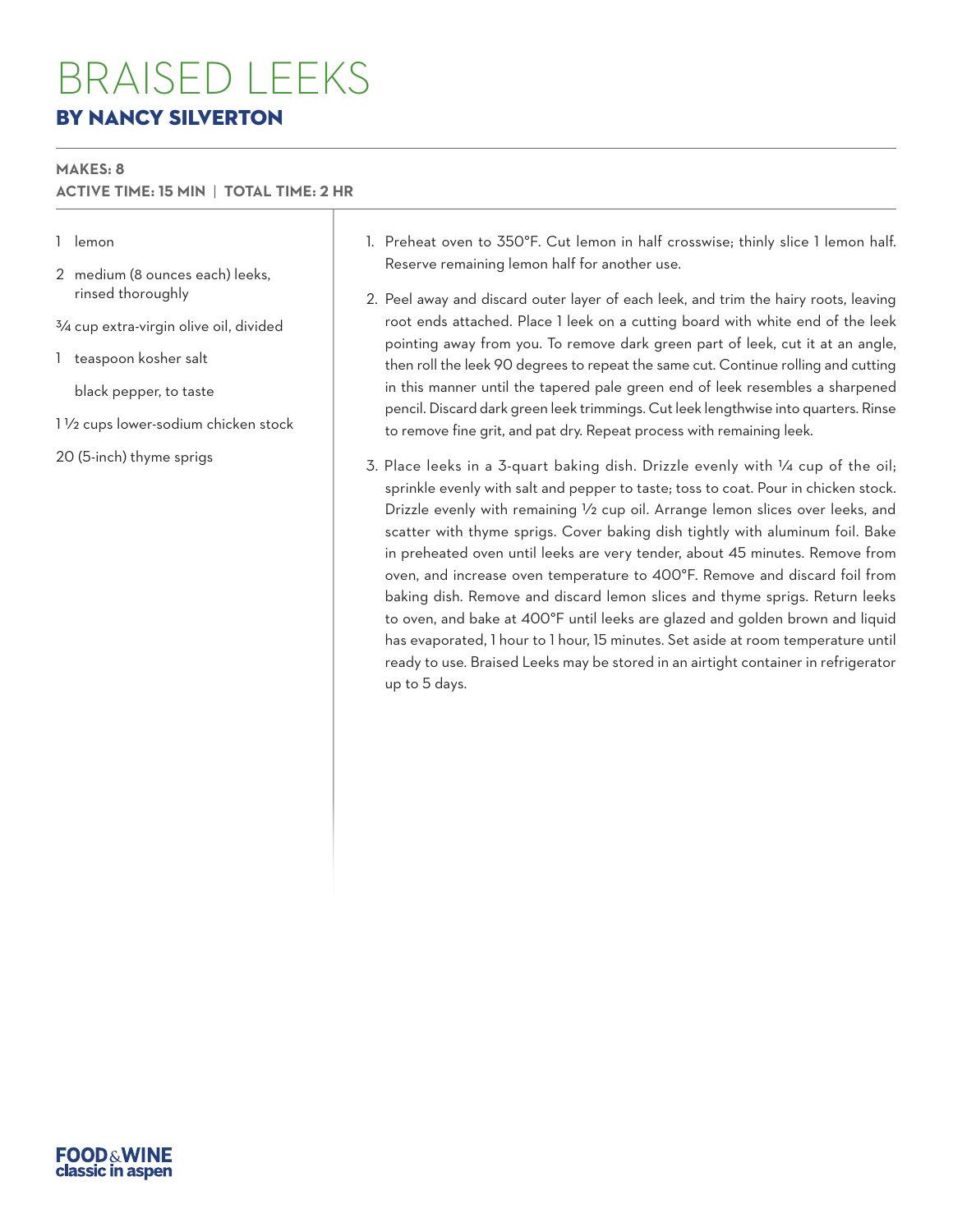# BEETS WITH CHICORIES, YOGURT AND SHERRY-MUSTARD VINAIGRETTE

## BY NANCY SILVERTON

#### **SERVES: 4**

### **ACTIVE TIME: 20 MIN** | **TOTAL TIME: 1 HR 20 MIN**

#### **SALAD**

- 2 pounds medium-size red or yellow beets (10 beets total)
- 1/4 cup olive oil
- 1 tablespoon, plus 1/4 teaspoon kosher salt, divided
- 2 tablespoons finishing-quality olive oil
- 1 teaspoon flaky sea salt
- 1 (12-ounce) head Castelfranco (other another chicory, such as Speckled Hen or radicchio), leaves left whole and separated from core
- 2 teaspoons grated lemon zest, plus 1 teaspoon fresh juice (from 1 lemon), divided

#### **SHERRY MUSTARD VINAIGRETTE**

- 1 medium shallot, finely chopped (2 1/2 tablespoons)
- 2 tablespoons sherry vinegar
- 1 teaspoon Dijon mustard
- 1/4 teaspoon kosher salt
- 1/4 teaspoon black pepper
- 1/4 cup extra-virgin olive oil

#### **ADDITIONAL INGREDIENT**

2 cups Straus Organic Greek Yogurt (or another plain whole-milk, not overly thick yogurt)

Roasting beets with the skins intact is a trick Nancy Silverton picked up from the restaurant North Abraxass in Tel Aviv, and uses to great effect in this salad. Roasting the beets with the skins on means you get both the bright, colorful flesh and the crinkled papery skin. Don't skip eating the beet tails, which emerge from roasting pan crispy and salty. This salad is especially delicious with late summer and fall beets.

- 1. Prepare the Salad: Preheat oven to 400°F. Trim beet greens from beets, leaving 1 inch of stems attached; reserve beet greens for another use. Scrub beets thoroughly, leaving tails intact. Place beets on a rimmed baking sheet. Drizzle evenly with olive oil, and sprinkle evenly with 1 tablespoon of the kosher salt; toss to coat. Roast in preheated oven until beet skins are charred and wrinkled and beets are tender when pierced with a paring knife, about 45 minutes, rotating baking sheet from front to back halfway through cook time. Remove from oven. Let cool to room temperature, about 25 minutes.
- 2. While beets cook, prepare the Sherry Mustard Vinaigrette: Whisk together shallot, vinegar, mustard, salt, and pepper in a small bowl. Gradually add oil, whisking constantly. Set aside until ready to use.
- 3. Transfer cooled beets to a cutting board. Cut off and discard stem ends. Slice beets crosswise into 1/2-inch-thick slices, leaving the thin, crunchy tails of the beets attached to the last slice. (If the tails are thick and soft, cut off and discard.) Arrange beet slices in a single layer on a large platter, arranging slices with tails around edges of platter so they stick out decoratively. Drizzle beets with finishingquality olive oil, and, using your fingertips, gently pat oil onto beets to coat and make them glisten. Using your fingertips, crush flaky sea salt over beets.
- 4. Place Castelfranco leaves in a large, wide-mouthed bowl. Squeeze lemon juice over leaves; sprinkle evenly with remaining 1/4 teaspoon kosher salt, and toss to coat. Drizzle Sherry Mustard Vinaigrette evenly over leaves, and toss with your hands, massaging each leaf with dressing to coat.
- 5. To build the salad, build 4 large "nests" of dressed lettuce on top of beet slices, starting with the larger leaves. Spoon yogurt evenly into lettuce cups, and sprinkle evenly with lemon zest.

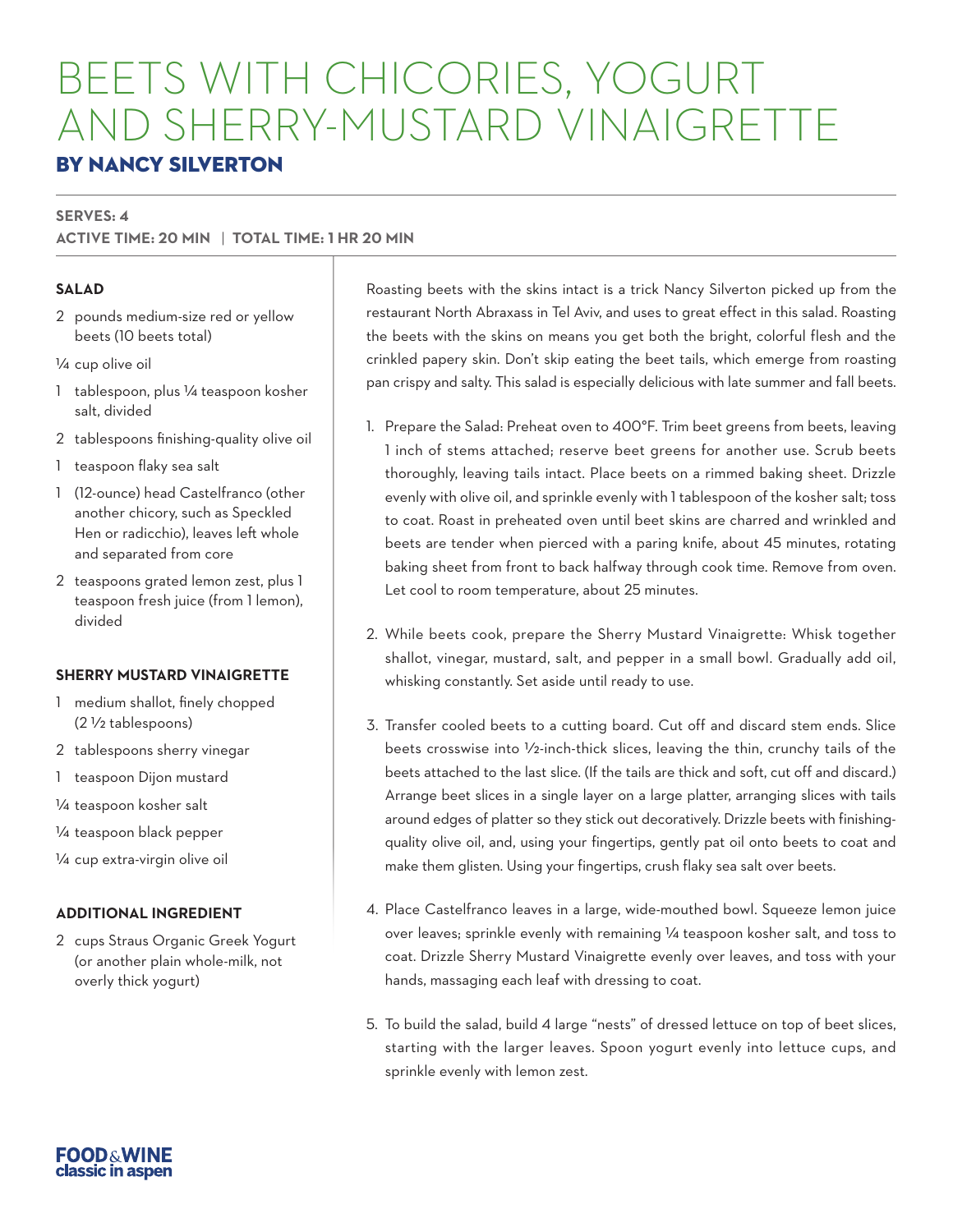# SPRING GEM SALAD WITH SOFT HERBS AND LABNEH TOASTS

### BY NANCY SILVERTON

#### **SERVES: 8**

#### **ACTIVE TIME: 50 MIN** | **TOTAL TIME: 1 HR**

#### **LABNEH**

- 1 quart organic Greek yogurt (or another plain whole-milk strained yogurt
- 1 tablespoon finely grated lemon zest plus 3 tablespoons fresh juice (from 2 lemons)
- 3/4 teaspoon kosher salt

#### **LEMON VINAIGRETTE**

- 1/4 cup finely chopped shallot (from 1 medium [1 1/2 ounce] shallot)
- 1/4 cup fresh lemon juice (from 2 lemons) 1 tablespoon Champagne vinegar
- or white wine vinegar
- 1 teaspoon kosher salt
- 1/2 teaspoon black pepper
- 1/2 cup extra-virgin olive oil

#### **TOASTS**

8 (1/2-inch-thick) baguette slices or 4 rustic white bread slices, halved crosswise Extra-virgin olive oil, for brushing bread

#### **SALAD**

- Kosher salt, to taste
- 2/3 cup shelled English peas (from about 8 ounces unshelled pea pods)
- 3 ounces medium-size fresh asparagus spears (about 8 spears total), tough stems snapped off and discarded
- 3 ounces (about 1 cup) fresh sugar snap peas, strings removed
- 6 (3 ounces total) breakfast radishes
- 3 (2 2/3 ounces each) heads Little Gem lettuce or romaine lettuce hearts, leaves left whole and removed from core (about 10 cups)
- 1 tablespoon fresh lemon juice (from 1 lemon)
- 2 tablespoons finely chopped fresh chervil (or 1 tablespoon each finely chopped fresh flat-leaf parsley and tarragon), plus leaves for garnish
- 2 tablespoons finely chopped fresh dill, plus leaves for garnish
- 2 tablespoons finely chopped fresh tarragon, plus leaves for garnish
- 2 tablespoons finely chopped fresh flat-leaf parsley, plus leaves for garnish
- 15 to 20 (1-inch-long) pieces fresh chives (from about 3 chives)

#### **ADDITIONAL INGREDIENTS**

Finishing-quality extra-virgin olive oil Sweet smoked paprika (optional)



Nancy Silverton says the first sign of spring is when she puts this salad on the menu at Osteria Mozza in Los Angeles. She dresses the asparagus, peas, radishes and sugar snap peas with a lemon vinaigrette, then offers toasts topped with labneh alongside, turning this ode to spring produce into a light lunch or first course for dinner. The herbs are an important part of the mix; if you can't find chervil, substitute equal parts Italian parsley and tarragon.

- 1. Prepare the Labneh: Place yogurt, lemon zest and juice, and salt in a medium bowl; stir using a rubber spatula to combine. Line a second medium bowl with a double layer of cheesecloth long enough to hang 2 inches over edge of bowl. Add yogurt mixture to bowl. Tie edges of cheesecloth together with kitchen twine, forming a loose bundle. Thread handle of a long wooden spoon or a long, heavyduty skewer through cheesecloth just below knot, pushing through until bundle hangs from center of handle. Place in a tall container, resting handle across top edges with pouch hanging down center. There needs to be least 2 inches of space between bottom of pouch and bottom of container.
- 2. Refrigerate yogurt, uncovered, for 3 days to allow whey to drain from yogurt. Unwrap cheesecloth; transfer Labneh to an airtight container, and discard cheesecloth. Labneh can be refrigerated up to 3 days. Bring to room temperature before using.
- 3. Prepare the Lemon Vinaigrette: Stir together shallot, lemon juice, vinegar, salt, and pepper in a medium bowl; let stand 10 minutes. In a slow, steady stream, gradually whisk in oil, whisking constantly to emulsify. Vinaigrette may be stored in an airtight container in refrigerator up to 2 days. Bring Vinaigrette to room temperature, then whisk before using.
- 4. Prepare the Toasts: Preheat oven to 350°F, or preheat a sandwich press until smoking hot. If using an oven, arrange bread slices in a single layer on a rimmed baking sheet. Brush tops with oil. Bake in preheated oven until golden brown and crispy, 15 to 20 minutes, rotating baking sheet from front to back halfway through bake time. (If using a sandwich press, brush bread slices tops with oil, and toast until golden brown, about 2 minutes.) Transfer Toasts to a work surface, and let cool to room temperature, about 5 minutes.
- 5. Meanwhile, prepare the Salad: Bring a large saucepan of water to a boil over high. Fill a medium bowl with ice water. Place a layer of paper towels in a small bowl. Generously salt boiling water. Place English peas in a fine mesh strainer. Place strainer with peas into boiling water; cook until peas are tender-crisp, about 2 minutes. Lift strainer from water, and plunge into ice bath. Keep peas in ice water until cold, about 1 minute. Lift strainer from ice water, and pour peas into bowl with paper towels to drain. Set aside.
- 6. Starting at the tip of 1 asparagus spear and keeping entire tip intact, cut asparagus on a very sharp angle into 1/8-inch-thick slices; transfer slices to a medium bowl. Slice snap peas on a very sharp angle into 1/8-inch-thick slices; add to asparagus in bowl. Thinly slice radishes on a mandoline into about 1/16-inch pieces. Add radish slices and drained peas to snap peas and asparagus in bowl. Add 3 tablespoons Lemon Vinaigrette; toss until evenly combined; set aside to marinate while preparing remaining Salad ingredients.
- 7. Place lettuce leaves in a large bowl. Sprinkle with lemon juice and salt to taste; toss to coat. Drizzle with Lemon Vinaigrette to taste. Sprinkle one-fourth (about 2 tablespoons total herbs) of the chervil, dill, tarragon, and parsley over lettuce, and toss gently with your hands to incorporate. Repeat adding herbs in 3 more additions, mixing with your hands to coat lettuce and evenly distribute herbs between each addition.
- 8. Slather 1 heaping tablespoon Labneh on each Toast, leaving edges visible. (This is purely for aesthetic reasons, but for me, that's as good a reason as any.) Transfer to a platter. (Reserve remaining Labneh for another use.) Drizzle Toasts with finishing-quality olive oil, and sprinkle each Toast with a pinch of paprika, if using.
- 9. Transfer lettuce mixture to a large platter, with leaves slightly overlapping one another. Spread marinated asparagus mixture over lettuce. Sprinkle with chives, and garnish with chervil leaves, dill leaves, tarragon leaves, and parsley leaves. Serve with Labneh Toasts.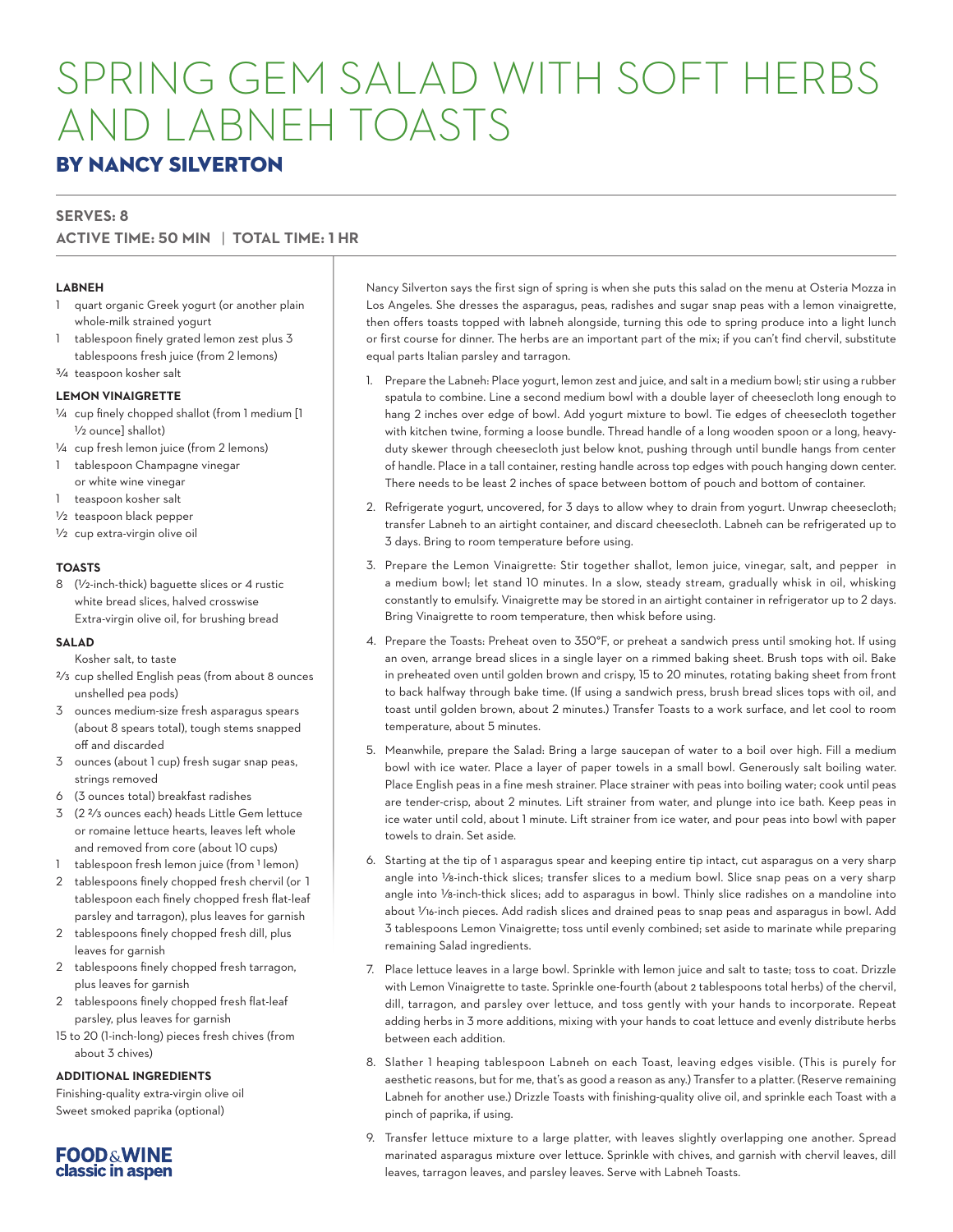# BANANA PUDDING PALETAS BY PAOLA VELEZ

#### **MAKES: 10 PALETAS**

**TOTAL TIME: 1 HR 30 MIN PLUS 24 HR FREEZING**

- 1/4 cup (2 ounces) unsalted butter
- 1/2 cup granulated sugar
- 3/4 teaspoon cornstarch
- 4 large egg yolks
- 1 1/2 medium ripe bananas, diced (about  $\frac{3}{4}$  cup)
- 3/4 cup crushed (about pea-sized pieces) vanilla wafer cookies, divided
- 1 tablespoon bourbon (optional)
- 1 teaspoon kosher salt
- 1 teaspoon citric acid
- $1$  / $\ell$ up heavy cream
- 1 cup chopped caramelized white chocolate (such as Valrhona Dulcey) or white chocolate chips
- 1 1/2-2 tablespoons coconut oil or cocoa butter
- 3 drops yellow food coloring (optional)
- 2 teaspoons chocolate sprinkles

Paola Valez takes everything you love about classic banana pudding, complete with crunchy vanilla wafers, and turns them into creamy paletas. With nutty browned butter, bits of banana, and crushed vanilla wafers held together by a creamy vanilla pudding, this refreshing dessert hits every comforting note. If you don't have ice pop molds, freeze these in a pint container and scoop into bowls just as you would ice cream. For a grown-up version, add a splash of bourbon.

- 1. In a small skillet, melt butter over medium. Cook, stirring often, until butter stops foaming and browned bits form on bottom of skillet, about 1 minute. Scrape browned butter into a small bowl and let cool slightly.
- 2. Add 2 inches of water to a large saucepan and bring to a boil over high. In a medium metal bowl, stir sugar and cornstarch. Whisk in yolks. Place bowl on top of saucepan (do not let bottom of bowl touch water), reduce heat to medium, and cook, whisking constantly, until egg mixture is pale yellow and doubled in size, and an instant read thermometer registers 180°F, 3 to 5 minutes.
- 3. Remove egg mixture from heat. Gently stir in browned butter and bourbon, if using. Stir in salt and citric acid until evenly incorporated. Fold in bananas and 1/2 cup of crushed wafers.
- 4. In a large bowl, using an electric mixer, beat cream until medium peaks form. Fold the whipped cream into the banana mixture. Transfer to ice pop molds, tapping molds on a work surface to remove air bubbles while filling molds. Molds without a ridge in the center will work best here. Insert sticks, and freeze for 24 hours. Dip ice pop molds briefly in warm water to release paletas from molds.
- 5. Add white chocolate chips and coconut oil to a glass mixing bowl. Microwave 1 minute at a time, stirring in between each minute, until chips are melted and mixture is smooth. Stir in food coloring if using. Let cool to room temperature.
- 6. Dip each paleta into white chocolate sauce, then coat with remaining 1/4 cup crushed wafers and chocolate sprinkles. Freeze until ready to eat.

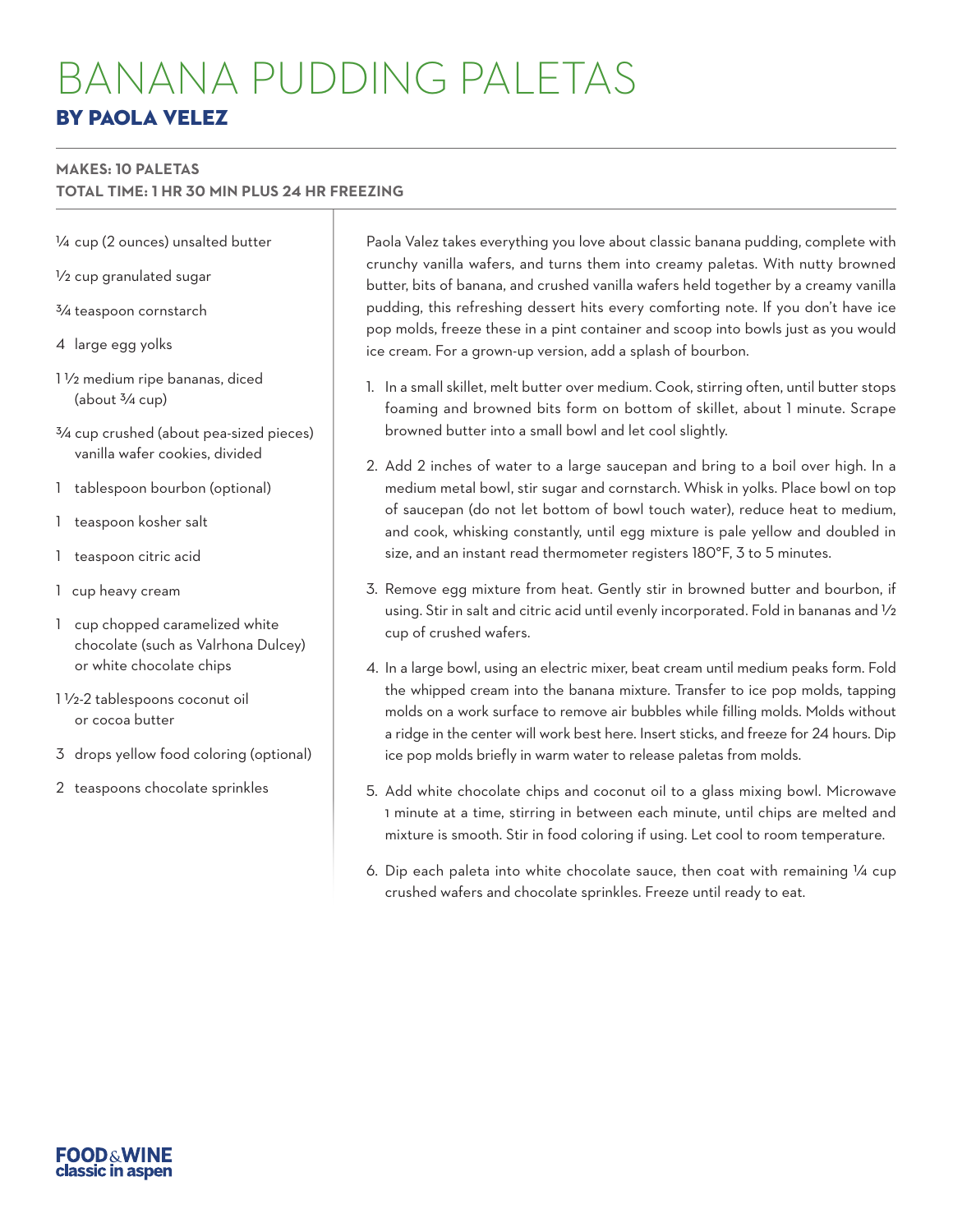# MARIA COOKIE ICEBOX CAKE BY PAOLA VELEZ

#### **MAKES: 8**

#### **ACTIVE TIME: 35 MIN** | **TOTAL TIME: 10 HR 35 MIN**

Nonstick cooking spray, for pan

- 2 (7-ounce) packages Maria cookies, divided
- 4 cups heavy cream
- 1 cup confectioner's sugar
- 1 teaspoon kosher salt

2 teaspoons vanilla extract

1/2 teaspoon ground cinnamon

1/8 teaspoon ground cloves

1/8 teaspoon ground nutmeg

Dulce de leche, for garnish

- Whole and halved strawberries. for garnish
- Edible flowers, for garnish (optional)

Toasty, slightly sweet Maria cookies were an after-school snack staple for Velez while growing up in The Bronx—here, she transforms those beloved cookies into an icebox cake, layered with a sweetly spiced cream filling, topped with luscious dulce de leche, and festooned with strawberries and flowers. Can't find Maria cookies? Velez says that any variety of thin, crunchy cookie will be delicious here. Just don't skimp on the time in the fridge; this cake tastes best when it has a night in the fridge.

- 1. Lightly coat a 9-inch springform pan with cooking spray. Line the bottom and sides of the pan with a large piece of plastic wrap. Repeat with a second layer of plastic wrap, forming a "cross" with the first layer of plastic wrap so that all sides are evenly covered. In a food processor, grind 10 Maria cookies to form coarse crumbs; set cookie crumbs aside.
- 2. In a large bowl, combine cream, powdered sugar, salt, vanilla, and spices. Using an immersion blender or electric mixer, beat cream mixture to medium-soft peaks, about 4 minutes. Fit a piping bag with a large tip and fold down the bag once or twice; fill with cream mixture, unfold the bag, and twist the bag for piping.
- 3. Layer enough whole Maria cookies to cover the bottom of the dish, arranging them with their embossed sides down. Pipe about 1 1/2 cups of cream filling over the cookies and smooth top with an offset spatula. Sprinkle some cookie crumbs over the cream. Repeat the process 5 times more, ending with a final layer of Maria cookies. Refrigerate at least 6 hours (or up to overnight) to allow the cookies to soften.
- 4. Invert icebox cake onto your favorite serving plate and then open and lift off the springform pan. Carefully peel away the plastic wrap covering the icebox cake. Spread the top of the icebox cake with dulce de leche, leaving the outer perimeter of the cookies exposed. Garnish the icebox cake with strawberries and edible flowers, if desired. Enjoy!

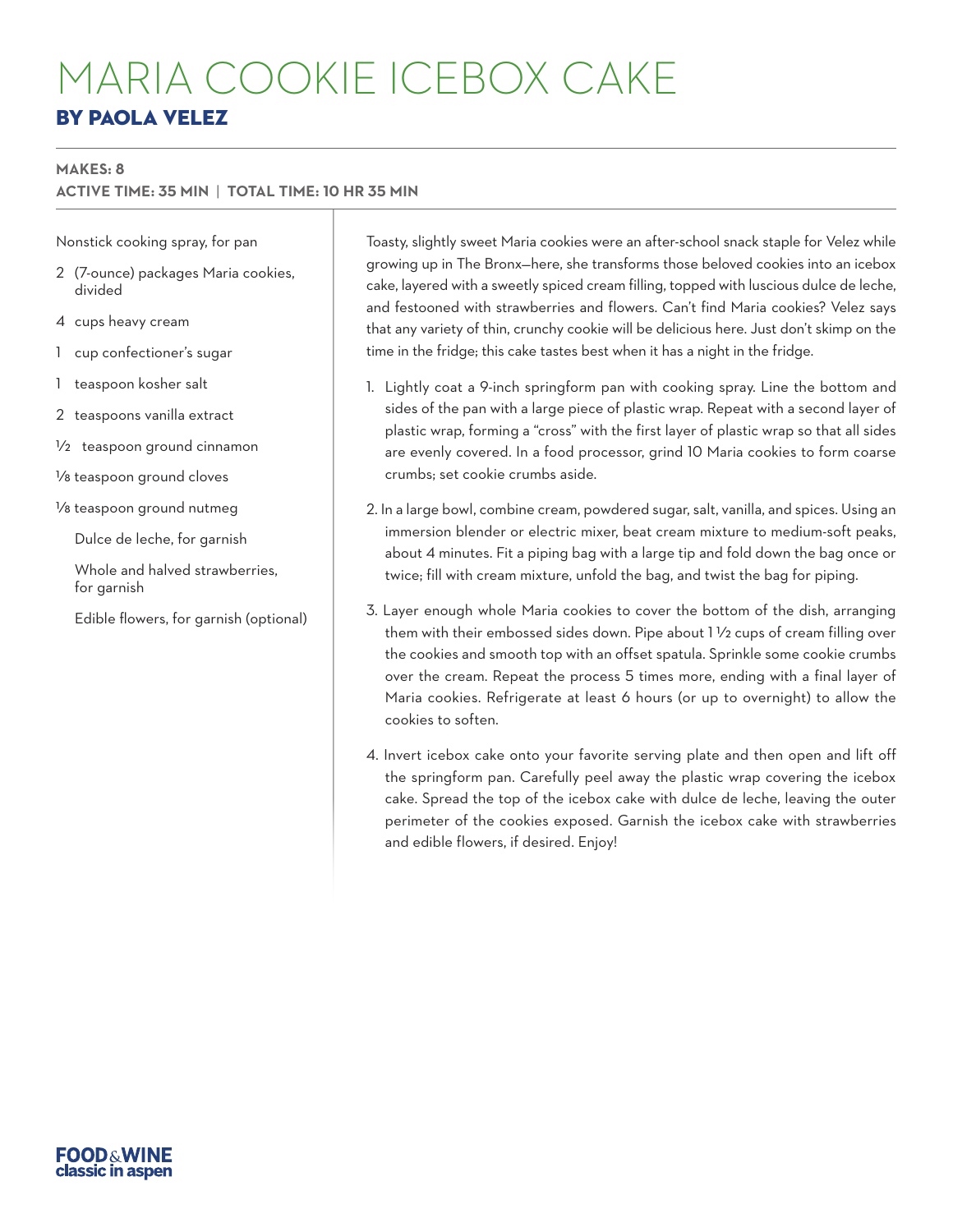# TROPICAL MENDIANTS BY PAOLA VELEZ

#### **MAKES: 12 PIECES**

**ACTIVE TIME: 40 MIN** | **TOTAL TIME: 40 MIN**

- 1/4 cup assorted dried fruit, such as pineapple, papaya, mango, apricots, bananas, sour cherries, golden berries, cranberries and/or goji berries
- 1/4 cup unsweetened shredded coconut or coconut chips, toasted
- 1/4 cup assorted nuts and seeds, such as toasted sunflower seeds, pepitas, poppy seeds, almonds, cashews, or shelled peanuts
- 10 ounces good-quality chocolate feves, discs, or bars, such as dark chocolate, white chocolate, caramelized white chocolate (such as Valrhona Dulcey), or flavored chocolate (such as Valrhona Strawberry Inspiration), chopped

Chef Paola Velez's stunning mendiants are surprisingly easy to make with her simple method for tempering chocolate in the microwave. Piped into rounds, the chocolates are topped with a colorful mix of tropical fruit, toasted nuts, and seeds. Like mini, open-faced chocolate candy bars, the mendiants can be made ahead and served right from the fridge.

- 1. Cut dried fruit into  $\frac{3}{4}$ -inch pieces or thin slices not longer than  $1\frac{1}{2}$  inches. Arrange dried fruit, coconut chips, and nuts and seeds in separate bowls; set aside. Line a baking sheet with parchment paper; set aside.
- 2. Place 5 ounces of the chocolate in a microwave-safe bowl and microwave on high in 30-second intervals, stirring the chocolate with a rubber spatula in between each interval, until the chocolate is about halfway melted, with a pool of melted chocolate in the bowl. Continue stirring with a rubber spatula to allow the residual heat of the chocolate to melt the remaining chocolate bits without any additional microwaving.
- 3. Return the bowl to the microwave and microwave on high in 5-second intervals, stirring in between each interval, until the temperature reaches 88-90°F for dark chocolate (86°F for milk chocolate, 79°F to 82°F for white chocolate). To test the temper of your chocolate, dip the tip of a paring knife or mini offset spatula in the chocolate and refrigerate the knife for 2 or 3 minutes. Once the chocolate has set, it should be shiny, pop off the knife, and snap, not bend, when broken.
- 4. Set a piping bag inside a tall glass. Fold down the top of the bag several times, then pour some of the tempered chocolate into the piping bag. Unfold the piping bag and twist the bag to gently tighten; use scissors to cut the tip off the bag. Pipe 1-inch rounds of chocolate on the parchment-lined baking sheet; tap pan on the counter to flatten mounds into 1 1/2 to 2-inch rounds.

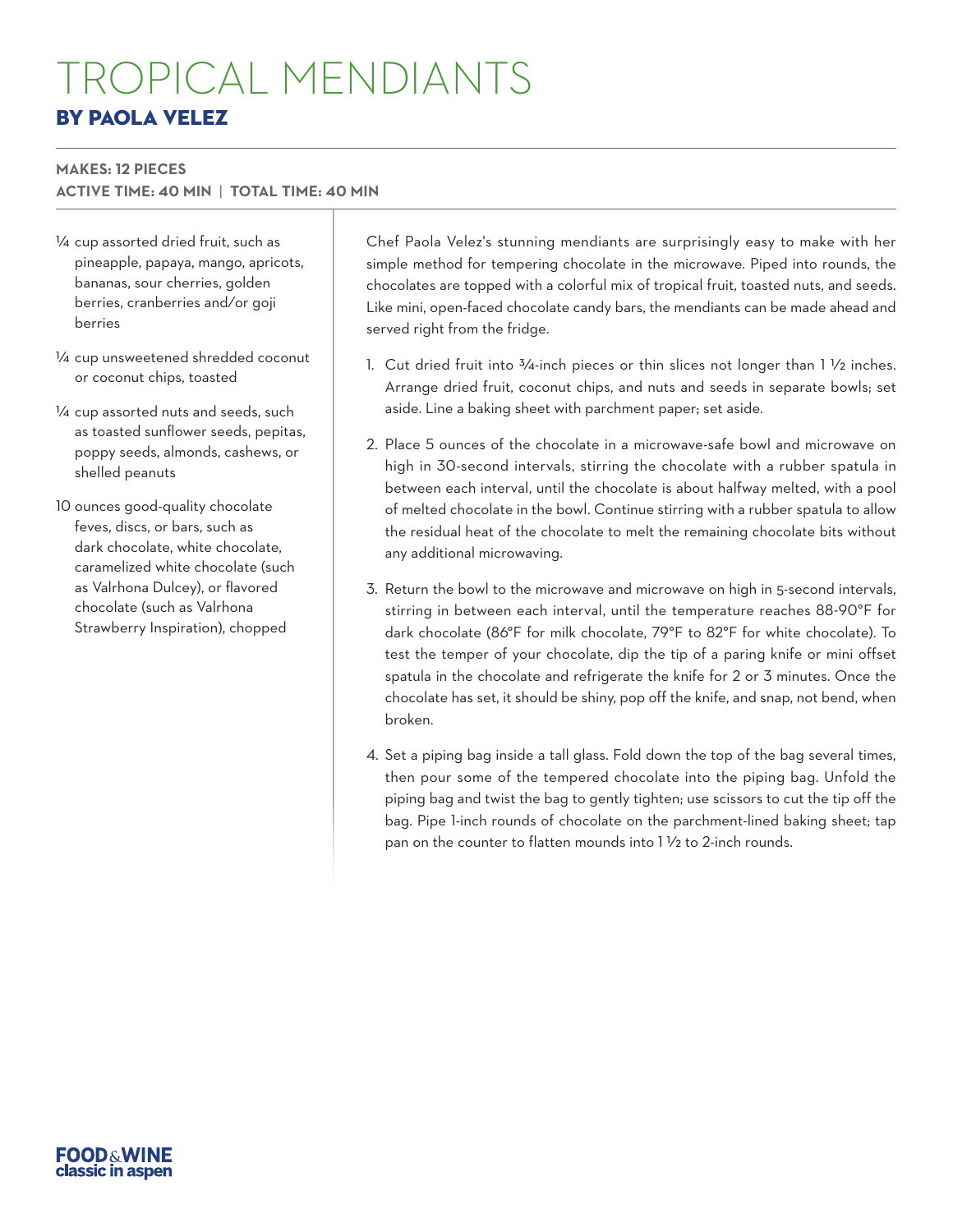## TEMPURA FOUR WAYS BY SHOTA NAKAJIMA

#### **MAKES: 4**

**ACTIVE TIME: 55 MIN** | **TOTAL TIME: 2 HR 20 MIN**

#### **TENDASHI**

- 4 (7 1/2- x 5-inches) pieces kombu (1 ounce total)
- 2 quart (70°C/160°F) water
- 2 cups packed bonito flakes (1 ounce), divided
- 2 tablespoons mirin
- 2 tablespoons soy sauce

#### **MATCHA SALT**

- 2 tablespoons matcha powder
- 2 teaspoons flaky sea salt

#### **WAGYU OREOS CREAM**

- 10 cream-filled chocolate sandwich cookies (such as Oreos)
- 3/4 cup (about 2 3/4 ounces) unsifted powdered sugar
- 2 ounces cream cheese (about 1/4 cup), softened
- 2 tablespoons unsalted butter, softened

Pinch of kosher salt

2 teaspoons wagyu fat, melted and cooled slightly

#### **BATTER**

- 3 cups (about 13 1/8 ounces) tempura batter mix, plus more for dredging
- 2 tablespoons rice flour
- 1/2 teaspoons baking powder
- 1/4 teaspoon kosher salt, plus more for sprinkling tempura
- 2 cups cold water

#### **ADDITIONAL INGREDIENTS**

Neutral cooking oil (such as canola or vegetable oil), for frying

4 large (4 ounces total) head-on raw unpeeled shrimp (can also use headless peeled, deveined shrimp)



- 2. Prepare the Matcha Salt: Stir together matcha powder and salt in a small bowl; set aside.
- 3. Prepare the Wagyu Oreos Cream: Scrape cream filling from cookies into a medium bowl; reserve scraped cookies. Add powdered sugar, cream cheese, butter, and salt to cream filling. Beat with an electric mixer on medium-high speed until smooth and creamy, about 2 minutes. Add wagyu fat, and fold using a spatula to combine. Transfer mixture to a piping bag with a 1-inch hole cut in the tip. Pipe filling onto half of the scraped cookies, and sandwich with remaining cookies. Arrange evenly on a baking sheet. Freeze, uncovered, until firm, at least 30 minutes or up to 3 days.
- 4. Prepare the Batter: Whisk together tempura batter mix, rice flour, baking powder, and salt in a medium bowl. Add cold water, and whisk just until combined. Do not overmix; a few lumps are OK. Set aside.
- 5. Pour oil into a large pot to a depth of 3 inches; heat oil over medium to 325°F. Line a baking sheet with paper towels. While oil preheats, remove shrimp heads, and reserve. Remove shrimp shells, leaving tails intact. Devein shrimp using a skewer. Score along the inner side (the long side opposite where you deveined) of each shrimp, and stretch shrimp to flatten. Remove outer shells from shrimp heads; discard inside of heads. Remove and discard eyeballs. Set shrimp aside.
- 6. Dredge bundles of carrots in tempura batter mix, then dip into Batter. Wrap each carrot bundle around itself to create a circular shape. Fry in hot oil until carrots are light golden brown, about 2 minutes. Using a spider or slotted spoon, transfer carrot bundles to paper towels to drain. Dredge mushrooms in batter mix, then dip into Batter. Fry in hot oil until golden brown, about 2 minutes. Using a spider or slotted spoon, transfer mushrooms to paper towels. Dredge bottom flat side of shiso leaves in batter mix, then dip only bottom side in Batter. Fry in hot oil until crispy, about 1 minute. Using a spider or slotted spoon, transfer shiso leaves to paper towels. Increase heat under pot to medium-high, and heat oil until it reaches 350°F.
- 7. Remove cookies from freezer, and dredge in batter mix. Dip into Batter. Fry in hot oil until golden brown and crispy, about 2 minutes. Transfer to paper towels. Dredge shrimp and shrimp head shells in batter mix. Dip into Batter. Fry in hot oil until golden brown, about 2 minutes. Transfer to paper towels. Place 2 pieces uni on 1 end of each nori sheet. Fold sides over nori, then roll up to fully enclose. Working in 2 batches, dredge nori rolls in batter mix, then dip into Batter, letting excess drip back into bowl. Fry, turning occasionally with a slotted spoon, until batter is puffed and golden brown, about 2 minutes. Transfer to paper towels. Sprinkle all tempura with kosher salt to taste.
- 8. Serve tempura with desired amount of Tendashi and Matcha Salt, and garnish with daikon, ginger, and lemon wedges.

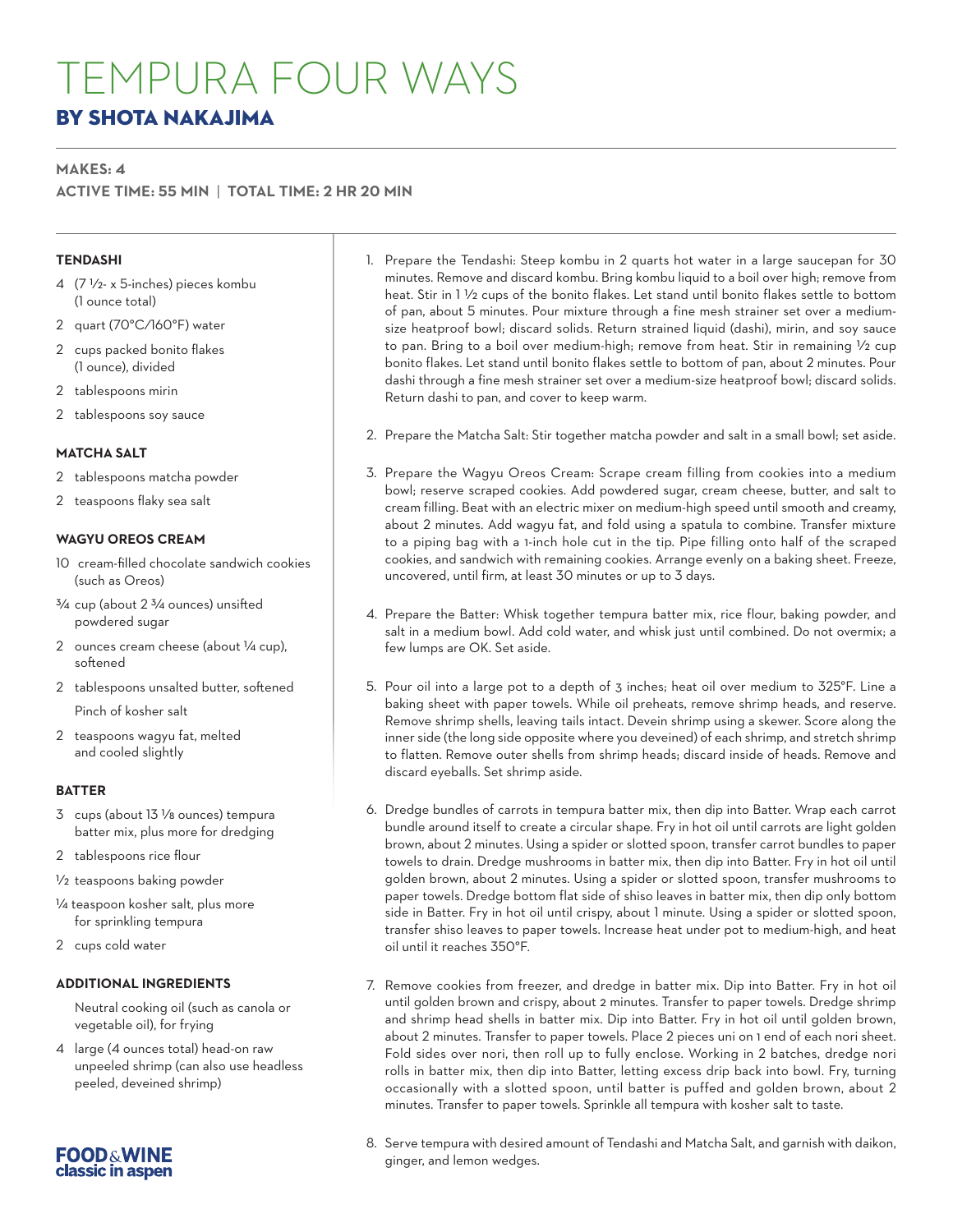## BUTTERED RUM BY STEPHANIE IZARD

#### **SERVES: 10 TOTAL TIME: 50 MIN**

- 4 cups heavy whipping cream
- 1 pound unsalted butter
- 1 pound dark brown sugar
- 1 cup (8 ounces) spiced rum
- 1 tablespoon kosher salt
- 1 teaspoon Moroccan spice mix (such as This Little Goat Morocco Went to Morocco Spice Mix), plus more for garnish

OOOOOOooooo rich rich rich! This is exactly what the title suggests. This is a luxurious and velvety drink that has wonderful spiced notes from the spice blend as well as the rum. A little sprinkle of the spice blend on top to garnish or even rimming the glass with a spice blend-sugar mixture could be fun! The slow process of heating the cream and the butter together make so that the milk solids of the butter don't separate too quickly and create a "broken" mixture

Place cream and butter in a 4- to 6-quart slow cooker. Cover and cook on HIGH, stirring occasionally, until butter melts and cream is warm, about 45 minutes. Whisk in brown sugar; cook, uncovered, whisking often, until sugar dissolves, about 5 minutes. Whisk in rum, salt, and spice mix. Serve immediately, garnished with a pinch of spice mix, or keep in slow cooker on WARM, covered, up to 4 hours, stirring occasionally.

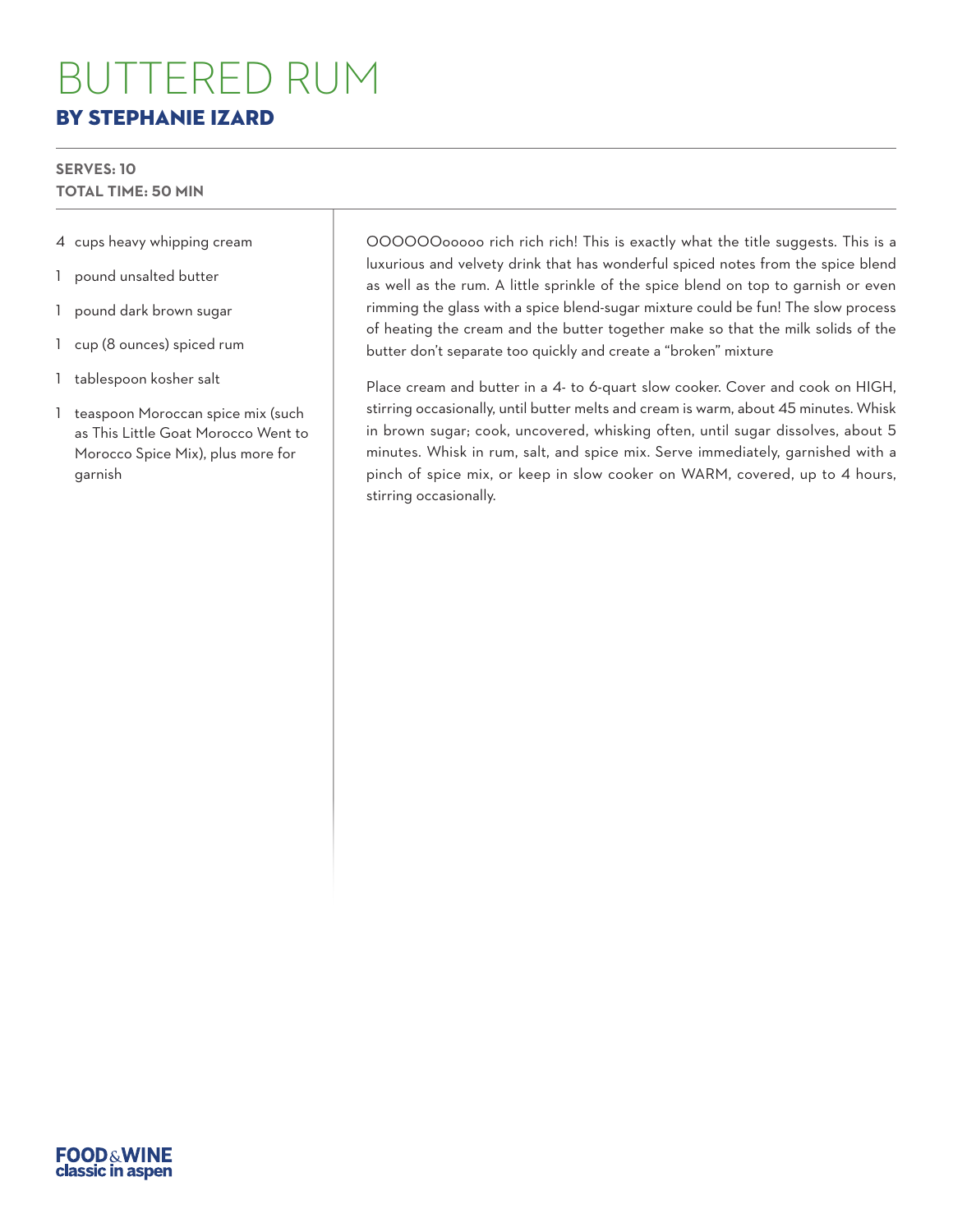## DILL-TAHINI DIP BY STEPHANIE IZARD

#### **MAKES: ABOUT 2 CUPS TOTAL TIME: 5 MIN**

- 2 tablespoons Thai seasoning soy sauce (such as Golden Mountain)
- 2 tablespoons roughly chopped fresh dill, plus more
- 1 tablespoon extra-virgin olive oil
- 1 tablespoon tahini
- 1 tablespoon red wine vinegar
- 1 teaspoon harissa
- 2 cups plain whole-milk strained yogurt (such as Greek-style yogurt)
- 1 teaspoon kosher salt

This sauce is light and refreshing. The tahini, soy and harissa add complexity to this yogurt sauce. Use this lightly seasoned dip as a snack with vegetables or kabobs, as a marinade for grilled meats, or as a spread for wraps and sandwiches.

Whisk together Thai seasoning soy sauce, dill, oil, tahini, vinegar, and harissa in a medium bowl until combined. Whisk in yogurt and salt until combined. Sauce may be stored in an airtight container in refrigerator up to 2 days; garnish with dill fronds before serving.

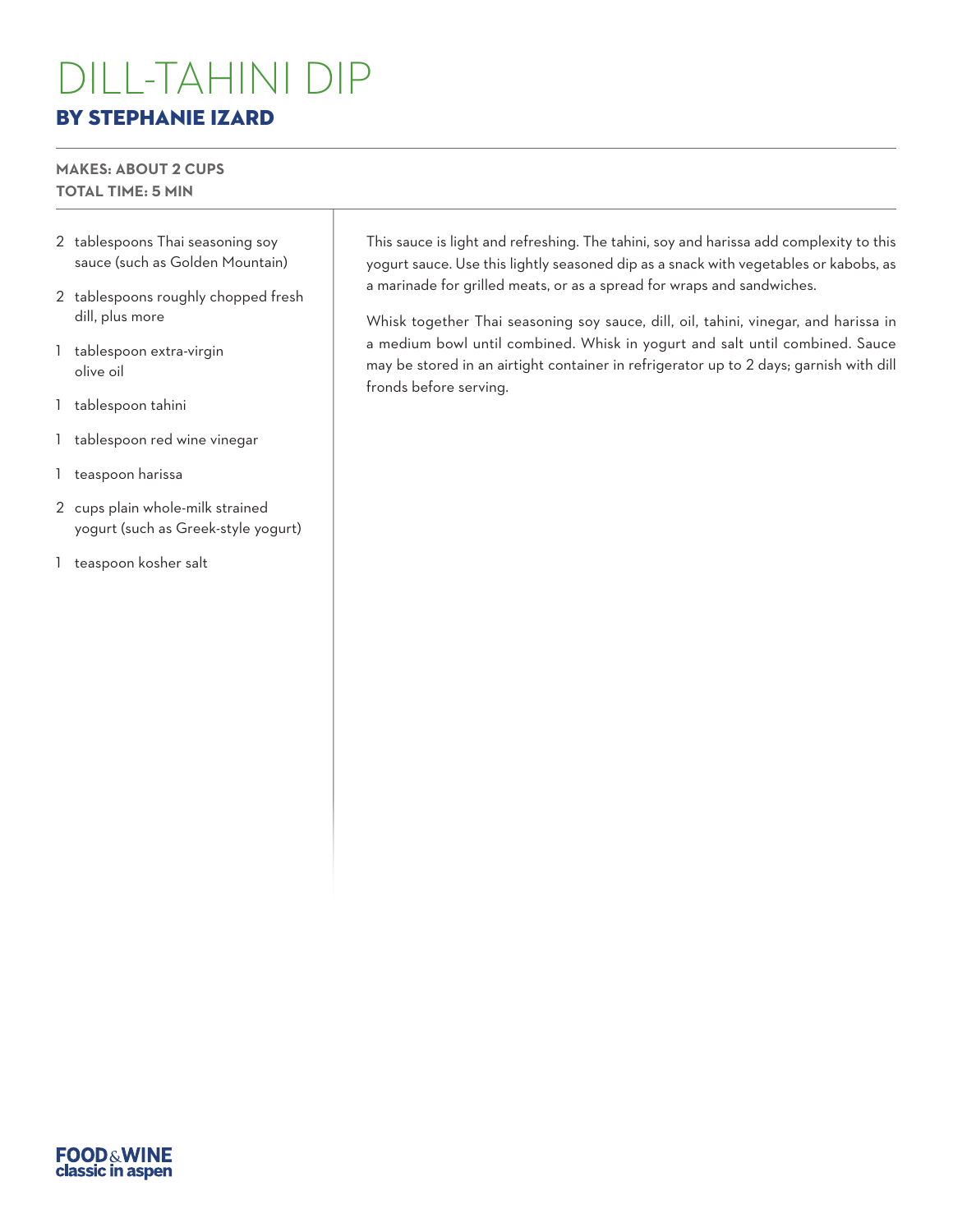## LAMB SAUSAGE KEFTA BY STEPHANIE IZARD

#### **SERVES: 8**

#### **ACTIVE TIME: 30 MIN** | **TOTAL TIME: 2 HR 30 MIN**

- 1 pound ground lamb
- 1 tablespoon finely chopped shallot (from 1 small shallot)
- 2 teaspoons Moroccan spice mix (such as This Little Goat Morocco Went to Morocco Spice Mix)
- 1 1/2 teaspoons finely chopped garlic (from 2 garlic cloves)
- 3/4 teaspoon kosher salt
- 3 tablespoons dry red wine
- 1 tablespoon ice water
- 3 tablespoons neutral cooking oil (such as canola oil)

Can use pork here. The lamb is the primary flavor here, which I love. It's grassy and sweet, and kicked up a notch with this warm Moroccan spice blend. It stays really tender and juicy and achieves a nice browned exterior. (cold sausage will hold its shape better when cooked). Serve with a tzatziki-style dip. This mixture would also make delicious meatballs or even a patty for a lamb burger

- 1. Place meat, shallot, spice mix, garlic, and salt in a food processor. Pulse until well combined, about 8 pulses. With machine running, drizzle in wine and ice water; process until well combined and meat is emulsified and smooth, about 1 minute. Transfer mixture to a medium bowl; cover and refrigerate until cold, at least 1 hour or up to 12 hours. Meanwhile, soak 24 (4-inch) bamboo skewers in cold water for 1 hour.
- 2. Drain skewers. Scoop cold sausage mixture evenly into 24 portions (about 1 tablespoon, 3/4 ounce each). Shape each portion into a 2-inch-long cylinder around the tip of each skewer. Arrange skewers in a single layer on a rimmed baking sheet. Cover and refrigerate for 1 hour
- 3. Heat a large skillet over medium-high. Working in 3 batches, add 1 tablespoon oil to skillet; cook 8 skewers in skillet, rotating often to cook evenly, until browned in spots and a thermometer inserted into thickest portion of meat registers 160°F, 6 to 7 minutes per batch. Serve.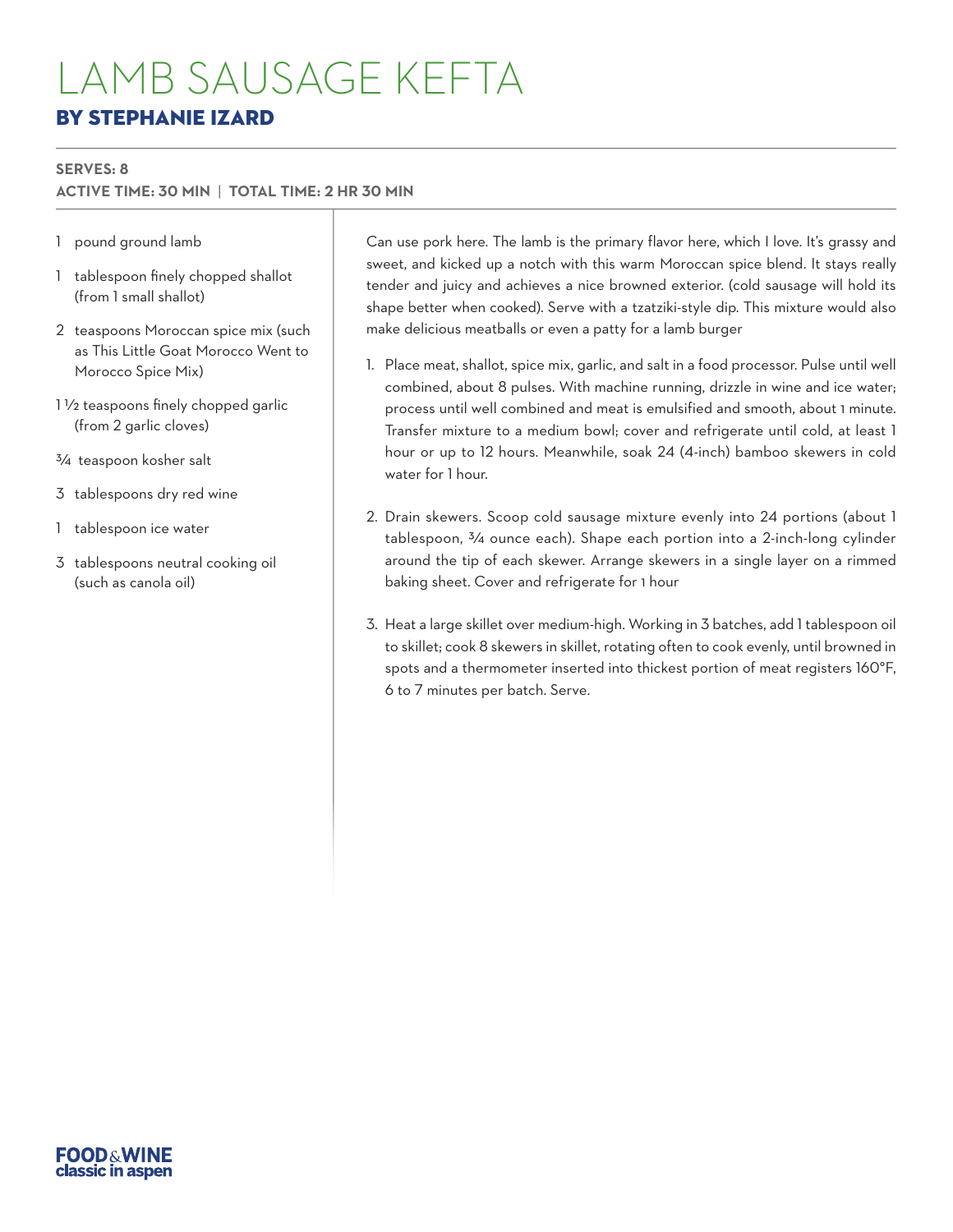# PISCO SOUR BY STEPHANIE IZARD

#### **SERVES: 1**

**ACTIVE TIME: 10 MIN** | **TOTAL TIME: 25 MIN**

#### **SIMPLE SYRUP**

3/4 cup granulated sugar

1/2 cup boiling water

#### **COCKTAIL**

1/4 cup (2 ounces) pisco

- 1 1/2 tablespoons fresh lime juice (from 1 lime)
- 1 large egg white (2 tablespoons)
- 1 1/2 tablespoons Simple Syrup
- 3 dashes angostura bitters

The Pisco Sour originated in Lima, Peru, but the version we know today, with a frothy egg white topping, was created in the U.S. Pisco is a brandy-line alcohol distilled by grapes, used in this drink along with bright, tart lime juice, and simple syrup. The whipped egg whites dotted with bitters on top make the texture of this drink especially silky; use a pasteurized egg here to avoid any sort of bacteria from consuming a raw egg white. Keep the extra Simple Syrup on hand to mix in other cocktails.

- 1. Prepare the Simple Syrup: Stir together sugar and boiling water in a small heatproof measuring cup or bowl until sugar is completely dissolved, about 1 minute. Let cool completely, about 20 minutes. Cover and store in refrigerator up to 2 weeks.
- 2. Prepare the Cocktail: Place pisco, lime juice, egg white, and Simple Syrup in a cocktail shaker filled with ice. Place lid on shaker, and shake vigorously until chilled, about 30 seconds. Strain into a rocks glass. Top with bitters. Serve.

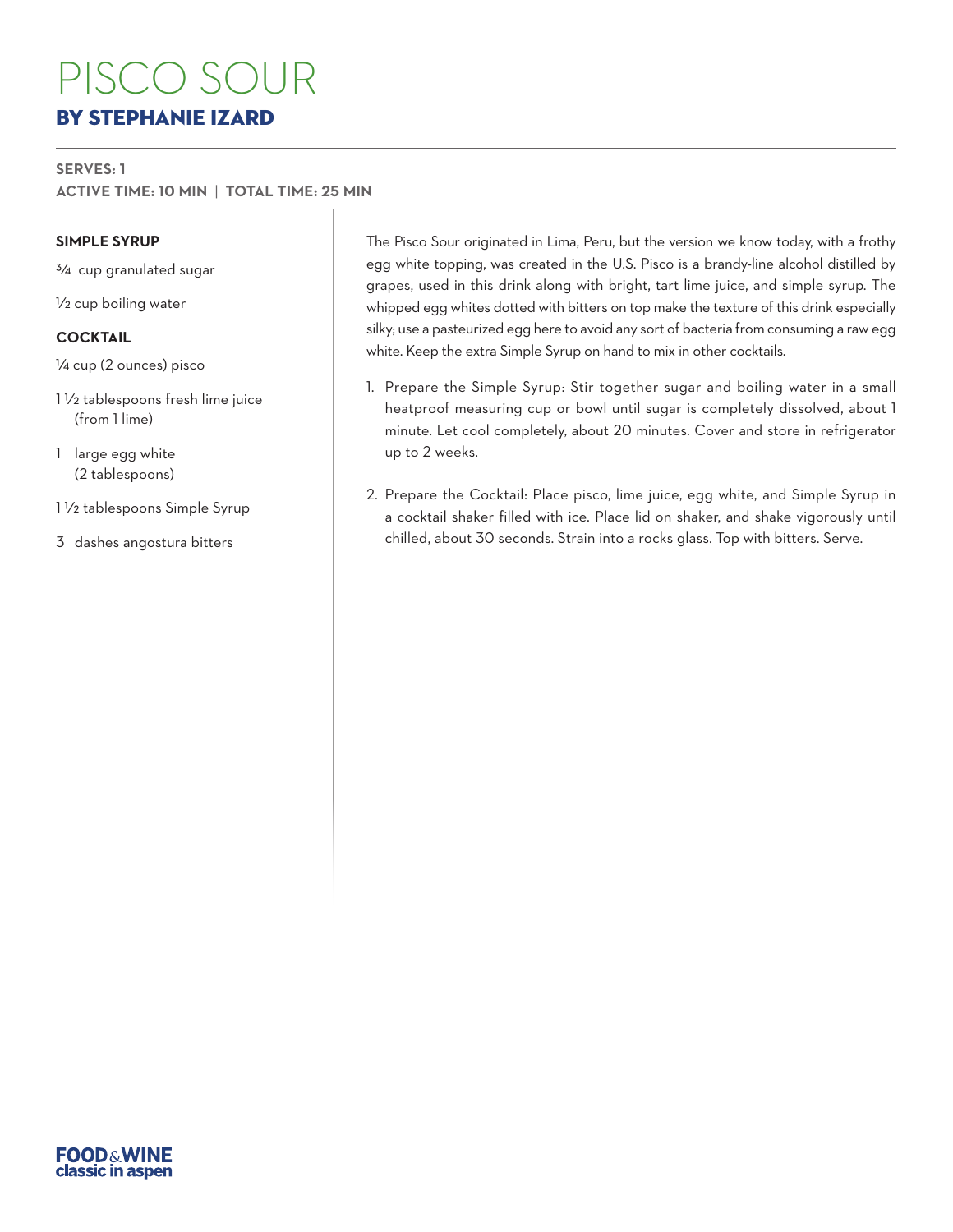# SHRIMP TOAST BY STEPHANIE IZARD

#### **SERVES:**

**TOTAL TIME: 50 MIN**

#### **SHRIMP MOUSSE**

- 1 pound jumbo (21-25 count) raw peeled and deveined shrimp, divided
- 2 large egg whites
- 2 tablespoons sambal oelek
- 1 1/2 tablespoons Shaoxing rice wine or dry sherry
- 1 1/2 tablespoons tamari
- 1 1/2 tablespoons fish sauce
- 1 1/2 tablespoons heavy whipping cream
- 1 tablespoon minced preserved lemon peel
- 1 teaspoon toasted sesame oil
- 1/2 teaspoon granulated sugar
- 1/2 teaspoon kosher salt, plus more to taste
	- Neutral cooking oil (such as canola oil), for frying

#### **AÏOLI**

- 1 cup mayonnaise
- 1 1/2 teaspoons fish sauce

1 teaspoon sambal oelek

1/2 teaspoon toasted sesame oil

#### **SHRIMP TOASTS**

- 8 (1/2-inch-thick) slices good-quality white bread
- 1/2 cup (4 ounces) unsalted butter
- 3 tablespoons roughly chopped fresh cilantro
- 3 tablespoons thinly sliced scallion greens (from 3 scallions)

Shrimp toast has become a staple in Americanized Chinese restaurants, and is a fun snack to make at home. Here, former F&W Best New Chef Stephanie Izard makes a shrimp mouse flavored with spicy sambal oelek and bright, tangy preserved lemon and Shaoxing rice wine. Izard keeps some of the shrimp in larger pieces to add textural interest to each bite; they also let you see when the shrimp toast is fully cooked; look for the pieces to be opaque. The aïoli and shrimp mousse can be made a few hours in advance and refrigerated until you are ready to fry the Shrimp Toast.

- 1. Prepare the Shrimp Mousse: Cut one-third of the shrimp into 1/4-inch-thick slices; place in a small bowl, cover, and place in refrigerator. Place egg whites, sambal oelek, wine, tamari, fish sauce, cream, preserved lemon peel, sesame oil, sugar, salt, and remaining two-thirds shrimp in a food processor. Process until smooth, about 30 seconds. Transfer mixture to a medium bowl; fold in reserved sliced shrimp.
- 2. Heat a bit of cooking oil in a small skillet over medium-high. Add about 2 teaspoons mousse mixture; cook until puffed and lightly browned, about 1 minute per side. Taste cooked mousse to check for seasoning level; season remaining uncooked mousse in bowl with additional salt to taste.
- 3. Prepare the Aïoli: Whisk together mayonnaise, fish sauce, sambal oelek, and sesame oil in a small bowl until combined. Place in refrigerator until ready to use.
- 4. Prepare the Shrimp Toasts: Spread Shrimp Mousse evenly into a 1/2-inch-thick layer on 1 side of each bread slice (about 1/4 cup per slice). Melt 2 tablespoons butter in a large griddle or nonstick skillet over medium-high. Place 2 bread slices, mousse side down, in skillet. Cook, checking doneness by lifting with a spatula, until mousse puffs, is reddish-brown, and feels firm, 4 to 5 minutes. Turn toasts over, and cook until bread is golden brown, about 2 minutes. Transfer cooked Shrimp Toasts to a plate. Repeat process 3 times with remaining butter and bread slices. Slice each Shrimp Toast evenly into 3 strips. Drizzle with Aïoli to taste, and sprinkle evenly with cilantro and scallions. Serve hot alongside remaining Aïoli.

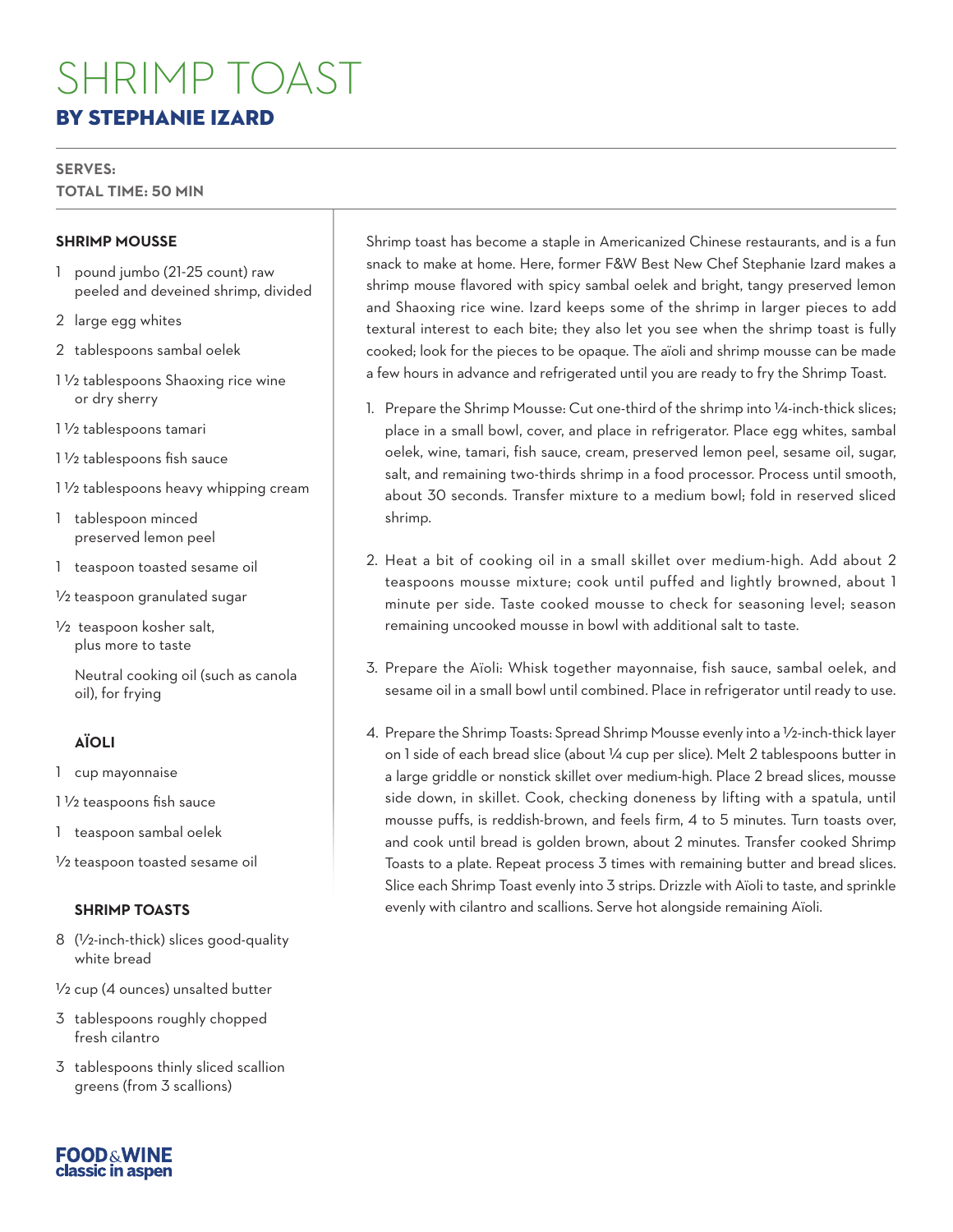#### **SERVES: 10**

**ACTIVE TIME: 10 MIN** | **TOTAL TIME : 1 HR 5 MIN**

- 1 medium (2 ounces) garlic head
- 1/2 cup, plus 1 tablespoon olive oil, divided
- 3/4 teaspoon kosher salt, divided
- 1 (14-ounce) pkg. extra-firm tofu, drained and patted dry
- 1/4 cup tahini
- 2 tablespoon tamari
- 1 tablespoon fresh lemon juice (from 1 lemon)
	- This Little Goat Chili Crunch

The ingredient list is short and simple, and the flavor is savory/umami but still light and creamy. While it sounds like a lot of garlic, it's not overpowering. Roasting it makes it more sweet and much less sharp. The roasted garlic and tahini work together to provide this subtly sweet/nutty base flavor, while the tamari and lemon provide some sharpness and interest. So creamy and smooth.

- 1. Preheat oven to  $350^{\circ}$ F. Cut top  $\frac{1}{2}$  inch from top of head of garlic; discard top. Place garlic head on an 8-inch square sheet of aluminum foil. Drizzle garlic with 1 tablespoon of the oil, and sprinkle with 1/4 teaspoon of the salt. Wrap in foil. Roast garlic directly on oven rack until tender, about 35 minutes. Remove from oven. Carefully unwrap garlic (steam will be released), and let cool slightly, about 10 minutes.
- 2. Squeeze garlic cloves from skins into a small bowl. Mash enough garlic cloves to measure 2 tablespoonfuls, and reserve for dip. Cover and refrigerate any remaining garlic cloves for another use.
- 3. Place tofu, tahini, tamari, lemon juice, reserved 2 tablespoons garlic, and remaining 1/2 teaspoon salt in a food processor. Process until smooth, about 30 seconds, stopping to scrape down sides as needed. With machine running, drizzle in remaining 1/2 cup oil. Process dip until smooth and combined, about 20 seconds. Transfer dip to a bowl. Sprinkle liberally with This Little Goat Chili Crunch.

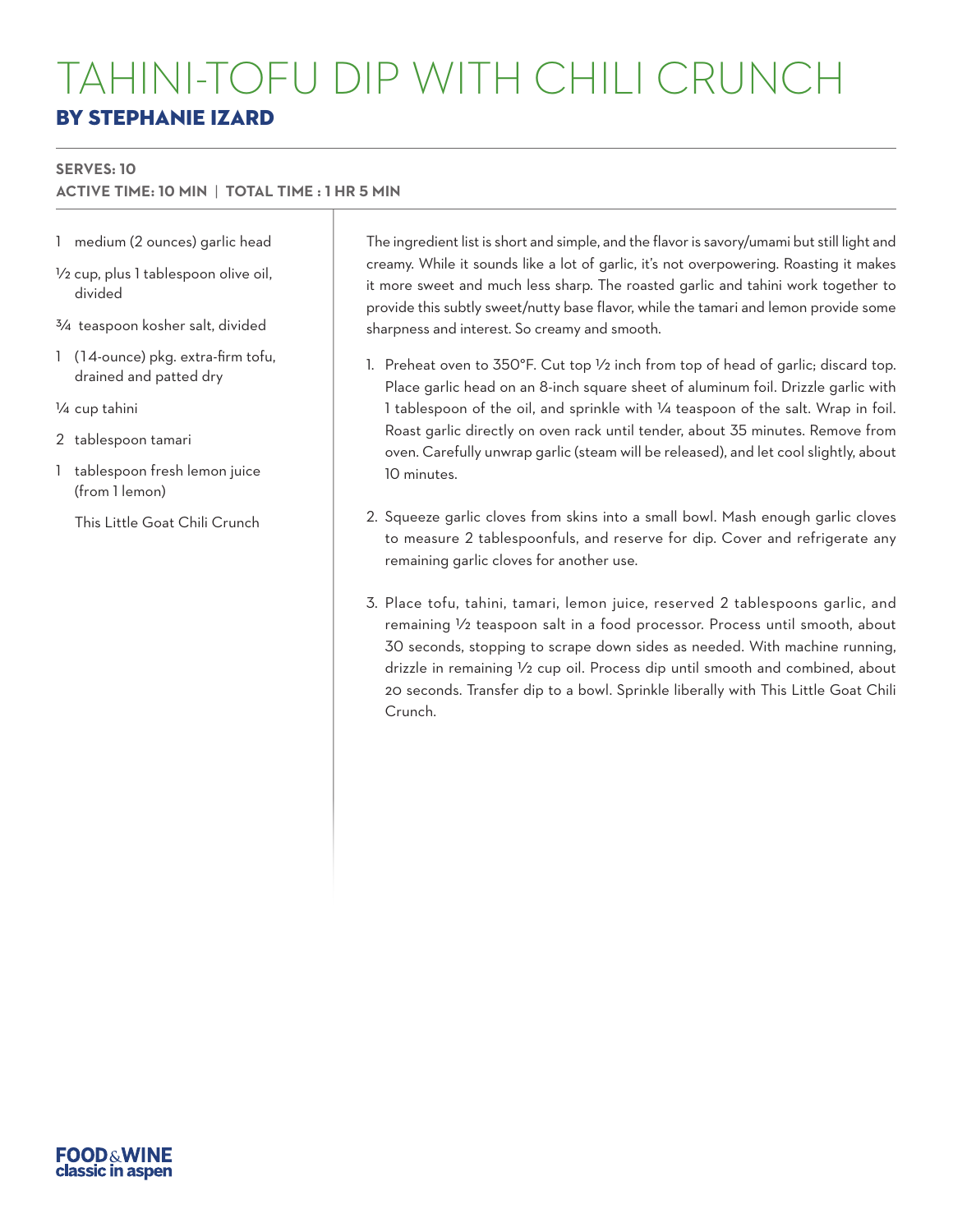## FRIED SHRIMP AND GRITS BY TIFFANY DERRY

#### **SERVES: 6**

#### **ACTIVE TIME: 1 HR 30 MIN** | **TOTAL TIME : 2 HR 45 MIN**

#### **SMOKED TOMATO SAUCE**

- 3 cups undrained canned whole tomatoes (from 1 [28-ounce] can)
- 2 teaspoons canola oil
- 1 [3-ounces] andouille sausage link, halved lengthwise and thinly sliced into halfmoons (2/3 cup)
- 1/2 teaspoon kosher salt

#### **SHRIMP-AND-GRITS BALLS**

- 2 cups water
- 1 teaspoon kosher salt
- 2/3 cup (4 ounces) uncooked quick-cooking grits
- 3 tablespoons unsalted butter, cut into pieces
- 8 ounces medium peeled, deveined raw shrimp
- 1 1/4 teaspoons Creole seasoning (such as 'shef Tiffany)
- 2 tablespoon canola oil, divided, plus more for frying
- 1 tablespoon unseeded finely chopped jalapeño
- 2 medium garlic cloves, chopped (2 teaspoons)
- 2 1/2 ounces mild cheddar cheese, shredded  $(about \frac{2}{3} cup)$
- 2 1/2 ounces sharp white cheddar cheese, shredded (about 2/3 cup)
- 1 tablespoon chopped fresh flat-leaf parsley
- 1 teaspoon chopped fresh dill
- 1 teaspoon chopped fresh basil
- 1 teaspoon chopped fresh tarragon
- 1 large egg
- 3/4 cup whole milk
- 1/3 cup whole buttermilk
- 2 cups panko
- 1/4 cup all-purpose flour
- Pecorino Romano cheese and baby mixed greens, for garnish



This fun, fresh take on shrimp and grits adds incredible texture to the original with crunchy panko breadcrumbs and cheese-y, gooey grits, while the smoky, meaty tomato sauce adds more complexity to each bite. This recipe is a great way to use up leftover grits.

- 1. Prepare the Smoked Tomato Sauce: Prepare smoker according to manufacturer's instructions, bringing internal temperature to 250°F to 275°F; maintain temperature 15 to 20 minutes. Place tomatoes in a medium-size stainless-steel skillet. Smoke tomatoes, maintaining temperature inside smoker between 250°F and 275°F, until tomatoes are perfumed with smoky flavor, about 30 minutes.
- 2. Transfer smoked tomatoes, along with any juices, to a blender. Process until smooth, about 20 seconds. Pour into a small saucepan; bring to a simmer over medium-low. Simmer, stirring occasionally, until slightly thickened, about 10 minutes. Remove from heat.
- 3. While tomato sauce simmers, heat oil in a medium skillet over medium-high. Add andouille; cook, stirring occasionally, until crisp and browned, about 2 minutes. Remove from heat.
- 4. Transfer tomato sauce and browned andouille, along with any drippings in skillet, to a blender. Process until smooth, about 25 seconds. Set a fine mesh strainer over a medium saucepan. Using a rubber spatula, push tomato mixture through strainer into saucepan; discard solids. Stir salt into strained tomato puree. Cover until ready to serve.
- 5. Prepare the Shrimp-And-Grits Balls: Bring water to a boil in a small saucepan over mediumhigh. Add salt. Gradually whisk in grits until smooth and no lumps remain. Reduce heat to medium. Add butter, and whisk constantly until melted, about 1 minute. Reduce heat to low; cook, whisking occasionally, until grits are thickened and tender to the bite, about 5 minutes. Remove from heat. Spread grits on a 9- x 13-inch rimmed baking sheet. Let cool to room temperature, about 20 minutes.
- 6. Meanwhile, toss together shrimp and Creole seasoning in a medium bowl. Heat 1 tablespoon of the oil in a large nonstick skillet over medium-high. Add shrimp; cook until opaque throughout and pink, about 2 minutes per side. Transfer cooked shrimp to a work surface; let cool 5 minutes. Coarsely chop shrimp, and set aside. Wipe skillet clean.
- 7. Add remaining 1 tablespoon oil to cleaned skillet; heat over medium. Add jalapeño and garlic; cook, stirring often, until fragrant, about 30 seconds. Remove from heat. Scrape mixture into a small bowl.
- 8. Transfer grits to a large bowl, and break apart into small clumps. Add jalapeño mixture, mild cheddar cheese, white cheddar cheese, parsley, dill, basil, and tarragon; stir until thoroughly blended. Add chopped shrimp, and stir until combined.
- 9. Line a large rimmed baking sheet with parchment paper. Using a 1-ounce (2-tablespoon) scoop, scoop 1 portion shrimp mixture into your hands, and roll into a ball (you'll have 24 balls total). Place on prepared baking sheet. Repeat process with remaining shrimp mixture. Chill, uncovered, until cold and firm, about 30 minutes.
- 10. Meanwhile, pour oil to a depth of 2 inches into a medium-size Dutch oven; heat over medium until oil reaches 350°F. Whisk together egg, milk, and buttermilk in a shallow bowl. Place panko and flour in 2 separate shallow bowls.
- 11. Working with 1 Shrimp-And-Grits Ball at a time, dredge balls in flour, and shake off excess. Roll ball in egg mixture; let excess drip off. Roll in panko to coat, pressing to adhere. Return to baking sheet.
- 12. Working in 4 batches, fry Shrimp-And-Grits Balls, turning occasionally using a slotted spoon or spider, until golden brown, about 3 minutes per batch. Transfer to a baking sheet lined with paper towels to drain.
- 13. Uncover Smoked Tomato Sauce in pan, and place over medium heat. Cook, stirring often, until hot, about 3 minutes. Remove from heat. Ladle 1/4 cup Smoked Tomato Sauce into each of 6 shallow bowls. Top each with 4 Shrimp-And-Grits Balls. Garnish with Pecorino Romano and baby greens.